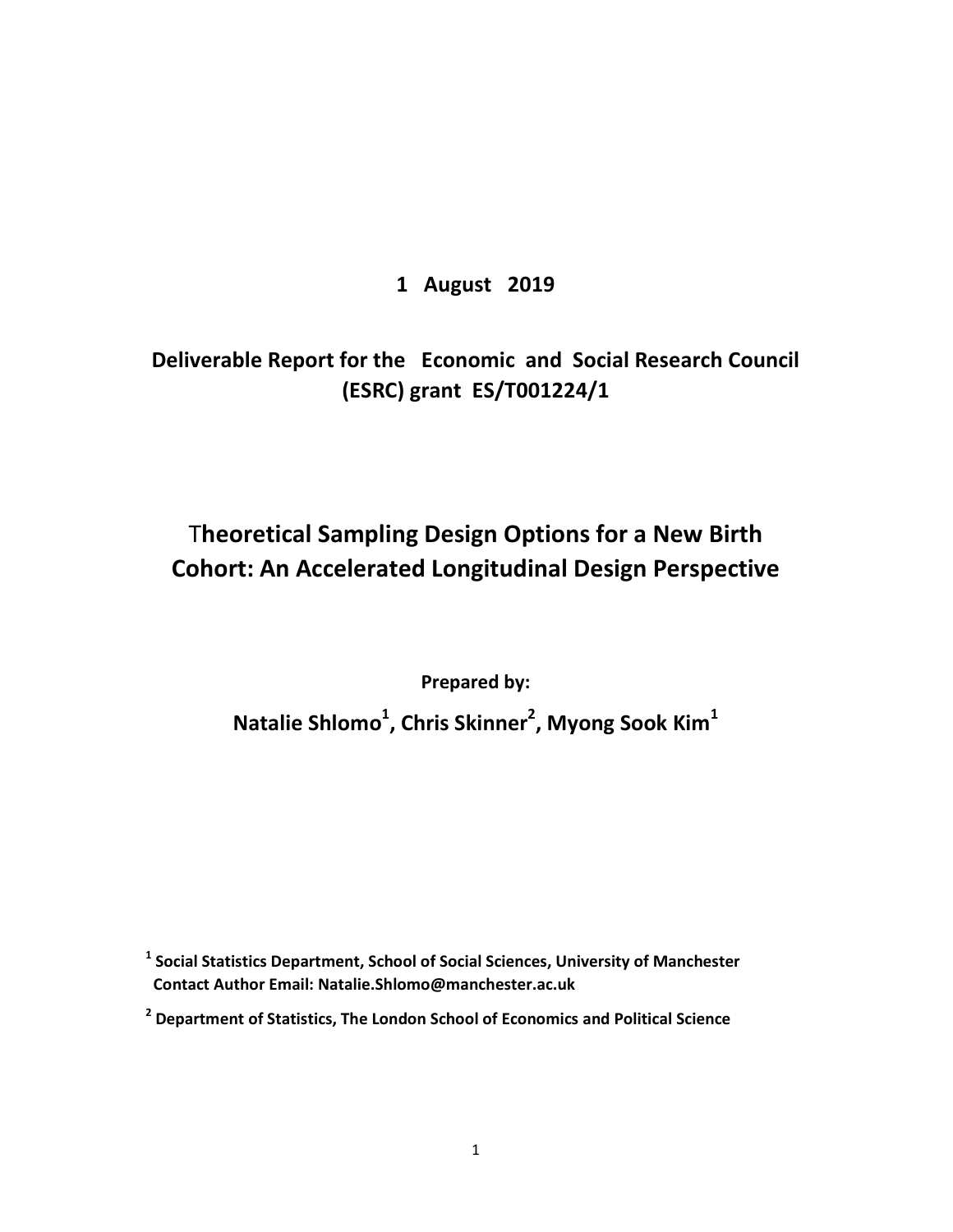#### **Executive Summary:**

- The key difference between an accelerated longitudinal design and the single cohort study is that an accelerated longitudinal design incorporates multiple cohort groups at the onset of the study, enabling the duration of the study to be shortened. This investigation focuses on aspects of an accelerated longitudinal design compared to a single cohort design, particularly for following babies, children and youth into adulthood. We provide a comprehensive literature review and investigate aspects of the designs through a theoretical assessment and simulation study.
- The theoretical assessment of the precision of basic longitudinal analyses under single, 2-cohort and 3-cohort designs shows that sample sizes can be compromised especially at the extreme ages of the cohorts. This problem can be addressed by refreshment samples that not only ensure representativity but also compensate for left- censored data.
- The simulation study shows that the accelerated longitudinal designs permit analysis across a wider age span for a given duration of the study. The precision of parameter estimation for a multilevel growth curve model is similar for the alternative designs. If cohort effects are present in the study, it is important to include cohort main effects and their interactions in the model. For small sub-groups, the level of precision can be compromised due to small sample sizes.
- The overall conclusion of this investigation regarding the suitability of an accelerated longitudinal design for the future of longitudinal study in the UK is positive. We recognize, nevertheless, that, in coming to a decision about the longitudinal design, careful consideration is needed of the different types of analysis undertaken by substantive researchers and their additional complexities under an accelerated longitudinal design. In addition, it may be important to consider other aspects of survey methodology impacted by an accelerated longitudinal design when coming to a decision, but these are outside the scope of this report.
- From the review of international surveys of children and young people, it is clear that multiple cohort designs have been successfully implemented in different countries and the UK can learn from such experiences whilst considering specific needs, for example, boosting the 2016 'missed' cohort from the cancelled Life Style Study.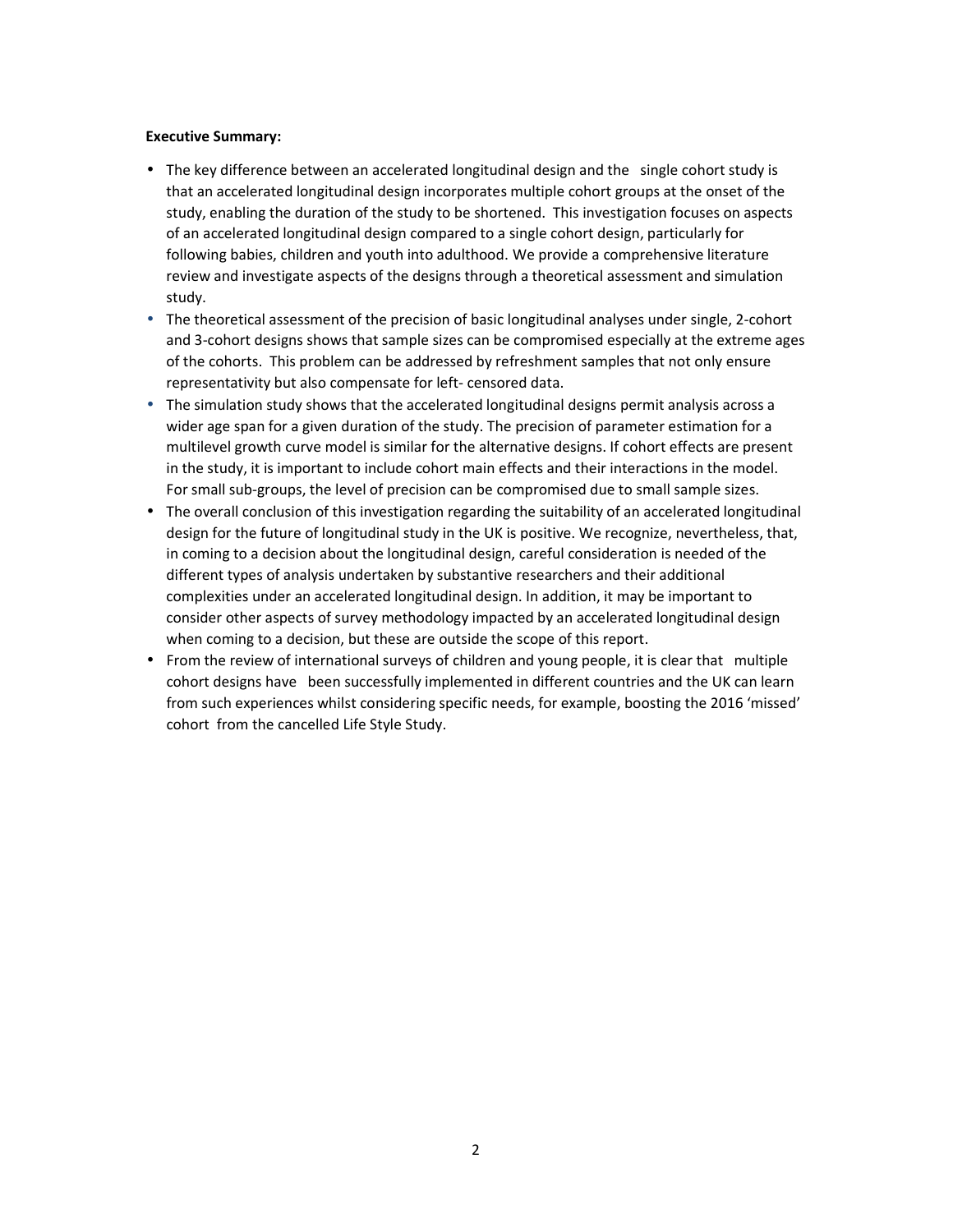#### Report for the ESRC grant: ES/T001224/1

# **Theoretical Sampling Design Options for a New Birth Cohort: An Accelerated Longitudinal Design Perspective**

Prepared by: Natalie Shlomo<sup>1</sup>, Chris Skinner<sup>2</sup>, Myong Sook Kim<sup>1</sup>

 $<sup>1</sup>$  Social Statistics Department, School of Social Sciences, University of Manchester</sup> Contact Author Email: Natalie.Shlomo@manchester.ac.uk

 $2$  Department of Statistics, The London School of Economics and Political Science

#### **1. Introduction**

The 2017 Longitudinal Studies Strategic Review by Davis-Kean, Chambers, Davidson, Kleinert, Ren and Tang (2018) made a series of recommendations on innovative ways to enhance and to invest in opportunities for longitudinal research in the UK. Since the discontinuity of Life Study in 2016 for various reasons, which was originally intended to collect data from over 80,000 babies born during 2014-2018, nationally-representative data on children born after 2000/2001 are currently unavailable. Whilst there is longitudinal data available from current and ongoing cohort studies and other longitudinal data collected, for example Understanding Society (including youth data for 10- 15-year-olds) and the English Longitudinal Study of Aging, the lack of UK-level longitudinal data for youngest generations' childhood and youth years is concerning and needs urgent action. For this reason we focus our attention in this report to the early years.

The challenges in designing a new large scale longitudinal birth cohort study are obtaining an optimal balance between analytic benefits and deciding the most cost-efficient way of conducting such a study, in particular, controlling the duration of the study. One of the key recommendations to the ESRC was to commission a new birth cohort with an alternative approach based on an accelerated longitudinal design (Davis-Kean, et al. 2018, page 7). The key difference between an accelerated longitudinal design and the usual single cohort study is that an accelerated design incorporates multiple cohort groups at the outset of the study, enabling the duration of the study to be shortened.

In this report, we provide a literature review and investigate theoretical and quantitative aspects of an accelerated longitudinal design versus a traditional single cohort. We compare designs with respect to the precision of different kinds of statistical analyses, sample sizes, comparability of measures across cohorts and across sweeps, missing data and attrition.

Section 2 provides a literature review introducing the alternative designs and their properties and includes rationale for implementing an accelerated longitudinal design. The literature review is also extended in Appendix A with an overview of the most relevant international studies using accelerated longitudinal designs, case studies and applications. Section 3 presents an assessment of alternative design options and includes both a theoretical assessment for basic longitudinal analyses with more results found in Appendix B and a simulation study for growth curve estimation where the results and findings are presented in Appendix C. We conclude in Section 4 with a discussion and also mention other relevant survey methodology considerations in an accelerated longitudinal design but are currently out-of-scope of this report.

# **2. Alternative longitudinal designs and literature review**

This section discusses alternative longitudinal designs with a focus on the early years from birth to adulthood.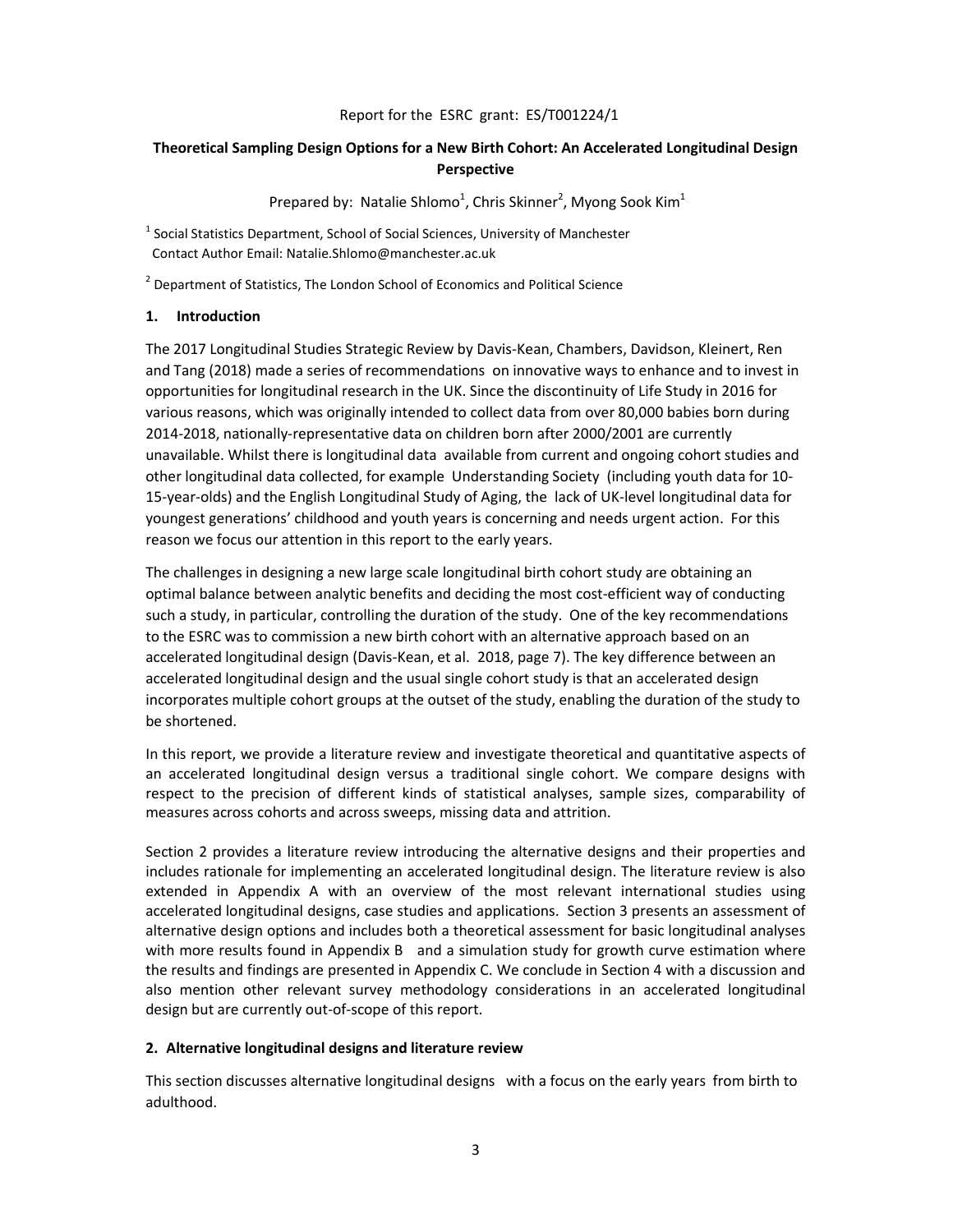#### **2.1 Single cohort design approach**

The most recent birth cohort study covering the whole of the UK is the Millennium Cohort Study (MCS). The MCS follows approximately 19,000 children born in the UK during 2000-2001 (Joshi and Fitzsimons, 2016). The oversampling allows the study of children from disadvantaged and ethnic minority families. The MCS is regarded as a *prospective* cohort study as participants are followed up "longitudinally" over a period of time. To date, data have been collected over seven assessment points when respondents were 9 months, 3, 5, 7, 11 and 14 years old (Table 1). The simplicity in survey instruments in a single cohort study is of great advantage in a practical sense, as it does not have a different set of questionnaires and unique measurement schedules that are varying by respondents' age.

Along with the longitudinal observation of individuals, the large sample size, the geographical coverage of the whole UK<sup>1</sup>, and oversampling of vulnerable sub-groups make MCS a valuable resource for scientific enquiries concerning many aspects of child development over the life course (Connelly and Platt, 2014; Joshi and Fitzsimons, 2016). MCS has been used in a wide range of research domains<sup>2</sup> including social disadvantage (e.g. linking parental education and family income to children's cognitive ability development gaps by Brown and Sullivan, 2014); gender-specific trajectories of behavioural disorders (Gutman et al., 2018), child health (e.g. mother's health-related behaviours by Ward et al., 2007), developmental psychology (e.g. dynamics of family structure and socio-emotional well-being in the early years by Pearce et al., 2014). MCS data also provides evidence of intergenerational transmission of worklessness (Schoon et al., 2012).

| <b>Wave</b> | Wave 1             | Wave 2 Wave 3 |      | Wave 4 Wave 5 Wave 6 |      |      | Wave 7                          |
|-------------|--------------------|---------------|------|----------------------|------|------|---------------------------------|
| Year        | 2001               | 2004          | 2006 | 2008                 | 2012 | 2015 | $\sqrt{2018 \text{ (ongoing)}}$ |
| Age         | 9 months $\vert$ 3 |               | ۔    |                      |      |      |                                 |

#### **Table 1. MCS sweeps (prospective single cohort, data collection during 2001-2018)**

A longitudinal study consisting of a single cohort, such as MCS, entails a relatively slow process in terms of data availability. While waiting for children to reach certain ages of interest, a single cohort approach suffers from major drawbacks in three aspects: attrition, administrative costs of tracking individuals over time, extended assessment time points and associated burden borne by survey participants. As of wave 6, 61% of the initial sample remained in the MCS due to dropouts (Joshi and Fitzsimons, 2016). The dependence on cohort members' maturation in a single cohort population also poses challenges for analysts. If one is interested in the adolescent development psychology for age 7 through 17 among those born in 2000 across the UK, for instance, one needs to allow 10 years for data availability under the current data collection schedules (i.e., 2008-2018). This time lag can be of concern due to the changing nature of social environments. Analyses results may be less timely and relevant to younger cohorts if there are fast-paced changes in childhood environments (Nicholson, Sanson, Rempel, Smart, and Patton, 2002). In addition, Sanson (2002) pointed out the nature of measurement techniques, which can be time-sensitive; measured implemented at the

l,

<sup>&</sup>lt;sup>1</sup> Another prospective single cohort study, Next Steps (https://cls.ucl.ac.uk/cls-studies/next-steps/), or the Longitudinal Study of Young People in England (LSYPE) previously, covers England only. Starting at age 14 in 2004, the original survey participants of 15,770 were followed over seven waves (annually between 2005-2010, then 2015). The Next Steps data's is linked to National Pupil Database (NPD), which contain cohort members' individual scores at Key Stage 2, 3, and 4. The incorporation of the UK geographical coverage would enhance the usability of Next Steps.

 $2$  Full publications using MCS can be found in www.bibliography.cls.ucl.ac.uk/bibliography.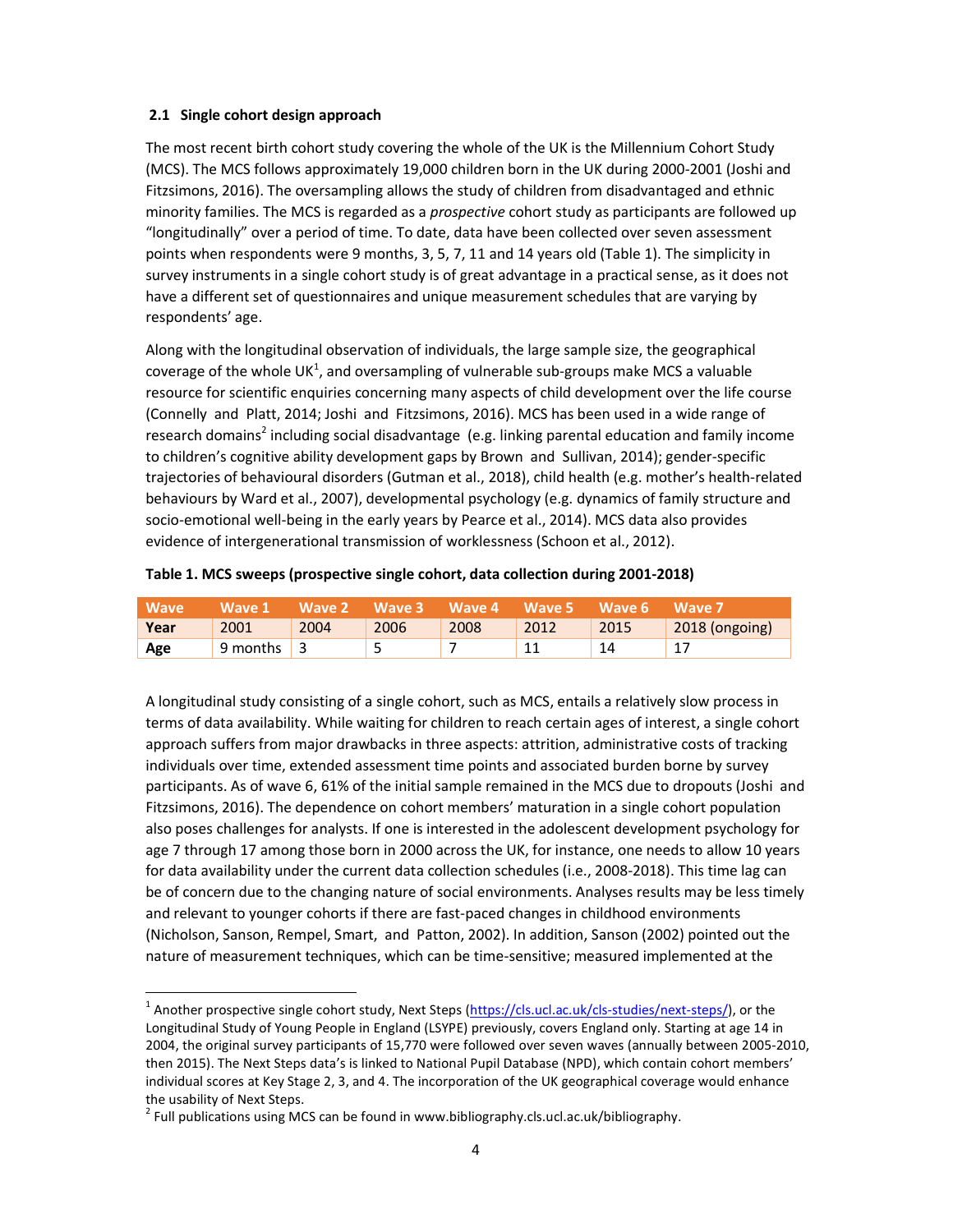onset of the study may become obsolete over time, and may no longer be cutting edge with the progression of the study. Nevertheless, instruments tend to remain constant to ensure consistency of the collected longitudinal data in a single cohort study.

# **2.2 Accelerated longitudinal design: Multiple cohort approach**

In this section, we introduce the accelerated longitudinal design and design considerations when planning such designs for a birth cohort study. We also provide illustrative examples of influential overseas studies, a brief discussion of empirical studies using nationally-representative surveys of children and youth and international practices for researching vulnerable sub-groups.

# **2.2.1 Introducing the accelerated longitudinal design**

In an accelerated longitudinal design, multiple samples of individuals in different age groups are studied at the outset and followed forward repeatedly over a period of time. The idea of combining the strength of longitudinal and cross-sectional data was introduced by Bell (1953). In child development trajectories, Bell (1953, 1954) demonstrated the "convergence" approach as a means of meeting research needs not satisfied by either cross-sectional or longitudinal design. The similar development of the accelerated longitudinal design was also seen in psychology (Schaie, 1965, Nesselroade and Baltes, 1979, Meredith and Tisak, 1990). More recently, Tonry, Ohlin and Farrington (1991) were among the first to provide a comprehensive review of accelerated longitudinal designs.

Figure 1 presents an illustrative example comparing a single cohort design to an accelerated longitudinal design with multiple cohorts.

|                           |                |                        |              | Year (wave, $T=4$ ) |                |             |                |       |       |       |
|---------------------------|----------------|------------------------|--------------|---------------------|----------------|-------------|----------------|-------|-------|-------|
| Design                    |                | Cohort Birthyear       | 2020         | 2021                | 2022           | 2023        |                |       |       |       |
| Single-cohort (SC)        | C <sub>4</sub> | 2020                   |              |                     |                |             |                |       |       |       |
| Multiple cohort (A)       | C <sub>4</sub> | 2020                   | $\mathbf 0$  |                     | 2              | 3           |                |       |       |       |
|                           | C <sub>3</sub> | 2019                   | $\mathbf{1}$ | $\overline{2}$      | 3              | 4           |                |       |       |       |
|                           | C <sub>2</sub> | 2018                   | 2            | 3                   | 4              | 5           |                |       |       |       |
|                           | C <sub>1</sub> | 2017                   | 3            | 4                   | 5              | 6           |                |       |       |       |
|                           |                |                        |              |                     |                |             |                |       |       |       |
| Data Re-Structured by Age |                |                        |              |                     |                |             |                |       |       |       |
|                           |                |                        |              |                     |                | Age $(T=6)$ |                |       |       |       |
|                           |                | Cohort Birthyear Age 0 |              | Age 1               | Age 2          | Age 3       | Age 4          | Age 5 | Age 6 | Age 7 |
| Multiple cohort (B)       | C4             | 2020                   | 0            |                     |                | 3           |                | ٠     | ٠     | ٠     |
|                           | C <sub>3</sub> | 2019                   | $\cdot$      | $\mathbf{1}$        | $\overline{2}$ | 3           | 4              | ٠     | ٠     | ٠     |
|                           | C <sub>2</sub> | 2018                   | ٠            | ٠                   | $\overline{2}$ | 3           | 4              | 5     | ٠     |       |
|                           | C1             | 2017                   |              |                     | ٠              | 3           | $\overline{4}$ | 5     | 6     | ٠     |

#### **Figure 1. Longitudinal data structured by year and age (four annual measurements)**

Note: Illustrative example using four waves of data in prospective cohort studies. Respondents aged 0-3 at the initial survey (in year 2020) in the multiple cohort design. Age is calculated by Year-Birth year.

As shown in Figure 1, a single cohort design (SC) only samples one group of children all born in the same year 2020. Figure 1 also shows an accelerated longitudinal design comprised of four cohort groups of differing ages. In the example, individuals at multiple ages from 0 to 3, relating to four birth cohorts, are recruited in the first data collection point (year 2020) and followed up over 4 waves.

A similar study with three cohorts, starting at ages 6, 7 and 8 at the first data collection point and 4 waves is illustrated in Figure 2. The effects of cohort, age and period (wave) on the development of an outcome variable Y are shown in different ways.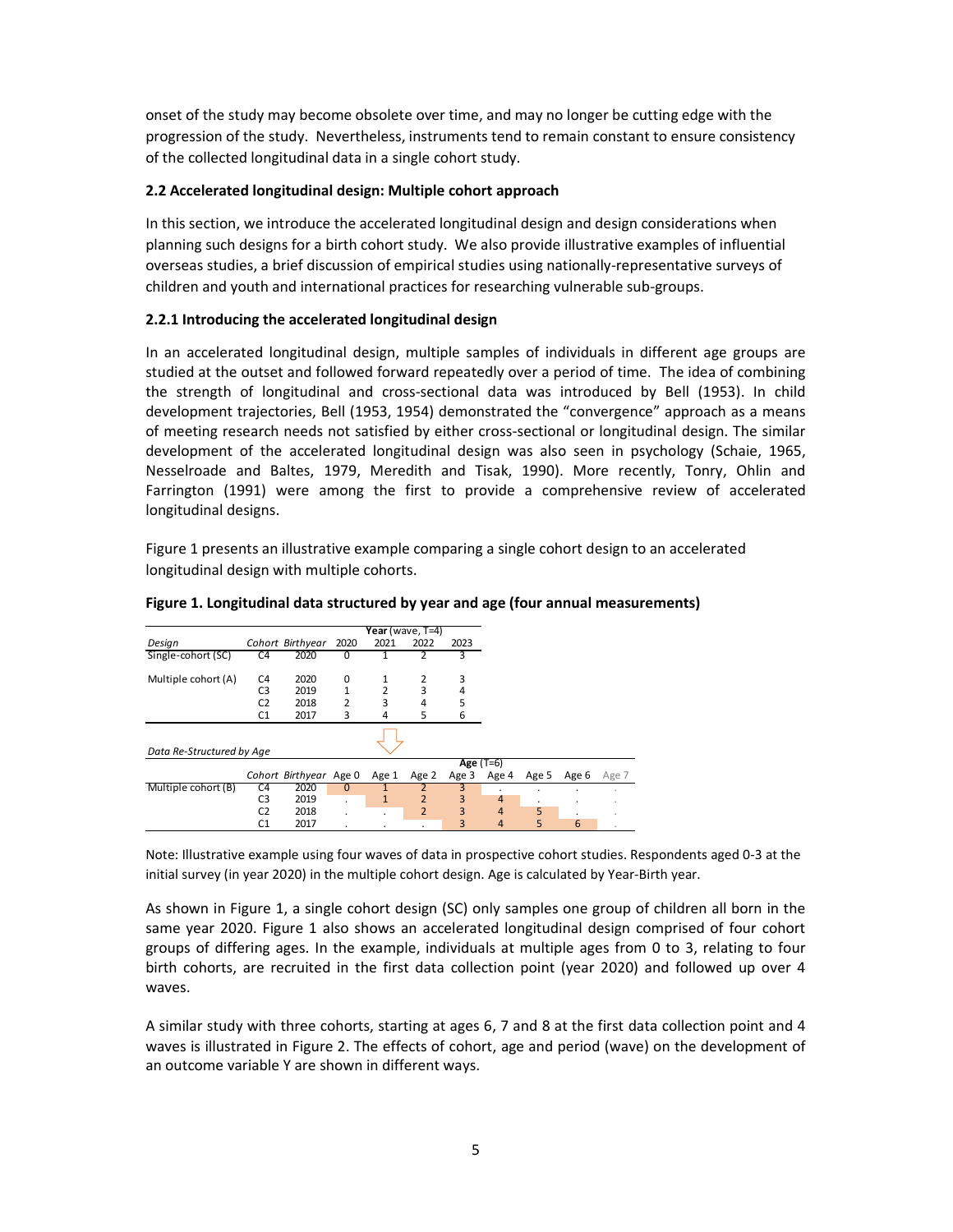**Figure 2. Accelerated 3-cohort design starting at ages 6,7 and 8 (Bollen and Curran 2006 p. 78)** 



In Figure 2, panel (b), adjacent cohort groups are overlapped according to age<sup>3</sup>. Groups may be linked at their overlapping time points to approximate an overall longitudinal trajectory. The maximum number of overlapping groups is associated with the extent of observation periods. The example in Figure 2, panel (b) demonstrates that four assessments of individuals over time allow up to three overlaps at ages 8, 9 and 10.

A limitation of accelerated designs displayed in panel (b) in Figure 2 is the fluctuating number of overlapping groups by age. At both extremes of age 6 and 11, it is solely a single birth cohort group contributing to the analysis outcome with a much reduced sample size compared to a single cohort. Therefore, it is essential to consider the breakdown of each age group at the design stage carefully in the calculation of the sample size, with particular attention to the extremes where overlapping is not possible by design. If research interest surrounds vulnerable groups of children, for instance, this aspect should be fully taken into account in sampling decisions to allow adequate sample size for meaningful group-based analyses. More details of sample size implications are described in Section 3.1 and in Appendix B.

Although the illustrated example in Figure 1 does not recruit a new younger cohort group (birth year 2021 onwards) in the subsequent measurement points, it can be a possible sampling strategy (see Sanson, 2002) to provide more data to overlap, as part of an attempt to address attrition or shrinking sample size. Other strategies that can increase flexibility in design may be exploring options in the variation in assessment intervals, the number of cohort groups, and the total duration of the study.

l,

<sup>3</sup> The data rearrangement is often a useful strategy in development contexts because it is *age* which has more substantial meaning in measuring developmental trajectories over time, rather than calendar year that represents assessment time (Bollen & Curran, 2006). It is a researchers' role to arrange the data in an appropriate structure to meet the study goal, as reference point (for instance, year 2020 in Figure 1) may vary by studies.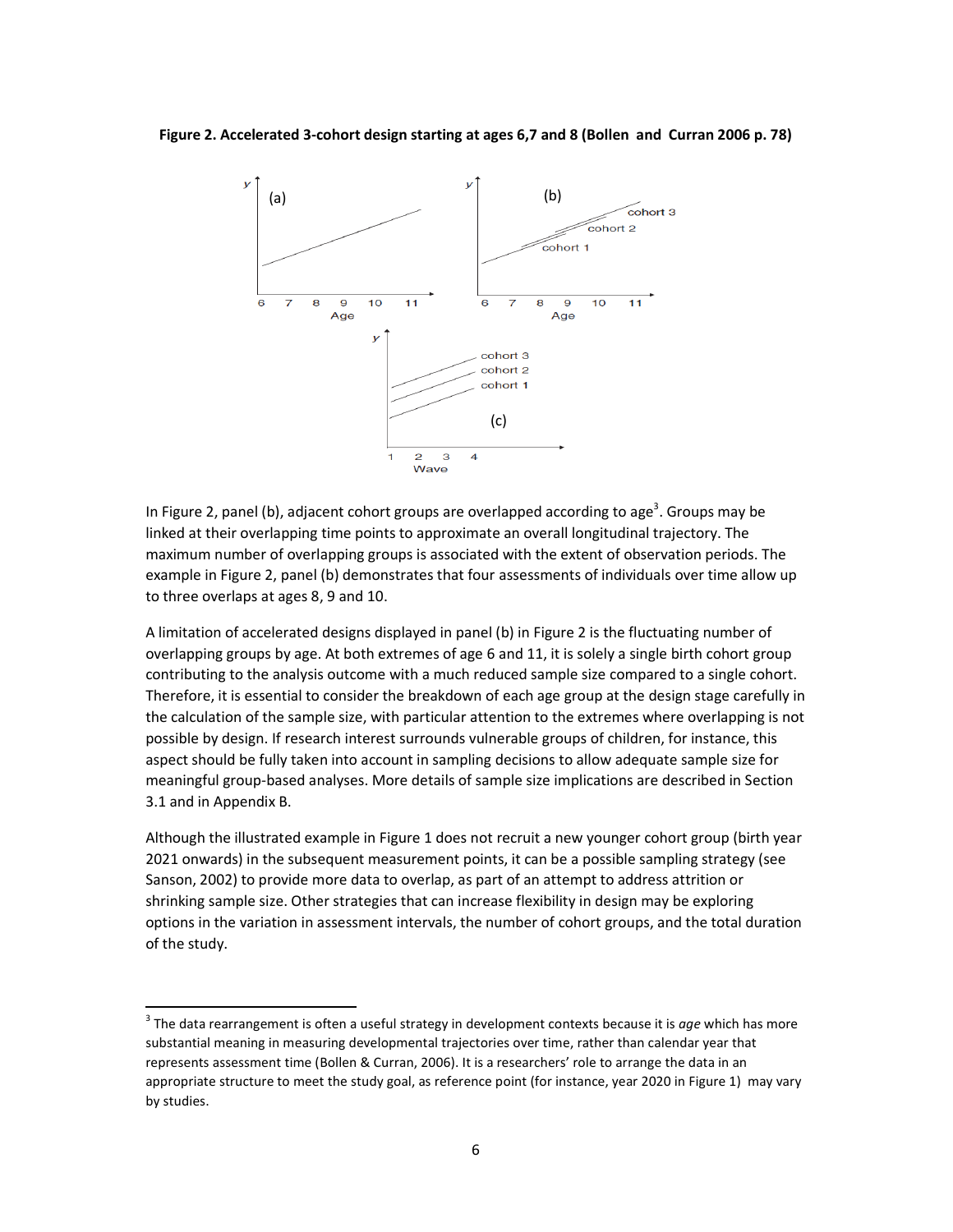The key feature of the multiple cohort design is the ability to shorten the overall length of the study, whilst covering a given age range. Alternatively, it enables a wider age range to be covered by a study of given length. In Figure 1, the age range available from a single cohort study is from 0 to 3 (T=4), as data covering age 4, 5, and 6 are unavailable in 2023. In an accelerated longitudinal design with multiple cohorts, the age range "accelerates" up to 6 with the same data collected during the 2020-2023 period. The potential benefit to researchers is that it may be to assess developmental trajectories of children for an extended age span (0-6, rather than 0-3) and observe interesting findings at an earlier stage, without having to wait for a single cohort to mature (Sanson, 2002: p. 42).

As highlighted in Figure 2, panel (b), the accelerated longitudinal design 'pieces together' trajectories from cohorts 1 through 3. If there is no evidence of statistically significant cohort effects, one can report a common trajectory across cohorts (Duncan, Duncan, and Hops, 1996). On the other hand, if cohort effects do exist, a common trajectory may not be a useful representation across the whole age range and, instead, cohort-specific trajectories may be reported. In any case, it is clear that the accelerated longitudinal design may add complexities for substantive researchers who will need to consider cohort effects and other design issues into their analyses.

The aspect of utilising shorter study spans can also be one of the main shortcomings of the accelerated design compared to the single-cohort longitudinal design. The concerns include limited capacity to observe within-individual developmental sequence and continuity (Duncan et al. 2011; Raudenbush and Chan, 1992), and limited ability to capture long-term causal effects (Baltes, 1968; Farrington, 1991). For example, if the social environment is changing, then for a cohort born in 2022 and followed for 8 years, it may not be appropriate to expect that one can learn about how this cohort will be in their teens by 'borrowing' from an older cohort born in say, 2012 who have been followed between ages 10 and 18. A possible solution may be using retrospective data, which can then be cross-checked with later prospective data. For instance, individuals may be asked whether they had *ever* engaged in specified activities, and if so, at what age they had engaged in those activities. The collection of retrospective data can offer the basis for an investigation of intergenerational effects by linking parental factors to children's developmental trajectories (Farrington, 1991).

On the other hand, some analysts advocate that the capacity to anticipate long-term trends at an earlier stage is important in the sense that it enables timely interventions, if necessary. According to Bell (1954), the rapid approximations of longitudinal results are important as social changes over an extended period of time may alter the value and implications of studies. Sanson (2002) argues that due to the shorter time required for data availability in the accelerated longitudinal design, there is less concern about theories, instruments and policy issues being outdated. Whilst in a single-cohort design, instruments tend to remain constant to maintain consistency of the collected data, multiple cohort designs will typically have different instruments for each cohort while still needing to ensure comparability of collected data between early and later cohorts.

One advantage of the accelerated longitudinal design comprising of overlapping cohorts (panel (b), Figure 2) over the single cohort design is that it offers the opportunity of studying more than one time metric simultaneously and in addition, allows the possibility to untangle age and cohort, in order to study age, which is the optimal measure of temporal change, independent of potential cohort effects. It enables cohort effects to be analysed separately from age effects and also allows generalization to other cohorts. If we take "cohort" as birth year and "period" as calendar year (Rabe-Hesketh and Skrondal, 2012, p. 239), age, period and cohort are related through the identity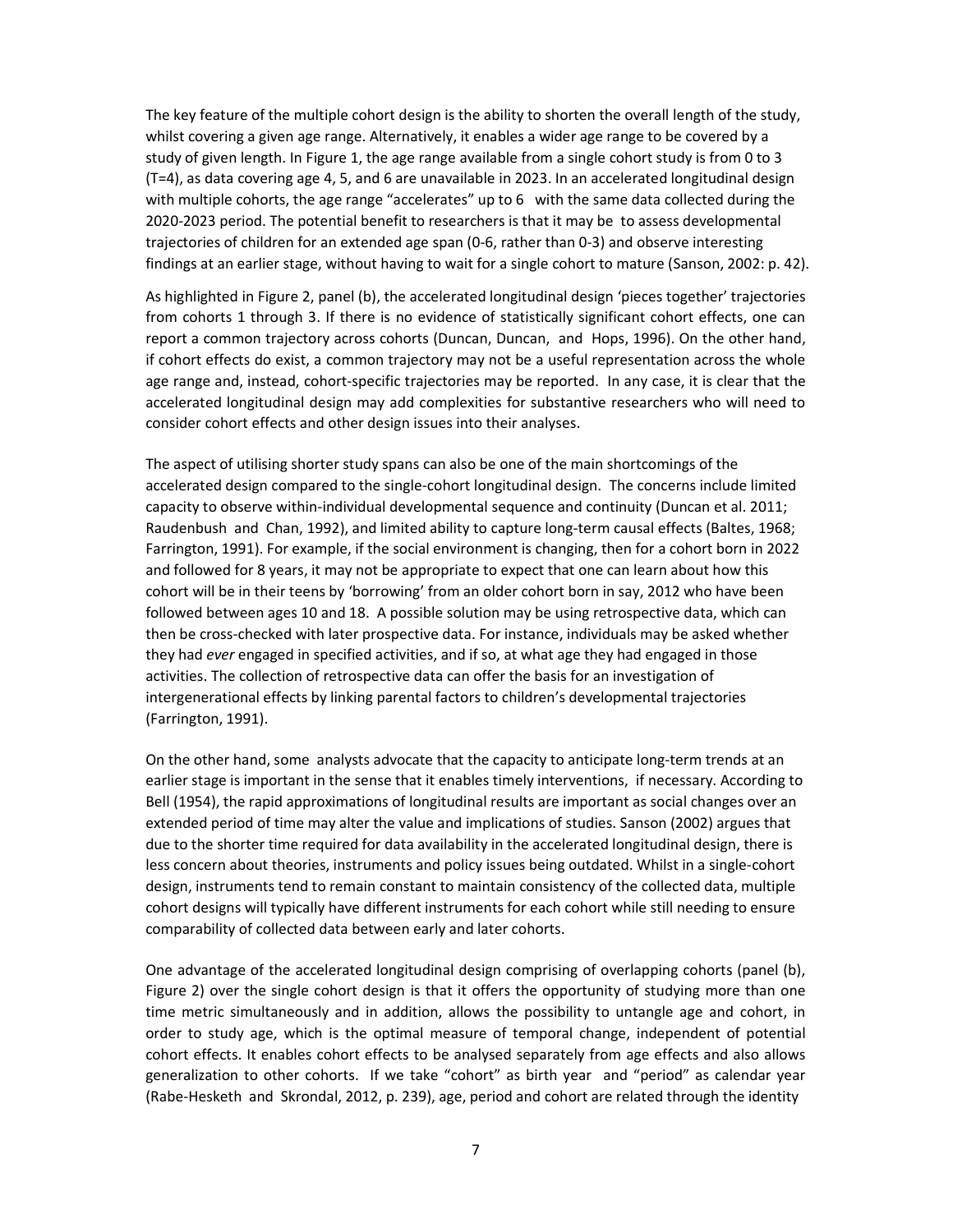#### Age = Period − Cohort

The confounding of age and period and the inability to generalise to earlier or later birth cohorts are basic problems for single cohort studies (Farrington, 1991). In a single cohort design where birth year is fixed, age and period are intrinsically confounded so that age effects are effectively identical to period effects. Similarly, with cross-sectional data, period is fixed and age and cohort are intrinsically confounded (Glenn, 1976). The pooling of data from several birth cohort studies can help overcome these problems although this may require larger samples sizes and there needs to be sufficient overlap to be able to test for age and cohort effects, for example by testing differences in linear or quadrative slopes in a growth curve model between adjacent cohort groups. One application to overcome the drawbacks of a single cohort design in the UK is in McMunn et al. (2015) where cohort-specific work-family life courses of three cohorts of British women and men between the ages of 16 and 42, were investigated using the National Survey of Health and Development 1946 birth cohort, the National Child Development Study 1958 birth cohort and the British Cohort Study 1970 birth cohort. However, the history of birth cohort studies in the UK since 1970 has been uneven, as noted earlier, especially in terms of varying time lags.

As mentioned, the accelerated longitudinal design can create complexities that may be difficult for the substantive focused researcher. Cohort effects often emerge in response to dramatic system changes (for example, the introduction of pre-school care), and this may impact on one part of the cohort but not another. This complexity in pooling data from different cohorts may not be as straight-forward as simply accounting for additive cohort effects in statistical models to capture their differences. If cohort effects are identified in a multiple cohort design, sample sizes may be too small and may reduce the power of statistical analysis. For these reasons, it is important to ensure large sample sizes for each cohort to allow for testing and compensating for cohort effects. As seen in McMunn et al. (2015), there is evidence that combining different single year birth cohorts work. The accelerated longitudinal design may be seen as an extension of this idea of pooling existing single cohort studies in a more planned and structured way.

#### **2.2.2 Examples of studies with accelerated longitudinal designs**

We review the literature on multiple-aged nationally-representative surveys that employ accelerated longitudinal designs in Appendix A. The literature shows a mixture in surveys with varying degree of representativeness. While some empirical research used either primary or nonrepresentative data, often limited to a certain population or target geographical locations, other studies capitalised on nationally-representative samples. We examine the most relevant overseas nationally-representative longitudinal surveys employing multiple cohort samples in Section A.1 of Appendix A. We place emphasis on a focused review of these longitudinal studies from Australia, US, Canada and Germany, and the list of studies is by no means exhaustive. In addition, Section A.2 of Appendix A includes applications and case studies based on accelerated longitudinal designs for child development and Section A.3 includes a review of dedicated studies for vulnerable sub-groups.

#### **2.2.3 Design considerations for an accelerated longitudinal study**

The design of an accelerated longitudinal study requires careful consideration with respect to:

- number of cohorts, including the ability to test cohort effects
- number of participants per age- cohort group
- extent of overlap between cohorts and the frequency and timing of measurements
- constraints on the duration of the study
- measuring instruments and their comparability between cohorts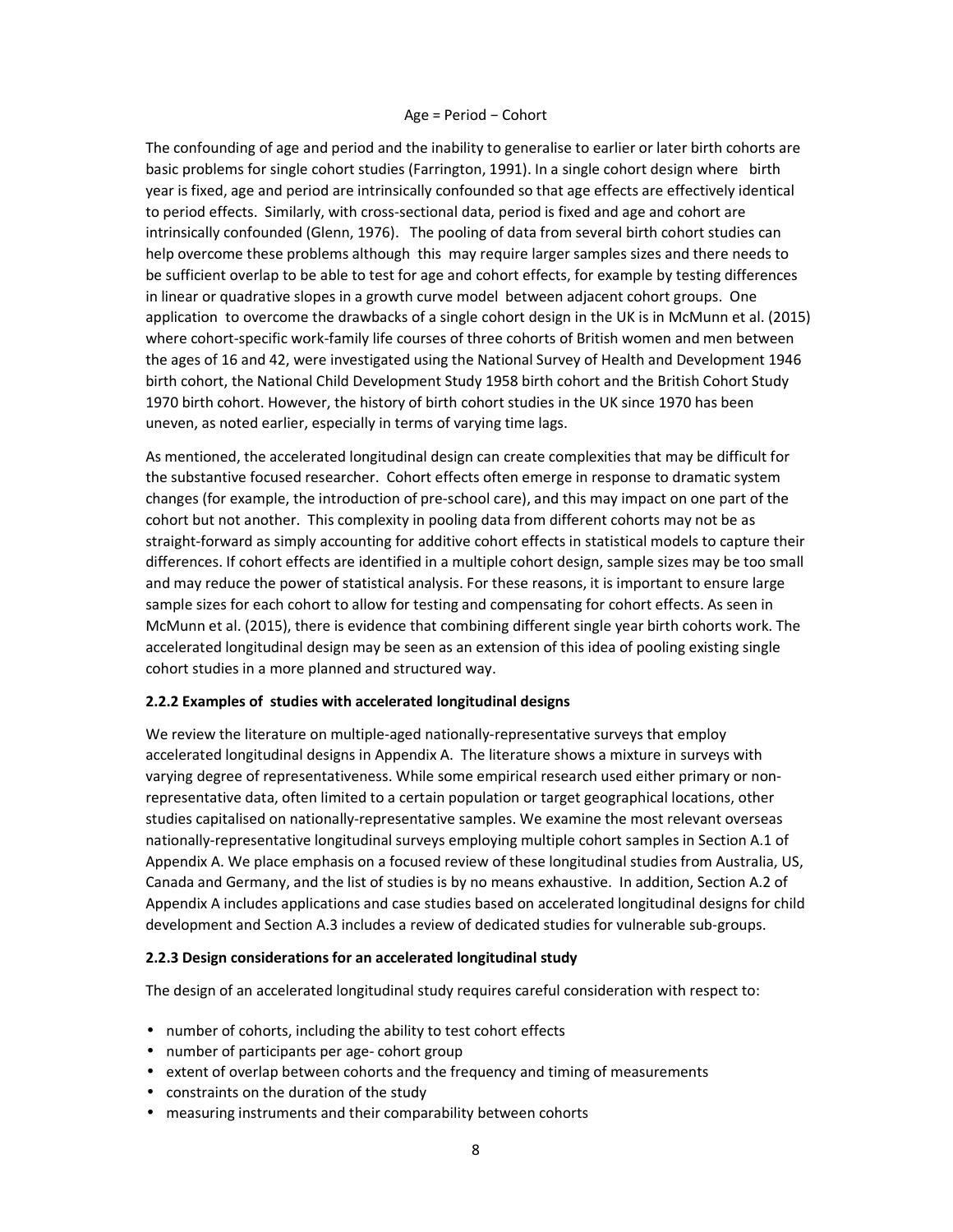- precision of estimates at national and regional levels
- power in statistical modelling for addressing key research questions particularly for vulnerable sub-groups and cohorts
- costs.

In general, the literature shows no consensus on the above. According to Farrington (1991), it is desirable that a project be limited to a total length of 10 years. When we allow for piloting and analyses stages, the follow-up period can take a maximum of 7 or 8 years. If there's a need for analyses based on a single cohort group, for various reasons, each cohort should meet the minimum required number of respondents, although the cut-off point is unclear. Galbraith, Bowden and Mander (2017) present an analysis of accelerated longitudinal designs with respect to cohort effects and the impact of costs and dropouts on the power of testing and precision of estimation parameters. They found that as duration-related costs increase relative to recruitment costs, the best designs shift towards shorter duration with the cross-sectional design being the optimal design. In addition, for designs with the same duration but differing interval between measurements, they found that there was a cut-off point for measurement costs relative to recruitment costs relating to the frequency of measurements.

Advice on the desirable number of overlaps among adjacent birth cohort groups is also ambiguous. While some point out the inadequacy of one or two overlaps between immediately adjacent birth cohort groups (Anderson, 1993, Rogosa, 1988), others advise no fewer than five or even six, a much higher threshold (Raudenbush and Chan, 1993; Tonry, Ohlin, and Farrington, 1991). Using a small sample of Australian adolescent school children between age 12 through 14, Watt (2008) investigated common developmental trajectories of Math and English scores among three cohort groups. The data covers calendar years 1995-1998. The sample size for each cohort group was less than 500 individuals (Total N=1,323), and the sample was selected from three upper-middle class schools. The challenges in Watt's study were that it was small with 2-3 overlaps per age group, model complexity arising from using quadratic as well as cubic growth curve parameters, and the examination of gender-specific growth curve models, using less than 500 subjects in each cohort group.

A similar issue associated with small overlapping time points was discussed by Raudenbush and Chan (1993). Using the nationally-representative National Youth Survey (NYS), Raudenbush and Chan (1993) demonstrated trajectories of delinquency among two groups (age 11-15, N=239 and age 14-18, N=245 respectively). Raudenbush and Chan (1993) find that their survey design permitting only two overlaps at age 14 and 15 at each time point, is ill-equipped to estimate cohort heterogeneity in quadratic and cubic rates. Raudenbush and Chan (1993) further advocated higher cut-off points suggested by Tonry et al. (1991).

In power analysis, using 1,000 subjects per cohort, Tonry et al. (1991) concluded that less than five or six overlapping time points is unacceptable for verifying cohort effects, due to multicollinearity. The cut-off time point suggested by Tonry et al. is substantially higher than that of Anderson (1993) and Rogosa (1988). According to Farrington (1991), longer periods of overlap between cohorts is optimal. Miyazaki and Raudenbush (2000) are also in agreement and show that the power of testing cohort effects increases with larger sample sizes which occur at the overlapping time points.

Much of the studies mentioned in the literature review relate to growth curve analysis (see Sections A2 and A3 in Appendix A). With recent advances in methodology and computational capacity, the use of growth curve modelling has grown dramatically. The growth curve model can handle an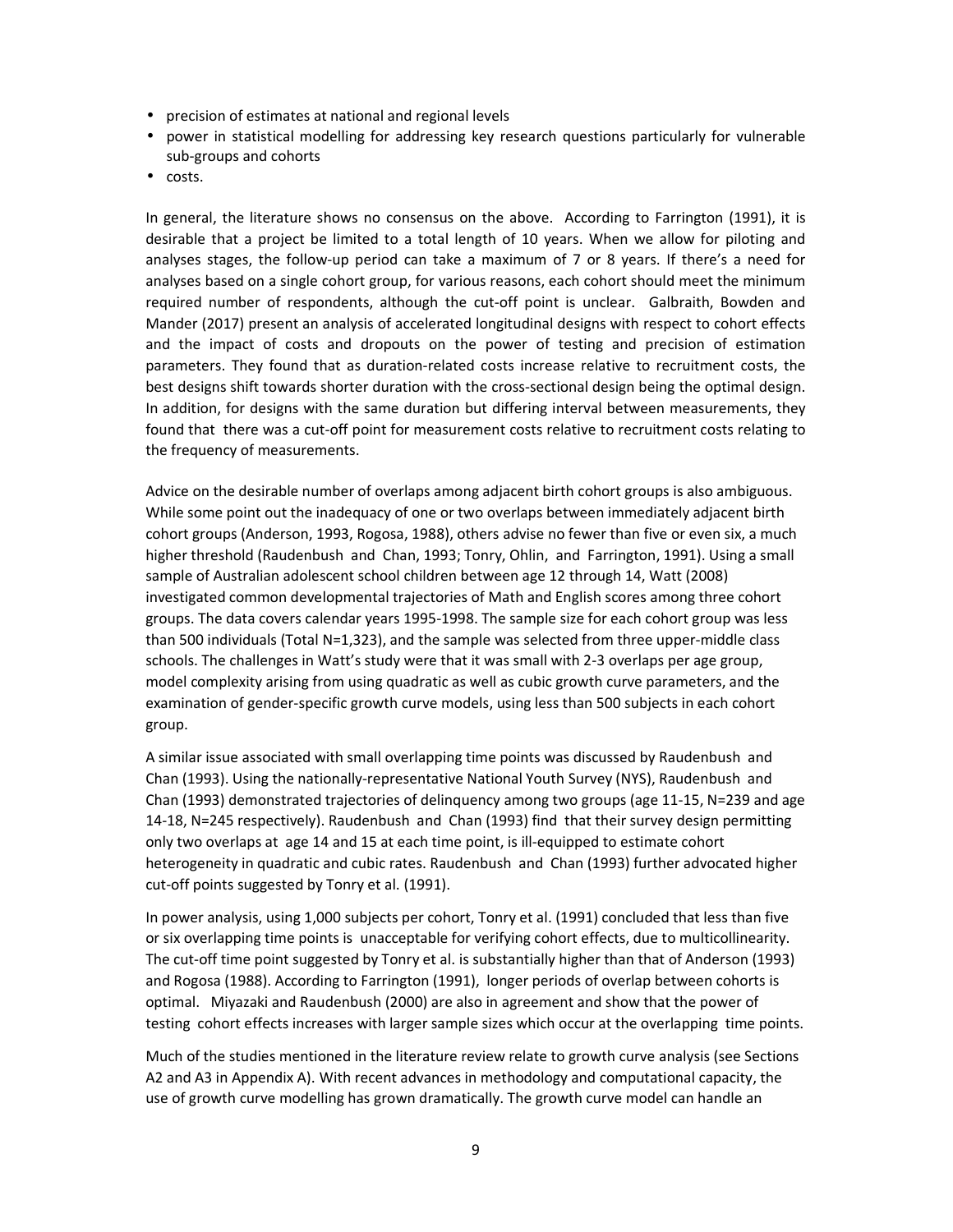accelerated cohort design sample with ease, facilitating enquiries regarding developmental trajectories. Recently, growth curve models have been extended to latent class trajectory analyses thus enhancing research scope. The examination of cohort effects can vary depending on whether the multilevel (MLM) or structural equation modelling (SEM) approach is used. In MLM, Miyazaki and Raudenbush (2000) demonstrate age and cohort (age x cohort) interaction effects empirically to test for cohort-specific heterogeneity, which can result from demographic and historical differences between cohorts. In the SEM framework, multi-group analysis is conducted by fitting cohort-specific group models simultaneously (Duncan et al., 2011).

The contexts of using the growth curve method vary from children or adolescents' development contexts (Duncan, Duncan, and Hops, 1996; Duncan, Duncan, and Strycker, 2001; Jacobs, Lanza, Osgood, Eccles, and Wigfield, 2002; Miyazaki and Raudenbush, 2000; Prinzie, Onghena, and Hellinckx, 2006; Raudenbush and Chan, 1993; Watt, 2008), to life span developmental psychology covering adults (Muthén and Muthén, 2000) and older population ( Finkel, Reynolds, McArdle, and Pedersen, 2007; Gerstorf et al. 2011, McArdle, Ferrer-Caja, Hamagami, and Woodcock, 2002; Orth, Trzesniewski, and Robins, 2010). We note that growth curve modelling is often used in traditional longitudinal studies as well, such as the English Longitudinal Study of Aging (ELSA), where they can identify cohort/period effects at a given age (see examples in: Weber, 2016; Tampubolon and Maharani, 2018; Zaninotto, et al., 2018). We examine a multilevel growth curve model and the impact of additive cohort effects under an accelerated longitudinal design for a small sub-group in the simulation study in Section 3.2 and Appendix C.

Although an accelerated longitudinal design sample is often used in growth curve models, other traditional research methods to address important research questions can be used using these samples, particularly for the case where the variations in the age-specific development trajectories are too small. For instance, Canada's rich data, National Longitudinal Survey of Children and Youth (NLSCY) is used under many conventional research methods (e.g. Baker and Milligan, 2016; Strohschein and Gauthier, 2018). In general, as the sample is composed of individuals in multiple age-cohorts, the accelerated longitudinal design may offer a greater flexibility in analytic potential for addressing societal research questions within a shorter time frame compared to a single cohort design.

Regarding missing data and attrition, an important feature in the accelerated longitudinal design is "planned missingness". As illustrated in Figure 1, areas marked with a dot (.) indicate *intentional*  missingness by design, due to unplanned data collection. Therefore, for missing data in the age range which is out of the scope of the study, we can assume missing completely at random (MCAR) (Bollen and Curran, 2006; Enders, 2010). Under the MCAR mechanism, the probability of missing data on a variable Y is *un*related to the value of Y itself and *un*related to the values of any other observed variables (Allison, 2001, p. 3). Although MCAR is a strong assumption, it is reasonable to assume when planned missing data is part of the research design. However, it should be noted that a missing outcome variable that arises in the study age span to be covered (shaded areas) is typically assumed under the missing at random (MAR) assumption, as in growth curve modelling (Bollen and Curran, 2006). The growth curve models often rely on accelerated multiple cohort samples, and have an ability to yield valid estimations under both MCAR and MAR conditions. In some circumstances, one needs to address the remaining selection bias, under missing not at random MNAR scenarios. For detailed discussions on the assumptions of growth curve modelling, see elsewhere (Bollen and Curran, 2006; Enders 2010; Stoel, Van Den Wittenboer, and Hox, 2003; Cheung, 2013).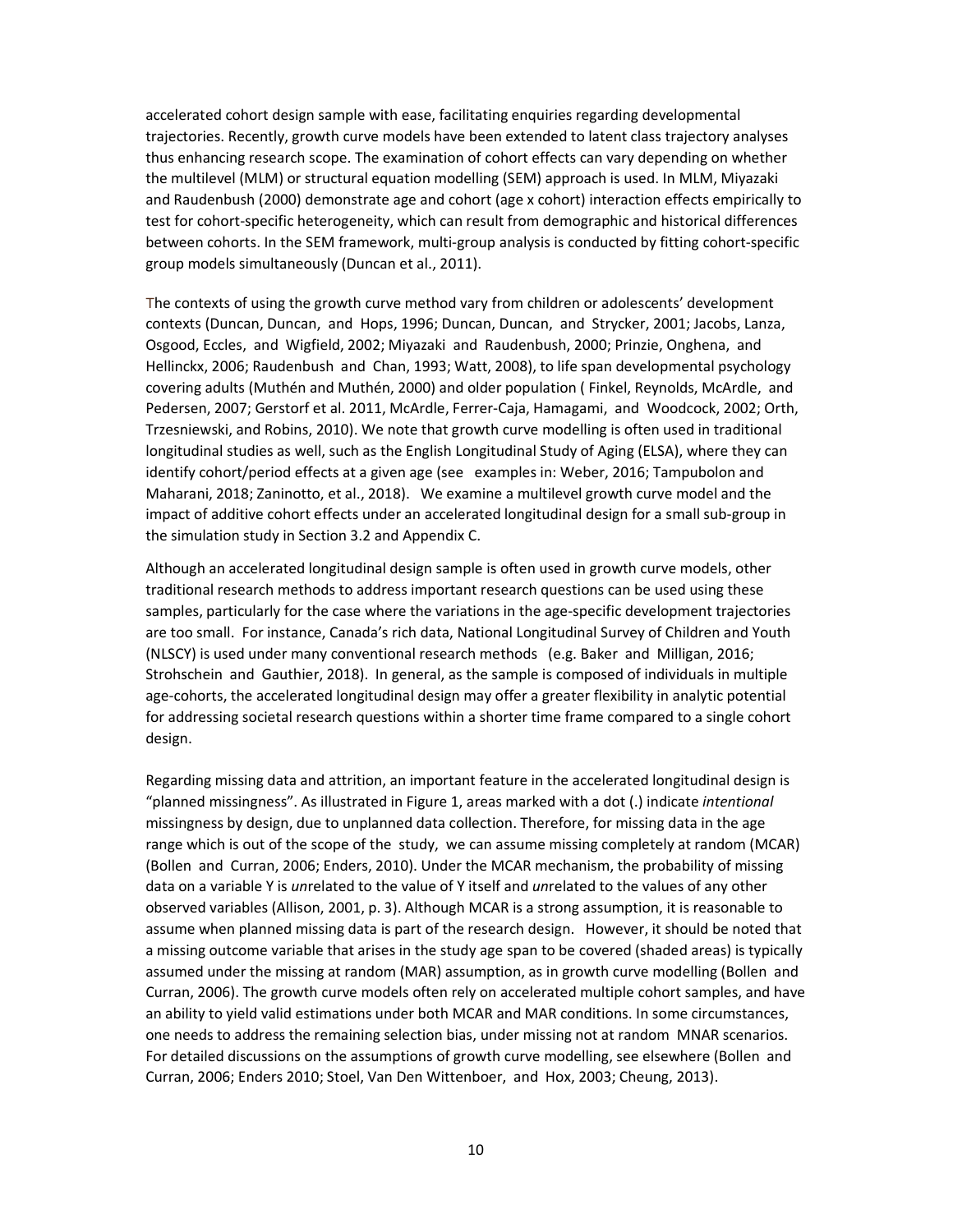In the literature review in Section A.1 of Appendix A, missing data and attrition rates are reported for the major studies of those employing longitudinal accelerated designs. In a single cohort design, missing data typically occurs in wave 1 of the study, and for those responding in wave 1, attrition rates increase as the cohort is investigated over time. This problem is often mitigated by periodic refreshment samples throughout the course of the survey. For an accelerated longitudinal design, there is an implication that there may be a potential reduction in sample attrition over time owing to the shorter study span, which is linked to effective management in administrative costs and burden borne by participants (Sanson, 2002).

#### **3. Quantitative assessment of alternative design options**

In this section we provide a theoretical assessment of precision in an accelerated longitudinal design (also in Appendix B) and a simulation study to assess the ability to model a growth curve under these designs with results in Appendix C.

# **3.1 Theoretical precision of basic longitudinal analyses**

A fairly wide class of methods of longitudinal analysis are based on data across a fixed interval of ages, denoted here age  $s$  up to age  $t(s < t)$ . One example is regression analysis of a variable measured at age *t* with covariates measured at age *s* or at ages between *s* and *t* . Another is a comparison of the distribution of a variable measured at age *t* across sub-groups defined according to a variable measured at age *s* . We assume here no missing data and that the standard error of any estimate is proportional to the reciprocal of the square root of the size of the sample of cases which are observed at all ages *s* up to *t* . The precision of a longitudinal analysis is a function of this sample size and we present the sample sizes below for the case of 8 measurements per cohort. In Appendix B we present the case of 5 measurements per cohort.

#### Designs Considered for Comparison:

*Single cohort design* – sample of *n* babies observed at age 0 at base year and followed up at 2 year intervals until age 14.

*2- cohort design* - 2 cohorts starting in same base year: cohort 1 is sample of *n* / 2 babies aged 0, cohort 2 is sample of *n* / 2 children aged 6. We take 7 further measurements on each cohort at 2 year intervals. Hence measurements at following ages:

Cohort  $1 - 0$ , 2, 4, 6, 8, 10, 12, 14. Cohort  $2 - 6$ , 8, 10, 12, 14, 16, 18, 20.

*3- cohort design -*3 cohorts starting in same base year: cohort 1 is sample of *n* / 3 babies aged 0, cohort 2 is sample of *n* / 3 children aged 6, cohort 3 is sample of *n* / 3 children aged 12. We take 7 further measurements on each cohort at 2 year intervals. So measurements at following ages:

Cohort  $1 - 0$ , 2, 4, 6, 8, 10, 12, 14. Cohort  $2 - 6$ , 8, 10, 12, 14, 16, 18, 20.

Cohort 3 – 12, 14, 16, 18, 20, 22, 24, 26.

We consider the precision of statistical analyses after eight waves of observation, that is after all the above measurements are taken.

#### *Comparison of Designs after 8 Waves of Observation:*

Tables 2, 3 and 4 show the sample sizes for longitudinal analysis between variables measured at ages *s* and  $t$  ( $s$  <  $t$ ) for the single cohort, 2- cohort and 3- cohort designs, respectively.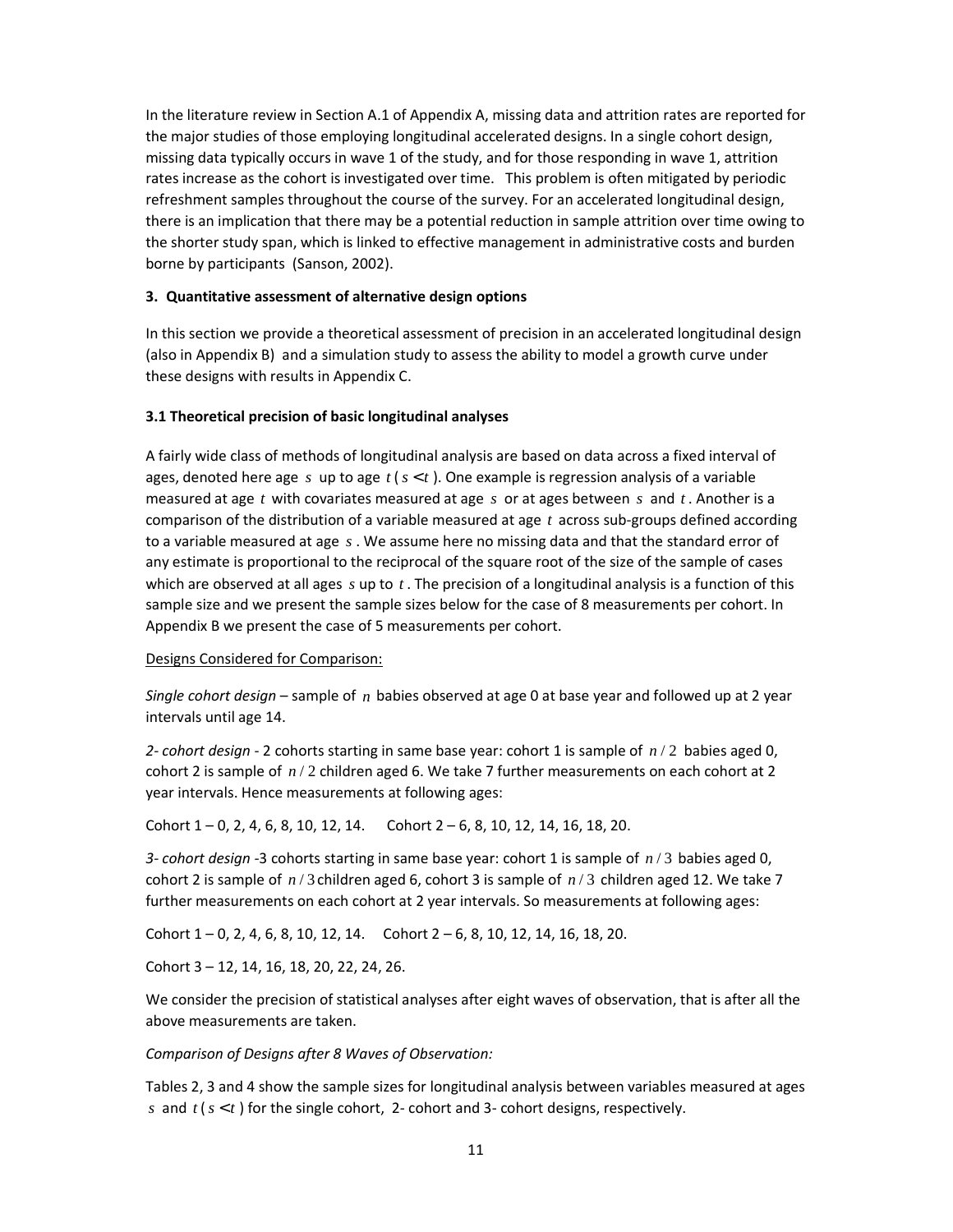| S        | ∍                | 4                | b                | 8                | 10               | 12               | 14               | 16 | 18 | 20 | 22 |
|----------|------------------|------------------|------------------|------------------|------------------|------------------|------------------|----|----|----|----|
| $\Omega$ | $\boldsymbol{n}$ | $\boldsymbol{n}$ | $\boldsymbol{n}$ | $\boldsymbol{n}$ | $\boldsymbol{n}$ | $\boldsymbol{n}$ | $\boldsymbol{n}$ |    |    |    |    |
|          |                  | $\boldsymbol{n}$ | $\boldsymbol{n}$ | $\boldsymbol{n}$ | $\boldsymbol{n}$ | $\boldsymbol{n}$ | $\boldsymbol{n}$ |    |    |    |    |
| 4        |                  |                  | $\boldsymbol{n}$ | $\boldsymbol{n}$ | $\boldsymbol{n}$ | $\boldsymbol{n}$ | $\boldsymbol{n}$ |    |    |    |    |
| 6        |                  |                  |                  | $\boldsymbol{n}$ | $\boldsymbol{n}$ | $\boldsymbol{n}$ | $\boldsymbol{n}$ |    |    |    |    |
| 8        |                  |                  |                  |                  | $\boldsymbol{n}$ | $\boldsymbol{n}$ | $\boldsymbol{n}$ |    |    |    |    |
| 10       |                  |                  |                  |                  |                  | $\boldsymbol{n}$ | $\boldsymbol{n}$ |    |    |    |    |
| 12       |                  |                  |                  |                  |                  |                  | $\boldsymbol{n}$ |    |    |    |    |
| 14       |                  |                  |                  |                  |                  |                  |                  |    |    |    |    |

Table 2. Sample sizes for longitudinal analysis between variables measured at ages  $s$  and  $t$  ( $s$  <  $t$ ) **under 1 cohort design after 8 waves of observation** 

**Table 3. Sample sizes for longitudinal analysis between variables measured at ages** *s* **and** *t* **(***s t* < **) under 2 cohort design after 8 waves of observation. Higher sample sizes are shaded darker.** 

|                  |                |     |     |                  |                  | $\boldsymbol{t}$ |                  |     |     |     |    |
|------------------|----------------|-----|-----|------------------|------------------|------------------|------------------|-----|-----|-----|----|
| $\boldsymbol{S}$ | $\overline{2}$ | 4   | 6   | 8                | 10               | 12               | 14               | 16  | 18  | 20  | 22 |
| $\mathbf 0$      | n/2            | n/2 | n/2 | n/2              | n/2              | n/2              | n/2              |     |     |     |    |
| $\overline{2}$   |                | n/2 | n/2 | n/2              | n/2              | n/2              | n/2              |     |     |     |    |
| 4                |                |     | n/2 | n/2              | n/2              | n/2              | n/2              |     |     |     |    |
| 6                |                |     |     | $\boldsymbol{n}$ | $\boldsymbol{n}$ | $\boldsymbol{n}$ | $\boldsymbol{n}$ | n/2 | n/2 | n/2 |    |
| 8                |                |     |     |                  | $\boldsymbol{n}$ | $\boldsymbol{n}$ | $\boldsymbol{n}$ | n/2 | n/2 | n/2 |    |
| 10               |                |     |     |                  |                  | $\boldsymbol{n}$ | $\boldsymbol{n}$ | n/2 | n/2 | n/2 |    |
| 12               |                |     |     |                  |                  |                  | $\boldsymbol{n}$ | n/2 | n/2 | n/2 |    |
| 14               |                |     |     |                  |                  |                  |                  | n/2 | n/2 | n/2 |    |
| 16               |                |     |     |                  |                  |                  |                  |     | n/2 | n/2 |    |
| 18               |                |     |     |                  |                  |                  |                  |     |     | n/2 |    |
| 20               |                |     |     |                  |                  |                  |                  |     |     |     |    |

| Table 4. Sample sizes for longitudinal analysis between variables measured at ages t and $s < t$ |  |  |  |
|--------------------------------------------------------------------------------------------------|--|--|--|
| under 3 cohort design after 8 waves of observation. Higher sample sizes are shaded darker.       |  |  |  |

|                |     |     |     |      |      | $\boldsymbol{t}$ |                  |      |      |      |     |
|----------------|-----|-----|-----|------|------|------------------|------------------|------|------|------|-----|
| S              | 2   | 4   | 6   | 8    | 10   | 12               | 14               | 16   | 18   | 20   | 22  |
| 0              | n/3 | n/3 | n/3 | n/3  | n/3  | n/3              | n/3              |      |      |      |     |
| $\overline{2}$ |     | n/3 | n/3 | n/3  | n/3  | n/3              | n/3              |      |      |      |     |
| 4              |     |     | n/3 | n/3  | n/3  | n/3              | n/3              |      |      |      |     |
| 6              |     |     |     | 2n/3 | 2n/3 | 2n/3             | 2n/3             | n/3  | n/3  | n/3  |     |
| 8              |     |     |     |      | 2n/3 | 2n/3             | 2n/3             | n/3  | n/3  | n/3  |     |
| 10             |     |     |     |      |      | 2n/3             | 2n/3             | n/3  | n/3  | n/3  |     |
| 12             |     |     |     |      |      |                  | $\boldsymbol{n}$ | 2n/3 | 2n/3 | 2n/3 | n/3 |
| 14             |     |     |     |      |      |                  |                  | 2n/3 | 2n/3 | 2n/3 | n/3 |
| 16             |     |     |     |      |      |                  |                  |      | 2n/3 | 2n/3 | n/3 |
| 18             |     |     |     |      |      |                  |                  |      |      | 2n/3 | n/3 |
| 20             |     |     |     |      |      |                  |                  |      |      |      | n/3 |

*Advantages of multiple cohort designs:* 

(i) For 2- and 3- cohort designs, time is 'accelerated', enabling longitudinal analyses with  $t = 16,18,20$  for any value of  $s$  ( $s < t$ ) of 6 or higher under the 2- cohort design, and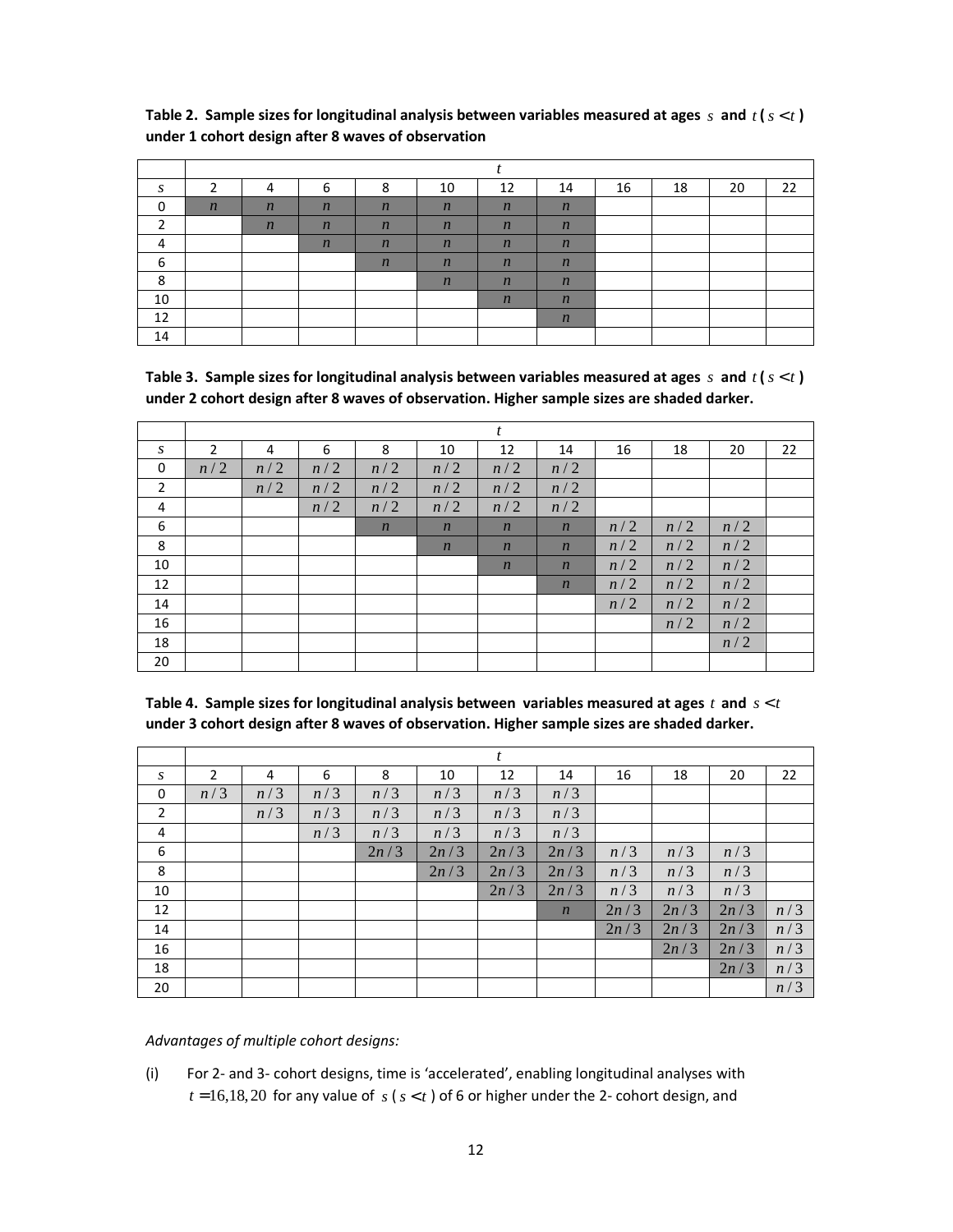$t = 22, 24, 26$  for any value of  $s$  ( $s < t$ ) of 12 or higher under the 3- cohort design. The single cohort design will not extend to these age ranges.

- (ii) Cohort effects can be estimated from the overlapping age range 8 to14 for the 2- cohort designs. Cohort effects can also be estimated for the same age range and the additional age range 16 to 20 for pairs of cohorts in the 3- cohort design albeit with less power. In addition, cohort effects can be estimated across all 3 cohorts at the age of 14.
- (iii) For longitudinal analyses with  $t = 16,18,20$  for any value of  $s$  ( $s < t$ ) of 12 or higher the sample size is highest for the 3- cohort design;

#### *Disadvantages of multiple cohort designs:*

- (i) The sample size is halved for longitudinal analyses with  $t$  up to age 14, for values of  $s$  ( $s < t$ ) of 0, 2 or 4 under the 2- cohort design, and the sample size is reduced to a third under the 3 cohort design. This is the problem of 'extremes' mentioned in section 2.2.1.
- (ii) The 3- cohort design has a clear disadvantage over both 1 cohort and 2 cohort designs since for longitudinal analyses with  $t$  up to 14 and  $s$  ( $s < t$ ) of 0-10, the sample size is least under the 3- cohort design.

#### **3.2 Simulation study of growth curve analyses**

The assumption in Section 3.1 that precision is a function of the size of the sample across a given age interval is reasonable for basic longitudinal analyses but not for more sophisticated ones. Here we consider a multilevel modelling approach to growth curve analysis and use a simulation study to examine the precision of parameter estimates as well as mean predicted values under alternative designs. In the first simulation, Simulation A, we assume no cohort effects in the population and in the second, Simulation B, we assume there is a cohort effect in a population for a 2- cohort design. We assume that in each cohort, there are 8 waves of observations similar to the setting in Section 3.1 although here we assume annual measurements for ease of interpretation.

Since we are interested in vulnerable sub-groups, the population and sample size for the simulation study are small: N=100,000, n=1,000, respectively assuming a 1/100 sample fraction. Within this group, we also study smaller sub-groups where we generate a random variable at 50% (denoted 'sex') and at 10% (denoted 'ethnic' for ethnic minority). Given the small sample sizes we do not assume missing data at this point.

The results of the simulation are in Appendix C and we include the summary here:

The simulation study shows that the precision with which the parameters of the multilevel growth curve model are estimated is fairly similar for the alternative designs. This is the case for all the parameters, including both the coefficients (fixed effects) and the parameters in the variance matrix of the random effects. When cohort effects are absent (Simulation A) there were two parameters (the intercept and age slope) where there was a slight loss of precision with the 2 and 3 cohort designs, but when cohort effects do exist (Simulation B) there were some coefficients where some estimates for the 2- cohort design were more precise. In particular, the simulation study showed that it is important to include cohort effects in the model for growth curve analysis. The mean predicted values of the growth curve for the overall total showed good precision compared to the true values in both populations of Simulation A and Simulation B, but the growth curves for the smaller sub-groups and in particular for the ethnic minority showed larger deviations. Overall, these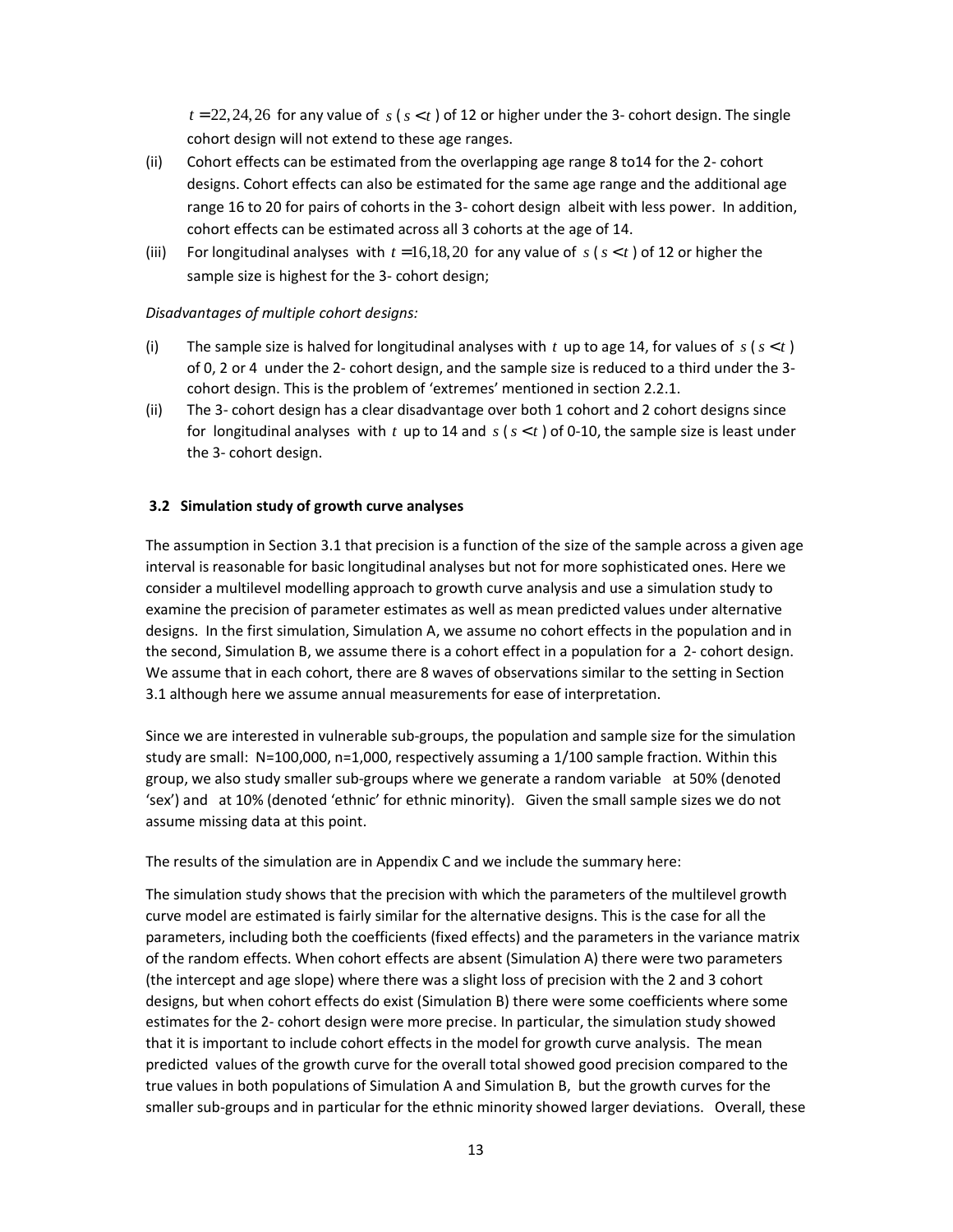differences in precision seem rather less important than the qualitative differences between the designs. Thus, the 2- and 3- cohort designs enable cohort effects to be estimated, although we found in Table C.6 that the power with which such cohort effects can be detected may not be large. More importantly, if we are choosing between the kinds of designs considered here, the fact that the single cohort design covers a shorter age range may be viewed as an important limitation for some kinds of analysis. However, we have found that fairly good estimation of the parameters of the multilevel growth curve model can be achieved even for the single cohort design with a limited age up to 7.

#### **4. Conclusions**

In this report, we have focused on the advantages and disadvantages of an accelerated longitudinal design for following babies and children and their transition into youth and adulthood compared to a single cohort design. From the review of international surveys of children and young people in Appendix A, it is clear that such multiple cohort designs have been successfully implemented in different countries. An important advantage of accelerated longitudinal designs is that they permit analyses across a wider age span for a given duration of study, although a corresponding disadvantage is that the sample size may be reduced for some parts of the age span, especially at the extreme ages. This problem has been addressed by refreshment samples in some of the studies described in Appendix A. We note that the use of refreshment samples are often used in longitudinal and birth cohort studies to ensure representativeness and left-censored data. We have also seen in the simulation study that the parameters of growth curve models, defined across the whole age span, can still be estimated with similar precision to single cohort designs from an accelerated design for the case where cohort effects are additive. Another advantage of accelerated longitudinal designs is that they enable the study of different birth cohorts in a single study. This use of multiple cohorts also enables cohort effects to be estimated, including age-cohort interactions, unlike in a single cohort design. On the other hand, it does imply that researchers need to consider more complex forms of analysis, which take account appropriately of such effects when analysing data from an accelerated longitudinal study.

Although the theoretical scope of this report has not included practical survey methodology considerations, we recognize their importance for design choices and comment briefly on them here:

• **Sample frames:** Unlike many other countries, the UK does not have a population register. A population spine constructed from census/administrative data sources was a recommendation in the 2017 Longitudinal Studies Strategic Review (Davis-Kean, et al., 2018), but in the absence of such a spine and considering our focus in this report on ages from birth into adulthood, we need to consider sampling frames from administrative data sources. Similar to other UK birth cohort studies, babies can be sampled from birth registers. Other cohorts starting at later ages could be sampled from the UK school census. However, there are limitations to this census since it does not include children in private schools or those home-schooled. For these populations, appropriate supplemental samples will need to be drawn, such as through an area- based cluster sampling design where pupils may be sampled from schools within sampled areas that are outside of the school census domain. In addition, there may be particular vulnerable sub-groups which will need to be identified and an appropriate sampling frame developed. Note that sample boosting and surveys drawn from multiple sample frames need careful methodological considerations in the calculation of the design weights and final survey weights. In Appendix A, there are examples of accelerated longitudinal designs in international studies, including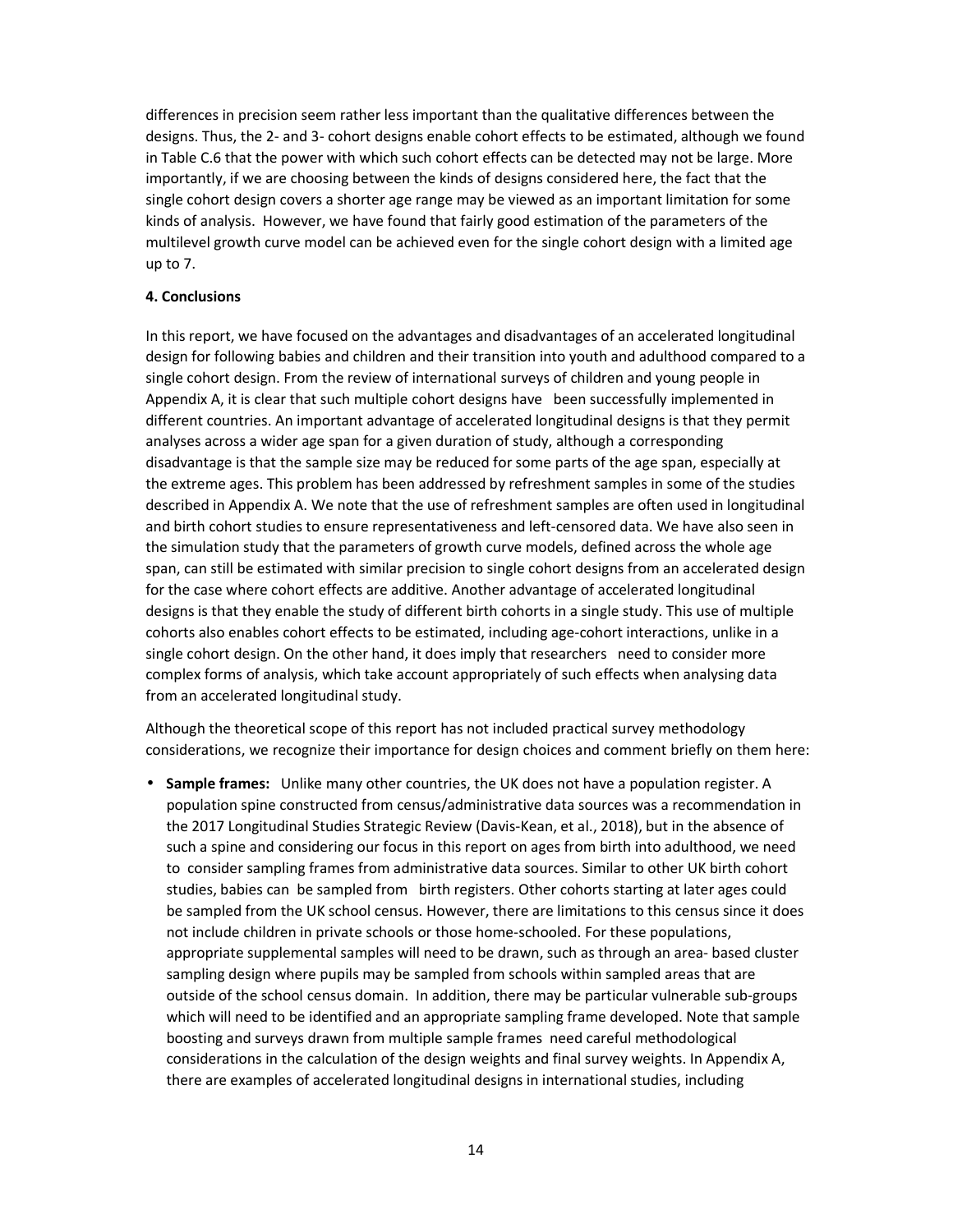supplemental surveys for specialized sub-groups, with examples of sampling frames for those countries without a population register or spine.

- **Recruitment and survey instruments:** Compared to a single cohort study, the simultaneous recruitment of multiple cohorts, the need for different instruments/ questionnaires for each cohort and the management of future follow-up in an accelerated longitudinal design introduces complexities and challenges. Multiple questionnaires/instruments for the different cohorts need to be developed and tested and more time and resources devoted to interviewer training so that interviewers can deliver multiple instruments to different cohorts. The associated budget and resources required may exceed that of the single cohort design with the same overall sample size.
- **Sample sizes:** The Millennium Cohort Study (MCS) sampled up to 20,000 babies and this reflected the given budget and desired precision at that time. Compared to such a single cohort study, there are other considerations of fixed and rolling costs that need to be accounted for in an accelerated design with 2 or more cohorts. Fixed costs in the planning stages of an accelerated design need to account for developing multiple sample frames, sampling and recruiting multiple cohorts, development of different questionnaires/instruments and their data capture and interviewer training with a focus on multiple instruments. Rolling costs at each wave of the survey need to account for the tracking of individuals in different cohorts between waves and the data collection with multiple instruments which may be more challenging than for a single cohort design. However, given the fixed number of measurements in an accelerated longitudinal design, rolling costs needed for tracking individuals may be reduced compared to a single cohort design. With a carefully planned budget framework to undertake an accelerated longitudinal design and the desired precision of estimates (particularly for vulnerable sub-groups), sample size calculations need to consider the number of cohorts, the number of overlapping ages, assumptions on the initial wave 1 missing data and subsequent attrition rates depending on the number of measurements. In addition, sample boosting may be required to target vulnerable sub-groups similar to the MCS.

The overall conclusion of this investigation regarding the suitability of an accelerated longitudinal design for the future of longitudinal study in the UK is positive. We recognize, nevertheless, that, in coming to a decision about the longitudinal design, careful consideration is needed of the different types of analysis undertaken by substantive researchers and other aspects of survey methodology, as mentioned above. The NLSCY of Canada appears to offer an ideal study design for child development. An alternative choice would be to adapt the German KiGGS survey to the UK's research needs, permitting cross-sectional as well as longitudinal investigations. For example, five birth cohort groups of children aged 0, 3, 5, 7, 9 at the first assessment with relatively short 2-3 year intervals over 5 occasions of data collection results in a total study period of 10 years. As shown from Canada's NLSCY and KiGGS samples, a top-up of newborns in each data collection will be a useful strategy with regards to maintaining the level of sample representativeness, as well as testing for cohort effects. With 5 multiple cohorts in this example, sample sizes of at least 3000 to 4000 per cohort would be appropriate and would allow sample boosting for vulnerable sub-groups and would be large enough to compensate for wave 1 missing data and attrition levels over subsequent waves. In terms of the wider strategy for the future of longitudinal studies in the UK, including previous birth cohort studies in 1946, 1958, 1970 and 2000, we could consider boosting the sample of children born around 2016 to compensate for the cancellation of the Life Study.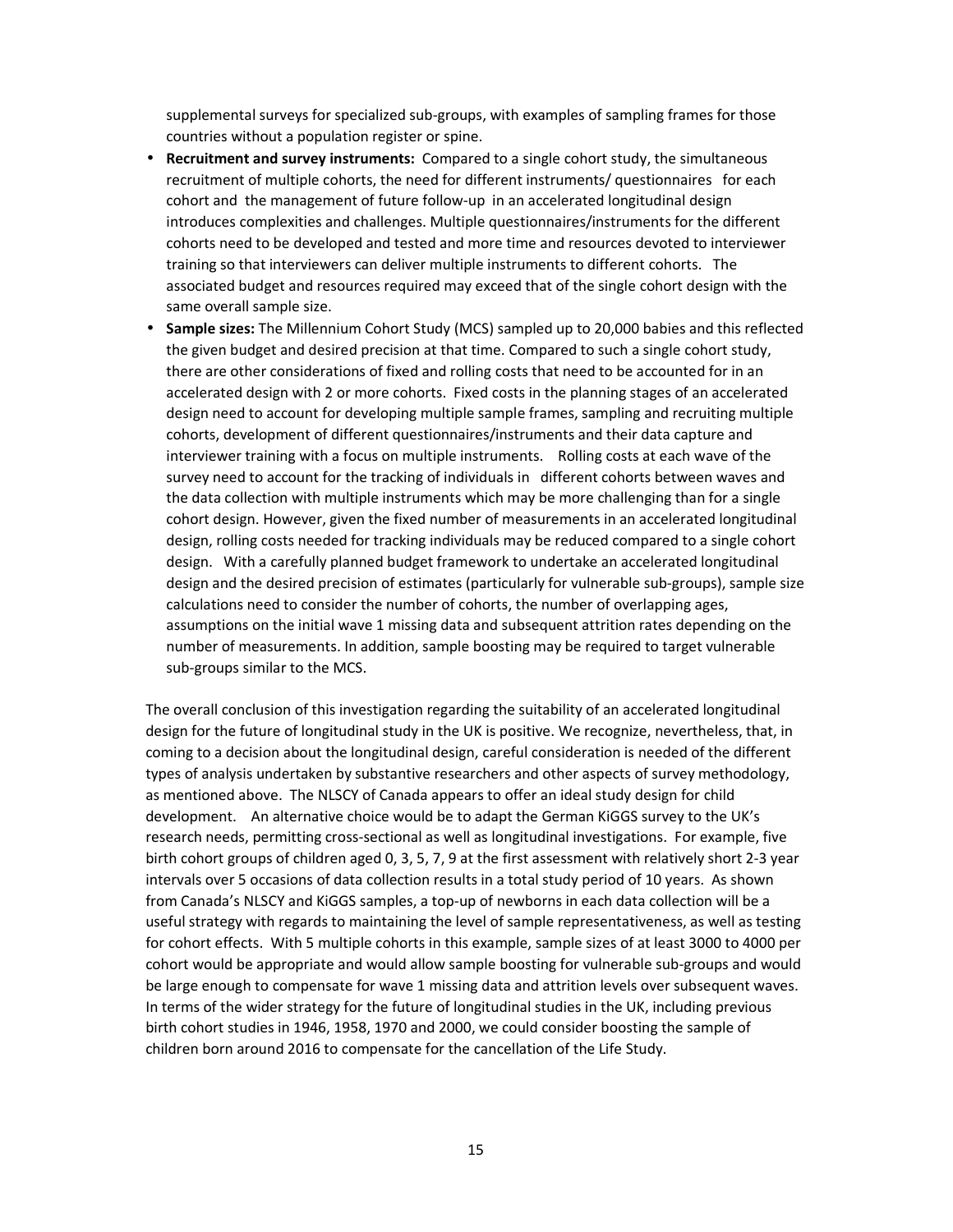**Acknowledgments:** We thank Professor Tarani Chandola and Professor James Nazroo from the University of Manchester for their helpful comments to this report.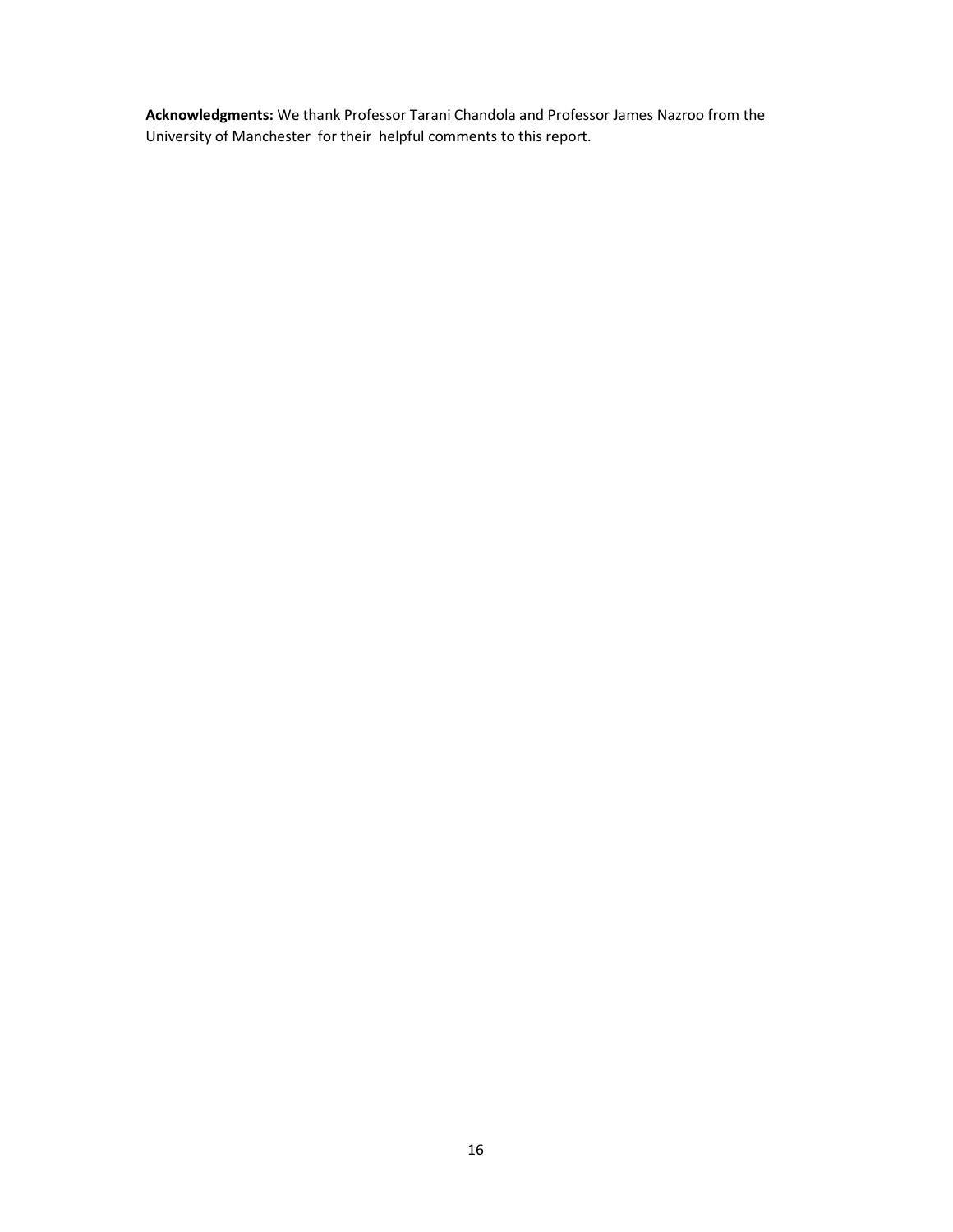#### **APPENDIX A: Literature Review**

#### **A.1. International surveys using nationally-representative samples**

The utility of multiple cohort samples in accelerated longitudinal designs can be seen in many international surveys, and the survey instruments vary substantially: The number of cohorts, ranging from 2 (e.g. LSAC) to 11 or larger (e.g. NLSCY); the sample size per each cohort; decisions to recruit later cohorts; and the total duration of the study.

# **Growing Up in Australia: Longitudinal Study of Australian Children (LSAC)**

Australia embarked on *Growing Up in Australia*: Longitudinal Study of Australian Children (LSAC<sup>4</sup>) in 2004 as a 2-cohort design following extensive research with a primary focus on new research directions for Children's health and development (Sanson, 2002). LSAC consists of 2 cohorts: B (baby, age 0-1) cohort and K (kindergarten, age 4-5) cohort. The data collection occurred in 2-year intervals during the 2004-2016 period, and 7 waves of data are currently available. The LSAC obtained information for over 10,000 young children (5,107 infant and 4,983 child cohort) at the start of the survey (Australian Institute of Family Studies, 2015, Table 9). The retention rate from wave 1 is 74% for B cohort and 71%, for K cohort, respectively.

|                    |        |         |         |       |         | Age     |           |           |           |       |
|--------------------|--------|---------|---------|-------|---------|---------|-----------|-----------|-----------|-------|
| Birthyear          | Cohort | 0-1     | $2 - 3$ | 4-5   | 6-7     | 8-9     | $10 - 11$ | $12 - 13$ | $14 - 15$ | 16-17 |
| 2003-2004 cohort B |        | $0 - 1$ | $2 - 3$ | 4-5   | $6 - 7$ | 8-9     | $10 - 11$ | $12 - 13$ |           | ٠     |
|                    |        | (2004)  | (2006)  | 2008) | (2010)  | (2012)  | (2010)    | (2016)    |           |       |
| 1999-2000 cohort K |        |         | $\cdot$ | 4-5   | $6 - 7$ | $8 - 9$ | $10 - 11$ | $12 - 13$ | $14 - 15$ | 16-17 |
|                    |        |         |         | 2004) | (2006)  | (2008)  | (2010)    | (2012)    | 2010)     | 2016) |

#### **Figure A.1. Longitudinal study of Australian children (LSAC), 2004-2016**

Note: Data collection years shown in brackets. Data linkage: school (selective Years ranging 3-12), vocational education and training, higher education). Oversampling: None (rejected due to inefficient use, preferring separate intensive studies).

Figure A.1 demonstrates a restructured data format with same age groups stacked up. This set up allows an investigation of 17-year long child development trajectories, and permits testing of cohort effects with the evident 8-year overlaps between age 4-5 and 12-13 between B and K cohort. The study, however, still fails to allow comparisons among dual cohorts concerning age before 4. This may depend on funding plans, but studies in Canada have allowed top-up samples for newly-born children in the subsequent waves. LSAC does not employ oversampling. The Australian funding body and expert groups preferred utility of separate intensive studies as an efficient way of allocating funding. Galbraith et al. (2017) have used LSAC data in their analyses on the impact of dropout on the statistical power in the accelerated multiple cohort design.

# **Longitudinal Surveys of Australian Youth (LSAY)**

Longitudinal Surveys of Australian Youth (LSAY<sup>5</sup>) started collecting data in 1995. LSAY incorporates two existing multiple-aged large scale national surveys, Youth in Transition Cohort (YITS) 1978 and Australian Youth Survey (AYS) 1991. The aim of the national panel survey, LSAY is to gather information about health, education, work, and social activities among adolescents, who are enrolled in school, from age 15 (Year 9). The new cycle of data collection for later cohorts occurred

l,

<sup>4</sup> https://growingupinaustralia.gov.au/

<sup>&</sup>lt;sup>5</sup> https://www.lsay.edu.au/aboutlsay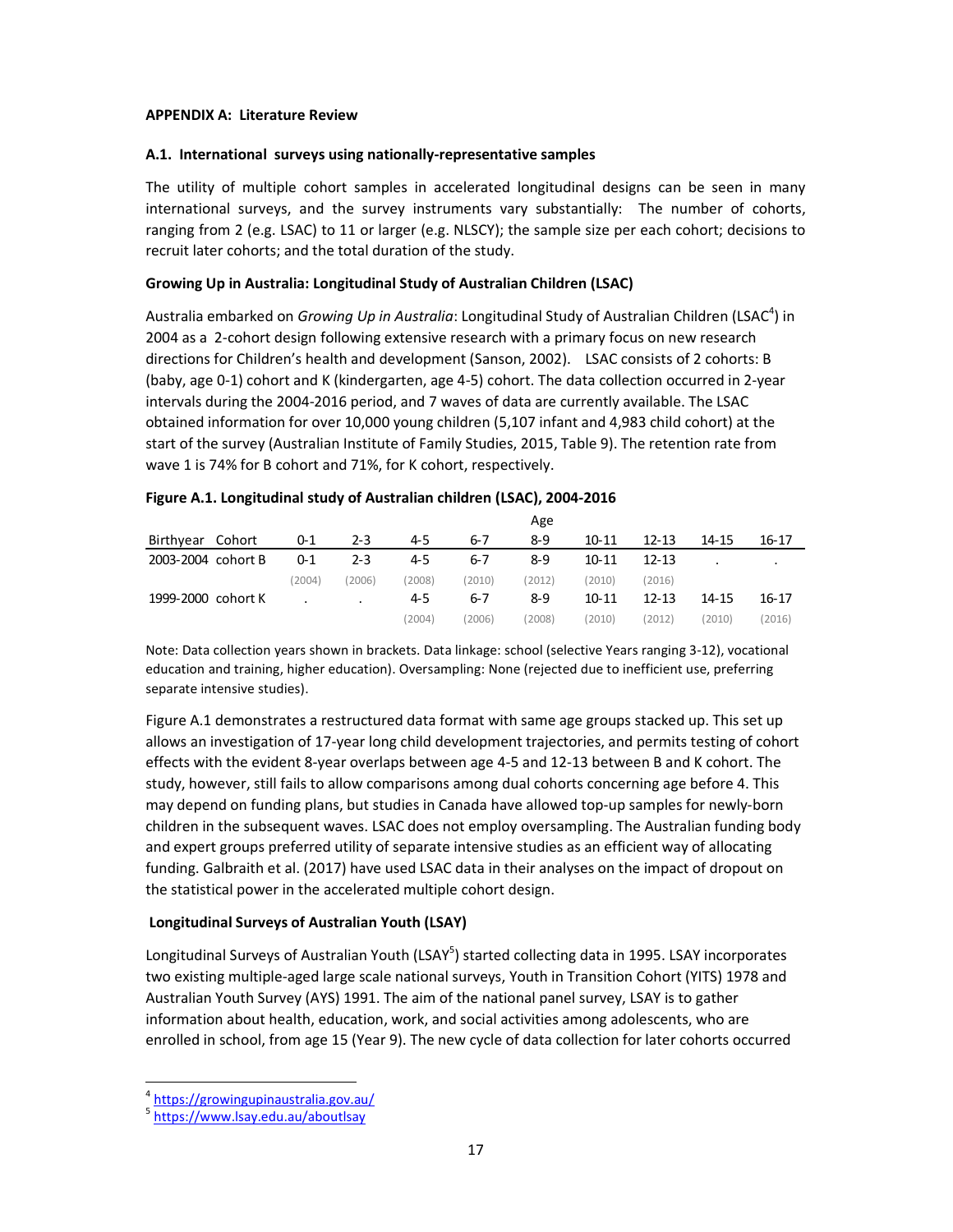within 2-6 year intervals: 1995, 1998, 2003, 2006, 2009, 2015 and 2017, adding over 10,000 new participants in Year 9 in the subsequent waves. Once a new cohort is surveyed initially, the participants were contacted annually until they mature to the age of 25, over a 10-assessment period (see Figure A.2).

| <b>Cycles:</b>                                 |                 | 1st | 2nd 3rd |    | 4th | 5th | 6th |                                   |
|------------------------------------------------|-----------------|-----|---------|----|-----|-----|-----|-----------------------------------|
| Birthyear Cohort 1995 1998 2003 2006 2009 2015 |                 |     |         |    |     |     |     |                                   |
| 2000                                           | Y15             |     |         |    |     |     | 15  |                                   |
| 1994                                           | Y <sub>09</sub> |     |         |    |     | 15  |     |                                   |
| 1991                                           | Y06             |     |         |    | 15  |     |     |                                   |
| 1988                                           | Y03             |     |         | 15 |     |     |     | <b>Annual Follow-up Until Age</b> |
| 1983                                           | Y98             |     | 15      |    |     |     |     |                                   |
| 1980                                           | Y95             | 15  |         |    |     |     |     |                                   |

**Figure A.2. Longitudinal Surveys of Australian Youth (LSAY), 1995-2015** 

LSAY yields rich longitudinal data as can be seen in Figure A.3. Here, the discrete data collection schedule for each birth cohort group is visible. The 10-year follow up period for each cohort allows longer than suggested overlaps of six time points between adjacent cohorts, in testing potential cohort effects (Raudenbush and Chan, 1993, Tonry et al. 1991). The consideration to be needed here may be the treatment of period effects, given the data collection spanning over 20 years.

**Figure A.3. Longitudinal Surveys of Australian Youth (LSAY), 1995-2015** 

| Birthyear Cohort |                 |        |        |        |        |        |        | Age    |        |        |        |        |        |
|------------------|-----------------|--------|--------|--------|--------|--------|--------|--------|--------|--------|--------|--------|--------|
| 2000             | Y15             | 15     | 16     | 17     | 18     | 19     | 20     | 21     | 22     | 23     | 24     | 25     |        |
|                  |                 | (2015) | (2016) | (2017) | 2018   | (2019) | (2020) | (2021) | (2022) | (2023) | (2024) | (2025) |        |
| 1994             | Y <sub>09</sub> | 15     | 16     | 17     | 18     | 19     | 20     | 21     | 22     | 23     | 24     | 25     |        |
|                  |                 | (2009) | (2010) | 2011)  | 2012)  | 2013)  | 2014)  | 2015)  | 2016   | (2017) | (2018) | (2019) |        |
| 1991             | Y06             | 15     | 16     | 17     | 18     | 19     | 20     | 21     | 22     | 23     | 24     | 25     |        |
|                  |                 | (2006) | 2007)  | (2008) | 2009)  | (2010) | 2011)  | 2012   | 2013   | (2014) | (2015) | (2016) |        |
| 1988             | Y03             | 15     | 16     | 17     | 18     | 19     | 20     | 21     | 22     | 23     | 24     | 25     |        |
|                  |                 | (2003) | (2004) | (2005) | 2006   | (2007) | 2008)  | (2009) | (2010) | (2011) | (2012) | (2013) |        |
| 1983             | Y98             | 15     | 16     | 17     | 18     | 19     | 20     | 21     | 22     | 23     | 24     | 25     | 26     |
|                  |                 | (1998) | (1999) | (2000) | 2001   | (2002) | 2003   | (2004) | (2005) | (2006) | (2007) | (2008) | (2009) |
| 1980             | Y95             | 15     | 16     | 17     | 18     | 19     | 20     | 21     | 22     | 23     | 24     | 25     | 26     |
|                  |                 | (1995) | (1996) | (1997) | (1998) | (1999) | 2000)  | (2001) | 2002)  | 2003)  | (2004) | 2005)  | 2006)  |

Note: Shaded areas indicate future data collection schedules. Some pupils were still 14 years of age during 1995 and 1998 surveys, so the follow-up extended to ensure all respondents had reached 25 years of age.

Another important aspect of LSAY concerns attrition rates. Among the latest cohort of 14,251 participants, Y09, by the fourth annual measurement in 2012, less than half remained in the survey (6,541) before further shrinking to 3,518 when the respondents reach 23 years of age (NCVER, 2018). The trend was broadly similar to Y98 cohort; from 14,117 in 1998, then just over half at 7,762 in 2002 and the final assessment period at 3,596 participants (NCVER, 2013b).

The study population of LSAY was randomly selected from two Year 9 classes from a national sample consisting of 300 schools. Sampling size was adjusted by states; Students from small states were over-sampled, and those from larger states were under-sampled (NCVER, 2013a).

Since 2003, LSAY has been integrated with the OECD's PISA, the Programme for International Student Assessment, a comparative study of academic achievement among nationally representative sample of 15-year-old students. Geographical location, gender, socioeconomic background were used as strata. Due to the PISA's oversampling, students from smaller jurisdictions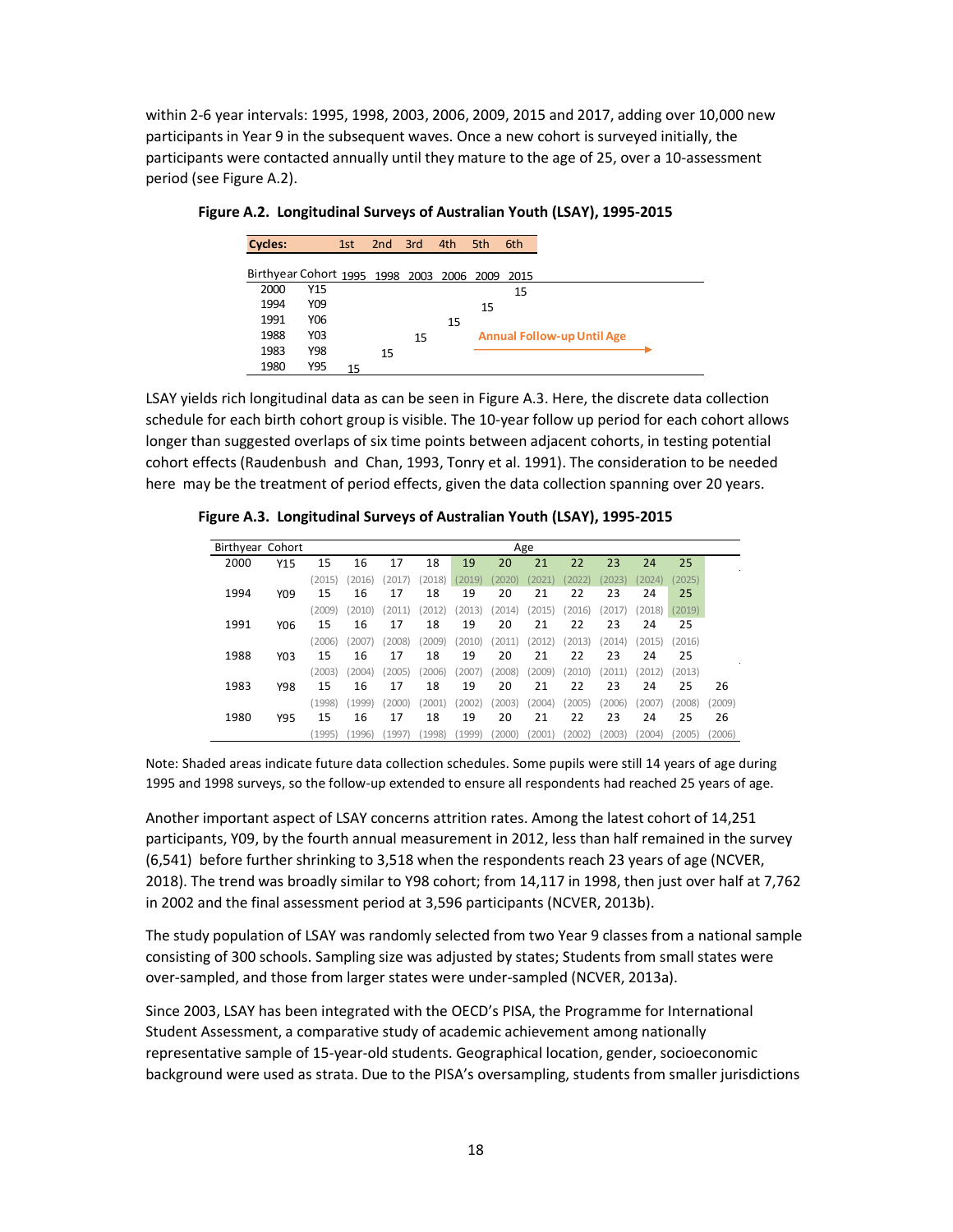and indigenous populations are included in LSAY. LSAY top-up sample includes 746 respondents in 2017.

#### **National Longitudinal Survey of Children and Youth (NLSCY)**

The National Longitudinal Survey of Children and Youth (NLSCY<sup>6</sup>) was Canada's long-run study that ran from early 1990s to late 2000s. NLSCY contacts children from birth through early adulthood. The initial sample is comprised of 22,831 children, who were aged 0 to 11 at the time of recruitment which is 12 cohorts at the onset of the study in one year age bands. The participating children can remain in the study until they reach the age of 25. Commenced in 1994, the study is conducted every two years and discontinued in 2008, completing 8 waves of data. At the final assessment period, the respondents were aged between 14 and 25, maintaining 57%-80% of the original sample (Statistics Canada, 2019a).

The notable feature of the NLSCY is the top-up sample called, Early Child Development (ECD), later born age 0 and 1 groups, being recruited in the subsequent survey. The ECD for age 0-1 sample varied between 4,000 and 5,500 except for the survey year 1998, when nearly 10,000 youngest children (age 0-1) were recruited. The consistency in 2-year intervals of assessments and continuity maintained in the NLSCY data collection during a 14-year time period (1994 through 2008, see Figure A.4), providing a wealth of information from birth through early adulthood (age 0 through age 25) and sets an excellent example of a multiple-aged nationally representative sample. It needs to be noted that the complexity of instruments adds difficulties in understanding the operationalisation. Samples were selected from the Labour Force Survey's (LFS) sample of respondent households (Statistics Canada, 2019a) rather than from schools, and Birth Registry data for some 0-5-year-olds. No oversampling was implemented.

|                 | Data Collection Schedule (1994-2008, 8 waves) |                       |        |                |                |                |      |                                           |                |                |
|-----------------|-----------------------------------------------|-----------------------|--------|----------------|----------------|----------------|------|-------------------------------------------|----------------|----------------|
|                 |                                               |                       | Wave 1 |                |                |                |      | Wave 2 Wave 3 Wave 4 Wave 5 Wave 6 Wave 7 |                | Wave 8         |
|                 |                                               | Birthyear Age in 1994 | 1994   | 1996           | 1998           | 2000           | 2002 | 2004                                      | 2006           | 2008           |
|                 | 2008                                          | $-14$                 |        |                |                |                |      |                                           |                | 0              |
|                 | 2007                                          | $-13$                 |        |                |                |                |      |                                           |                | 1              |
|                 | 2006                                          | $-12$                 |        |                |                |                |      |                                           | 0              |                |
|                 | 2005                                          | $-11$                 |        |                |                |                |      |                                           | 1              |                |
|                 | 2004                                          | $-10$                 |        |                |                |                |      | 0                                         |                |                |
| Early Child     | 2003                                          | -9                    |        |                |                |                |      | 1                                         | ©@@            | ②<br>④④        |
|                 | 2002                                          | -8                    |        |                |                |                | 0    |                                           |                | $\overline{6}$ |
| Development     | 2001                                          | $-7$                  |        |                |                |                | 1    | ②<br>④                                    |                | $\overline{7}$ |
| (ECD) Cohorts   | 2000                                          | -6                    |        |                |                | 0              | 2    |                                           | 6              |                |
|                 | 1999                                          | $-5$                  |        |                |                | 1              | 3    | $\circleds$                               | 7              |                |
|                 | 1998                                          | $-4$                  |        |                | 0              | $\overline{2}$ | 4    |                                           | $\overline{8}$ |                |
|                 | 1997                                          | $-3$                  |        |                | 1              | 3              | 5    |                                           | 9              |                |
|                 | 1996                                          | $-2$                  |        | 0              | $\overline{2}$ | 4              |      |                                           |                |                |
|                 | 1995                                          | $-1$                  |        | 1              | 3              | 5              |      |                                           |                |                |
|                 | 1994                                          | 0                     | 0      | $\overline{2}$ | 4              | 6              | 8    | 10                                        | 12             | 14             |
|                 | 1993                                          | 1                     | 1      | 3              | 5              | 7              | 9    | 11                                        | 13             | 15             |
|                 | 1992                                          | 2                     | 2      | 4              | 6              | 8              | 10   | 12                                        | 14             | 16             |
|                 | 1991                                          | 3                     | 3      | 5              | 7              | 9              | 11   | 13                                        | 15             | 17             |
|                 | 1990                                          | 4                     | 4      | 6              | 8              | 10             | 12   | 14                                        | 16             | 18             |
| Original Sample | 1989                                          | 5                     | 5      | 7              | 9              | 11             | 13   | 15                                        | 17             | 19             |
|                 | 1988                                          | 6                     | 6      | 8              | 10             | 12             | 14   | 16                                        | 18             | 20             |
|                 | 1987                                          | 7                     | 7      | 9              | 11             | 13             | 15   | 17                                        | 19             | 21             |
|                 | 1986                                          | 8                     | 8      | 10             | 12             | 14             | 16   | 18                                        | 20             | 22             |
|                 | 1985                                          | 9                     | 9      | 11             | 13             | 15             | 17   | 19                                        | 21             | 23             |
|                 | 1984                                          | 10                    | 10     | 12             | 14             | 16             | 18   | 20                                        | 22             | 24             |
|                 | 1983                                          | 11                    | 11     | 13             | 15             | 17             | 19   | 21                                        | 23             | 25             |

**Figure A.4. Overview of National Longitudinal Survey of Children and Youth, NLSCY** 

Note: Reconstructed by author based on NLSCY microdata user guide, cycle 8 p. 18 Figure 1 and p. 27 Table 2 (Statistics Canada, 2019a). Early Child Development (ECD) Cohorts, 0-1 year of age in recruitment year, joined

1

<sup>6</sup> http://www23.statcan.gc.ca/imdb/p2SV.pl?Function=getSurvey&Id=56797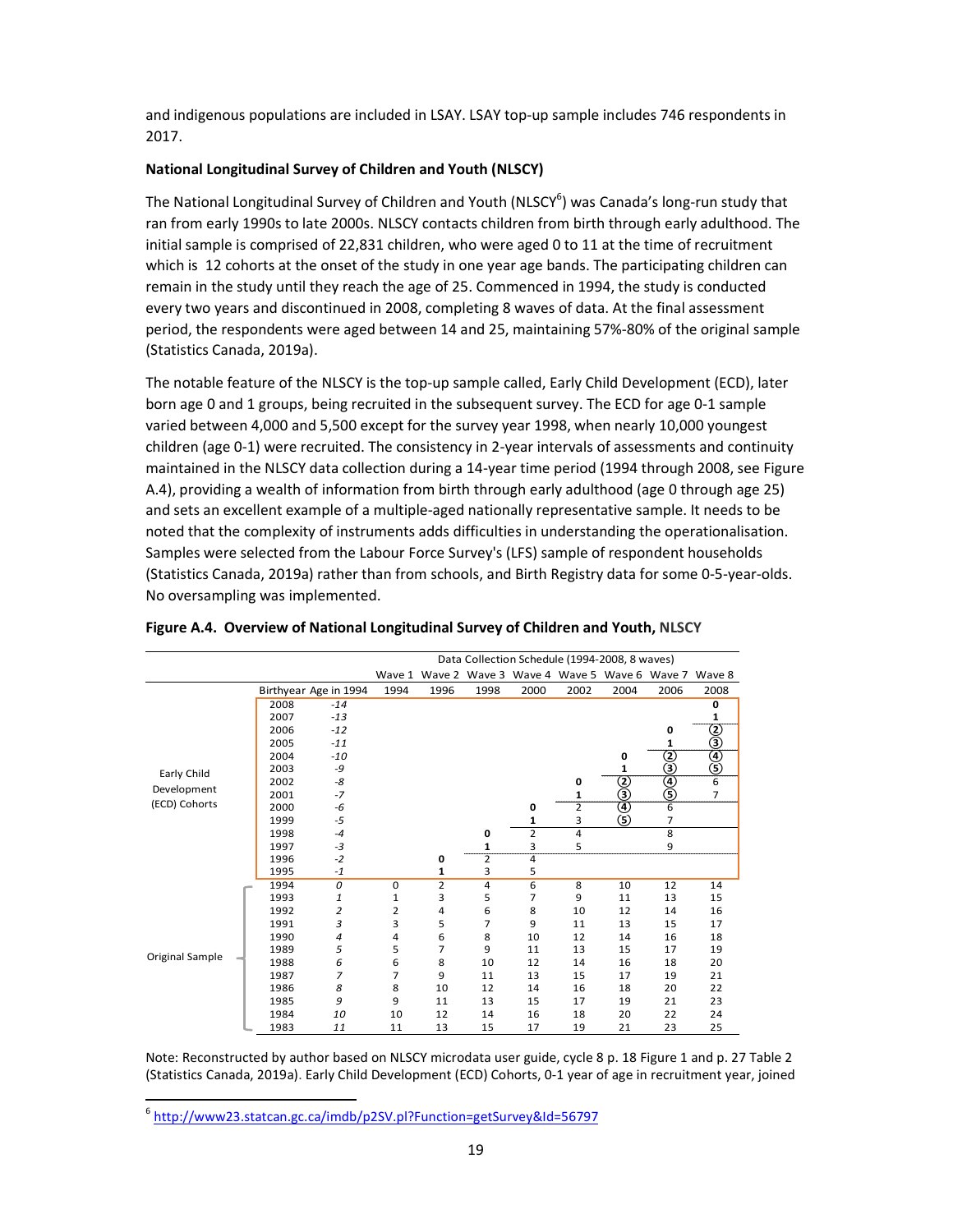since 1996 (shown in box). Top-up sample of new entrants aged 2-5 join waves 6, 7 and 8, and the returning respondents aged 2-5 were re-interviewed. Blank areas indicate planned missing.

Figure A.5 shows the data organisation scheme arranged in the accelerated cohort design. The first data collection period is shown as shaded area diagonally. By inspecting the diagonal dimension of Figure A.5, one can apply this figure in deciding the time frame of any desirable study design. Figure A.5 also illustrates that both cross-sectional and longitudinal data, for 0-5 age groups in particular and for other target age groups are available, and the possibility of data augmentation with additional data in the subsequent waves. We can see that there are 8 overlapping groups of children aged 0-5, which is ideal for testing cohort effects.



**Figure A.5. NLSCY structured by age** 

l,

The accelerated multiple cohort design sample was analysed by Côté et al. (2006) who explored the development of physical aggression from toddlerhood to pre-adolescence. Another study using accelerated multiple cohort sample concerns protective factors of alcohol use trajectories among Canadian Aboriginal adolescents with a age ranging from 12 to 23 (Rawana and Ames, 2012).

Following the success of NLSCY<sup>7</sup>, Canada undertook a cross-sectional survey, Survey of Young Canadians (SYC) in 2010. The nationally representative SYC consists of child development data for children between age 0 and 9. The restriction of one child participant per household resulted in 17,000 participants. One of the objectives was to produce early child development indicators at the regional level, by age for younger children between 1 and 5 years of age. The need for national-level data for 6-9-year old children led to the extension of age range in SYC (Statistics Canada, 2019b).

<sup>&</sup>lt;sup>7</sup> See https://crdcn.org/datasets/nlscy-national-longitudinal-survey-children-and-youth for publications using NLSCY data.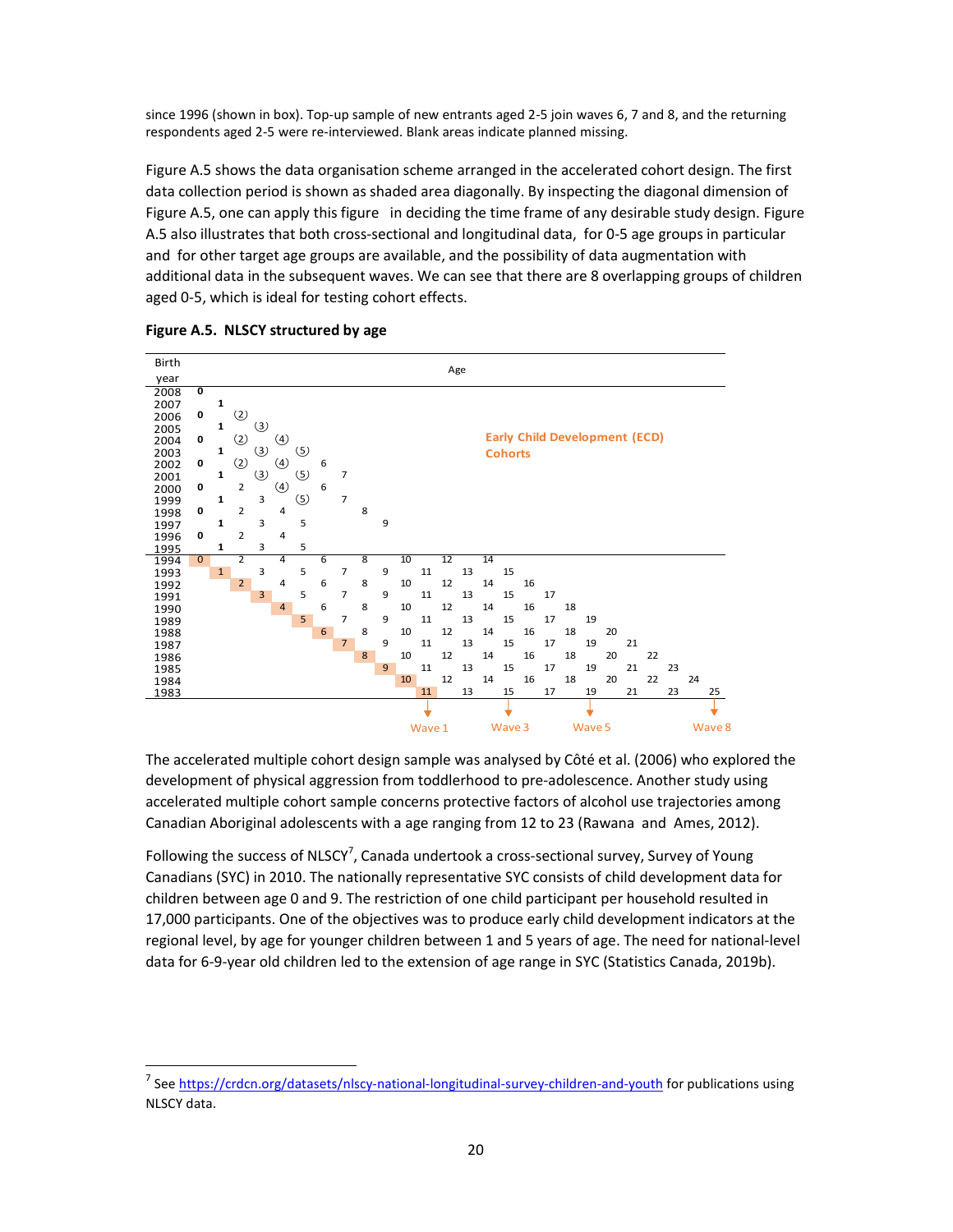#### **German Health Interview and Examination Survey for Children and Adolescents (KiGGS)**

The German Health Interview and Examination Survey for Children and Adolescents (KiGGS<sup>8</sup>) has collected data since 2003. KIGGS gathered data for 17,641 children age 0-11 (12 cohorts), encompassing a large age range at the beginning of the survey (Kamtsiuris, Lange, and Schaffrath, 2007). Following the baseline survey during inception, KIGGS implemented two follow-up surveys in 5-6 year intervals; 2009-2012 (labelled as wave 1 according to KiGGS), then 2014-2017 (wave 2) (Klipker, Baumgarten, Göbel, Lampert, and Hölling, 2018).

The population-based survey, KiGGS is primarily intended to produce cross-sectional data covering from age 0 through 17, and the decision was the result of lengthy discussions among expert groups with the cross-sectional aspect chosen as the optimal design. KiGGS also releases longitudinal components for public use. It is notable that KiGGS further recruits later younger cohorts in subsequent waves (6 cohorts at ages 0 to 5 in wave 1 and 5 cohorts at ages 0 to 4 in wave 2), as seen in Canada's NLSCY sampling strategies. What makes KIGGS unique is that along with new younger cohorts, it invites *older* individuals in waves 1 and 2, extending the age coverage up to 24 and 31, respectively. KiGGS data has been used in accelerated multiple cohort design samples in studying long-term ADHD symptoms among children and adolescents aged 7-19 years by Döpfner et al. (2015).

For the purpose of this report, we restructured the data, ignoring the age range over 22 (see Figure A.6). Given the data contains 3 assessments during the period between 2003 and 2014, this data allows three overlaps in each age, and data for the total age span of 22 years (age 0-22) can be obtained within 11 years from the onset of the survey. This approach increases feasibility of the study as implementation costs will be significantly lower than Canada's survey, NLSCY.





l,

<sup>&</sup>lt;sup>8</sup> https://www.kiggs-studie.de/english/survey/kiggs-overview.html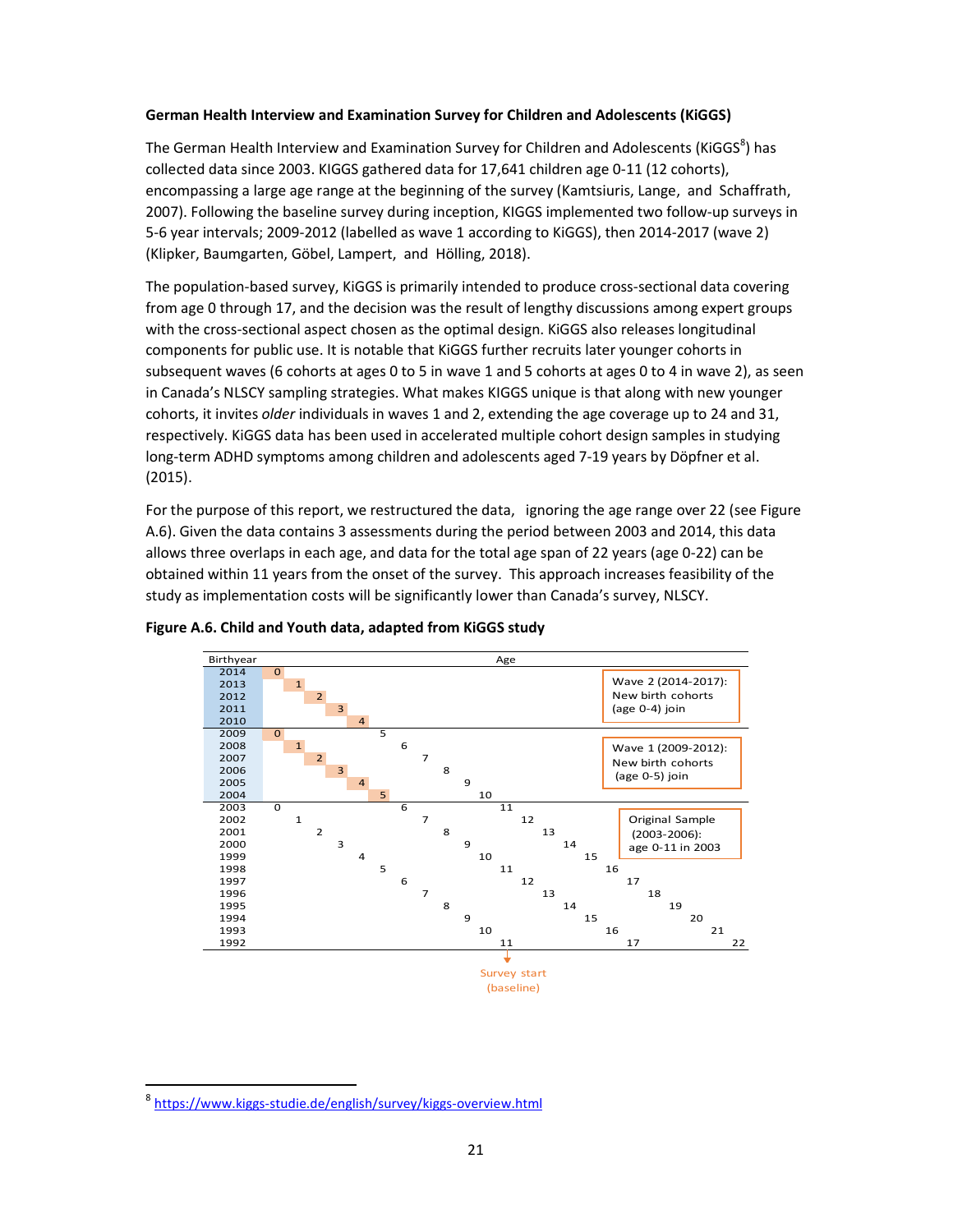In the US, accelerated multiple cohort designs, studying adolescents' behaviours in particular, has been extensively used using national samples, notably the National Longitudinal Survey of Youth (NLSY<sup>9</sup>) and a rather smaller scale survey the National Youth Survey (NYS).

# **National Longitudinal Survey of Youth (NLSY) 79**

NLSY<sup>10</sup> is one of the well-established long-running longitudinal studies for adolescents in the US. Initiated in 1979, NLSY offers nationally representative sample of 12,686 men and women born between 1957 and 1964 (age 14-22 when first surveyed). The eight birth cohort groups were followed annually through 1994, and currently re-invited every two years. The successor NLSY97 began in 1997 and contains information for individuals aged 12-17 in the beginning of the survey. Currently, "round" 1 (1997-1998) through 17 (2015-2016) data is available.

The children who were born to NLSY79 female respondents were followed in a separate survey. Initiated in 1986, NLSY79 *Children and Young Adults* contains both child-specific information as well as their mothers. As of 2014, 11,521 children have been identified as having been born to the original 6,283 NLSY female participants (Bureau of Labor Statistics, 2019). Once NLSY79 children reach 15 years of age, they become part of the NLSY Young Adult sample.

For applications of NLSY, see Muthén and Muthén, who applied accelerated cohort designs in NLSY data estimating trajectories of drinking and alcohol related problems for individuals aged 18 through 37 ( Muthén and Muthén, 2000).

# **National Youth Survey (NYS)**

 $NYS<sup>11</sup>$  is sponsored by the National Institute of Mental Health in the US. It contains data on young individuals from age 11 to 17 at the beginning of the study. Since the first wave of the survey was conducted in 1976, NLS follows up the original 1,725 participants annually until 1980, then 1983 and 1987, providing 7 waves of data for public use. Given the 7 cohort groups, sample size is rather small (less than 300 per age). The total 11-year study allows to study developmental trajectories from early adolescence to early adulthood. The fact that NYS recruits 7 cohort groups and annual assessment for the first years leads to accumulation of rich data in a short space of time. The survey does not offer refreshment samples of younger cohort groups. Despite the small sample, NYS is frequently used. An example is understanding adolescents' delinquent behaviours<sup>12</sup> (e.g. Gunnison, 2015; Li, Barrera, Hops, and Fisher, 2002; Raudenbush and Chan, 1993).

# **A.2. Applications and Case Studies based on Accelerated Longitudinal Designs for Child Development**

Table A.1 demonstrates varying operationalisations of accelerated longitudinal designs through growth curve models, primarily for children and young adults. As shown, relatively small sample sizes (100-300) from national representative studies such as NYS (from US) were used in the applications, with the exception of Côté et al. (2006) and Muthén and Muthén (2000). The noticeable variation is in the number of cohort groups, ranging from 2 (NYS from US, LSAC from

<sup>10</sup> https://www.nlsinfo.org/content/cohorts/nlsy79

l,

 $^9$  NLSY was introduced in the earlier strategic review report by Martin et al. (2006, p. 23) as an exemplar study of age cohorts studies.

<sup>11</sup> https://www.icpsr.umich.edu/icpsrweb/ICPSR/studies/8375/datadocumentation#

 $12$  More publications using NYS, see https://www.icpsr.umich.edu/icpsrweb/ICPSR/studies/8375/publications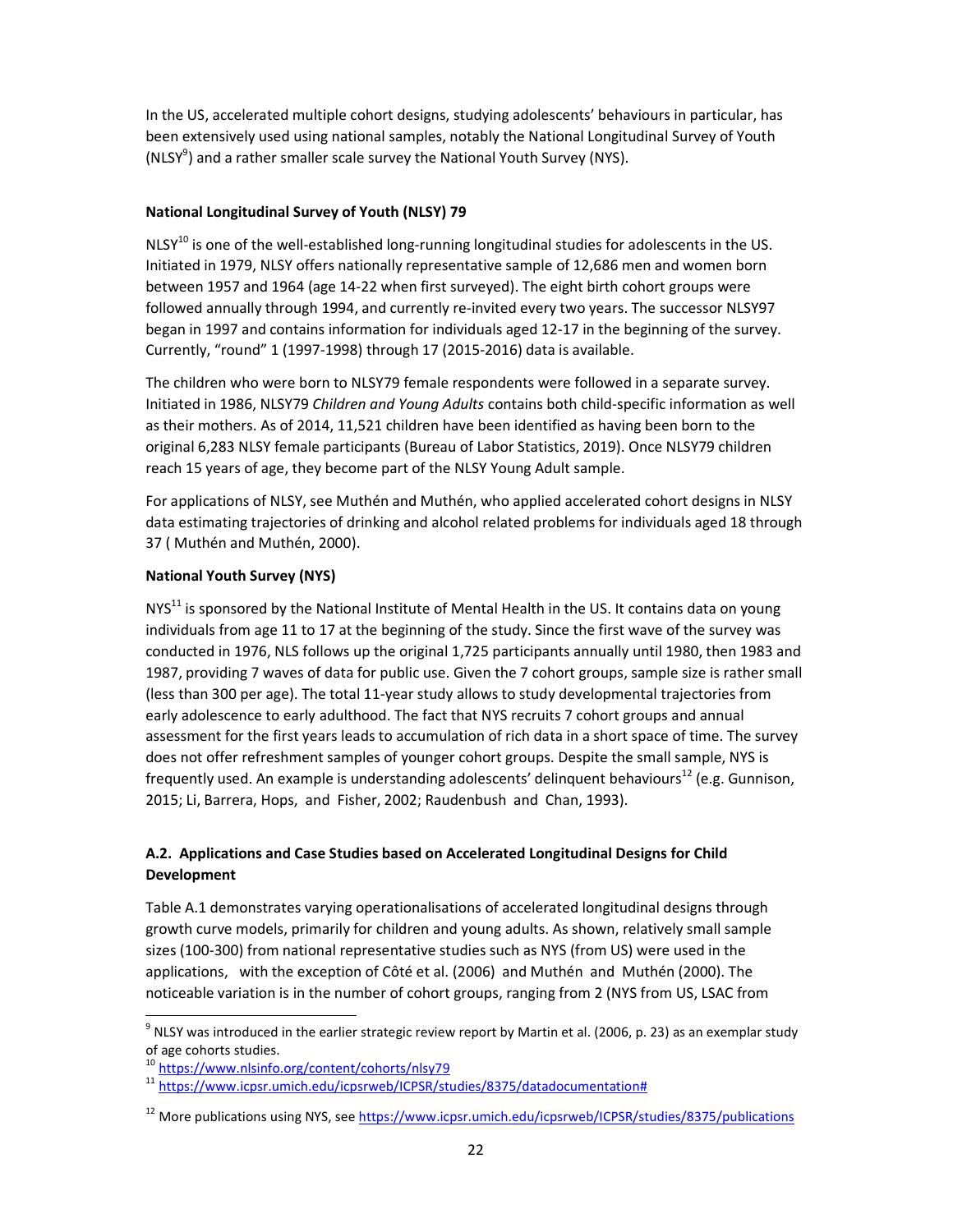Australia) to 13 (KiGGS from Germany). The features of the study design are likely to be guided by research questions and characteristics of the sample.

For older adults' development studies (not shown in Table A.1), see life time development in intellectual abilities for individuals aged from 2 to 95 years (McArdle, Ferrer-Caja, Hamagami, and Woodcock, 2002), self-esteem development of individuals from 25 to 104 years of age (Orth, Trzesniewski, and Robins, 2010), and cognitive aging among elderly (Finkel, Reynolds, McArdle, and Pedersen, 2007; Gerstorf et al. 2011 $^{13}$ ). Growth curve modelling is often used in traditional longitudinal studies as well, particularly using the English Longitudinal Study of Aging (ELSA).

| <b>Empirical Study</b>                                                                             | <b>NR</b>    | <b>ACS</b><br>(domain)                              | <b>Birth</b><br>Cohort<br><b>Groups</b> | <b>Initial Age</b>     | <b>Waves</b><br>of Data | Per Age (N)                     |
|----------------------------------------------------------------------------------------------------|--------------|-----------------------------------------------------|-----------------------------------------|------------------------|-------------------------|---------------------------------|
| Watt (2008)                                                                                        | <b>No</b>    | Yes<br>(Education)                                  | 3                                       | Age 12-14              | $\overline{4}$          | $<$ 500                         |
| Raudenbush and<br>Chan (1993)                                                                      | <b>NYS</b>   | Yes<br>(Behaviour)                                  | $\overline{2}$                          | Age 11 and<br>14       | 4                       | $300$                           |
| Duncan, Duncan and<br>Strycker (2001)                                                              | <b>NYS</b>   | Yes<br>(Alcohol use)                                | $\overline{4}$                          | Age 11-14              | 5                       | App. <200                       |
| Prinzie, Onghena<br>and Hellinckx (2006)                                                           | <b>No</b>    | Yes<br>(Aggression)                                 | 4                                       | Age 4-7                | 3                       | < 200                           |
| Duncan, Duncan and<br>Hops (2001)                                                                  | <b>No</b>    | Yes<br>(Alcohol use)                                | $\overline{4}$                          | Age 12-15              | $\overline{3}$          | <b>Min. 92</b><br>Max. 146      |
| Galbraith, Bowden<br>and Mander (2017)                                                             | <b>LSAC</b>  | Yes<br>(Child<br>development)                       | $\overline{2}$                          | Age 0-1 and<br>Age 4-5 | $\overline{7}$          | 5,107 (infant)<br>4,983 (child) |
| Muthén and<br>Muthén (2000)                                                                        | NLSY97       | Yes<br>(Alcohol use)                                | 8                                       | Age 18-25              | $\overline{7}$          | Min. 833<br>Max. 4624           |
| Côté, Vaillancourt,<br>LeBlanc, Nagin and<br>Tremblay (2006)                                       | <b>NLSCY</b> | Yes,<br>Group-based<br>trajectories<br>(Aggression) | 10                                      | Age 2-5                | 6                       | App. 1,000                      |
| Rawana and Ames<br>(2012)                                                                          | <b>NLSCY</b> | Yes<br>(Alcohol use)                                | 11                                      | Age 12-13              | $6\phantom{1}$          | >300                            |
| Döpfner, Hautmann,<br>Görtz-Dorten, Klasen,<br>Ravens-Sieberer, The<br>BELLA study group<br>(2015) | <b>KiGGS</b> | Yes<br>(ADHD<br>symptoms)                           | 13                                      | Age 7-16               | 3                       | Min. 101<br>Max. 640            |

# **Table A.1. Literature of use of growth curve modelling in national samples having accelerated longitudinal designs**

Note: NR=whether the study is Nationally Representative sample. Per Age=non-overlapped, single birth cohort group. ACS=accelerated longitudinal design. NYS=National Youth Survey (location: US), LSAC=Growing Up in Australia: Longitudinal Study of Australian Children (Australia). NLSY97= National Longitudinal Survey of Youth 97 (US). NLSCY=National Longitudinal Survey of Children and Youth (Canada). KiGGS=German Health Interview and Examination Survey for Children and Adolescents (Germany)

1

<sup>&</sup>lt;sup>13</sup> Gerstorf et al. (2011) investigates cohort differences (those born during 1886-1913 vs 1914-1948) among 50and 80- year old individuals' cognitive decline.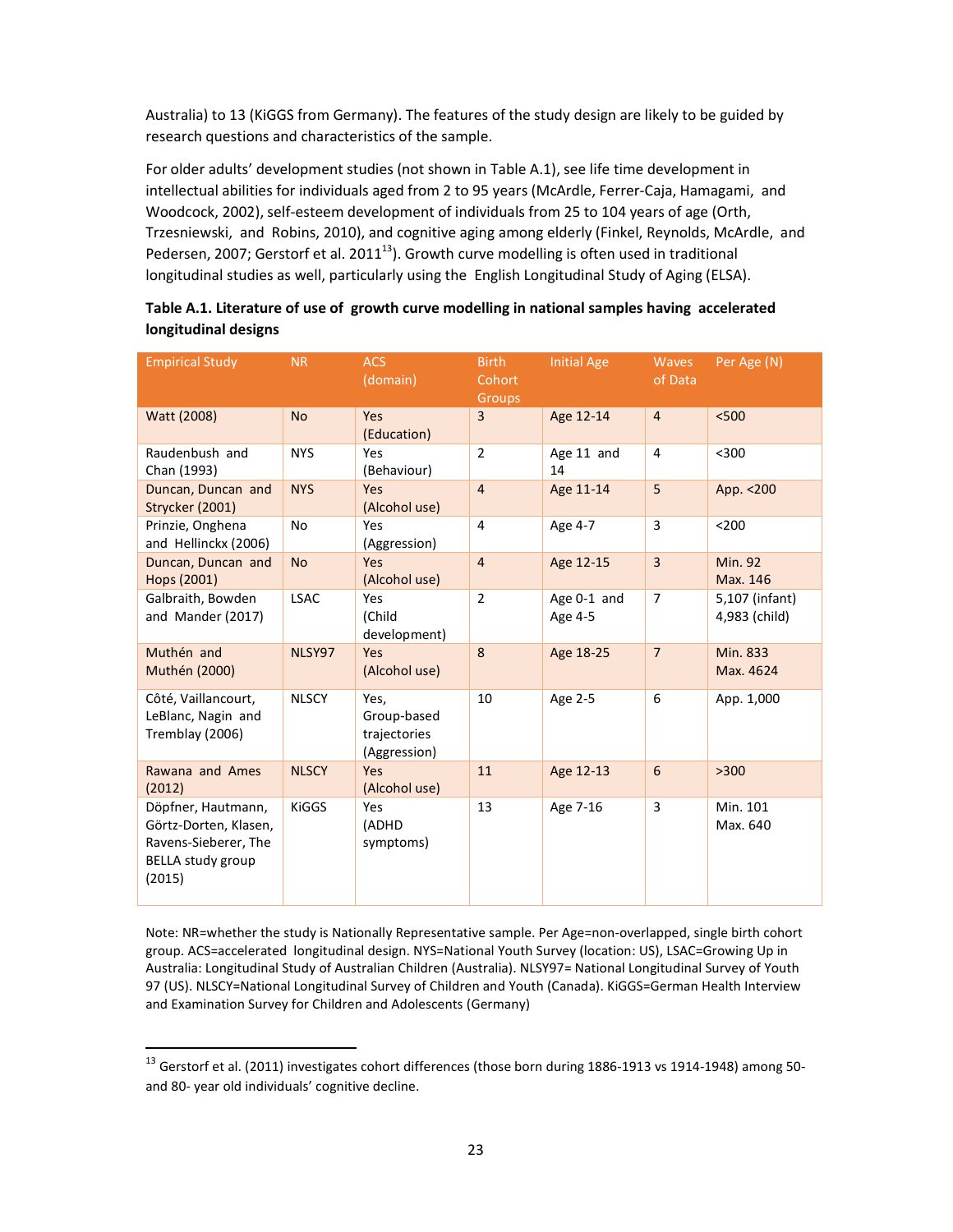#### **A.3. Dedicated studies for vulnerable groups**

The international longitudinal surveys using multiple cohort samples have adopted strategies that ensures population-representative data. Oversampling for particular vulnerable groups can be one of the considerations in the survey design for more focused research. In addition, among the international surveys, there are those that uniquely assess specific target populations and can provide focused data.

In Canada and Australia, separate surveys aiming to study specific marginalised populations exist. For instance, Canada's history on disability-specific surveys goes back to 1980s (e.g. Canadian Health and Disability Survey) (Arim, Findlay, and Kohen, 2016). For children, Aboriginal Children's Survey (ACS) began data collection for Aboriginal children under the age of six years in 2006. Similarly, Australia has launched a mixed-methods cohort study: 'Next Generation: Youth Well-being Study' with plans to recruit 2,250 Aboriginal adolescents aged 10-24 between April 2018 to June 2020, from rural, remote and urban communities in Central Australia, Western Australia and New South Wales, in order to assess their overall health and well-being (Gubhaju et al., 2019).

Other recommendations include a consideration of surveys targeting specific age groups, such as pre-schoolers, to facilitate in-depth assessments of vulnerable individuals. The Early Development Instrument (EDI) Data from Canada is one example: https://edi.offordcentre.com/.The EDI is a response to recommendations on the use of new knowledge about brain development of children from "Early Years Study" in 1999. The EDI is built on instruments used in the country's existing population-level survey NLSCY. By reflecting newer developments in school readiness and developmental health, EDI has been in operation since 2003. EDI studies 5-year-old kindergarten children in Canada, by using a nationally-representative questionnaire, which is completed by kindergarten teachers. Kindergarten is chosen as 90% of the eligible children attend. Presently, data from 2004 to 2014 is available. Oversampling is not used. EDI is linked to neighbourhood and socioeconomic data, creating the Canadian Neighbourhoods and Early Child Development (CanNECD) database. EDI's ambition is to identify "developmentally" vulnerable children at an earlier stage prior to formal education. EDI is increasingly adapted and piloted worldwide, including Australia, New Zealand, and US. Currently, EDI is also piloted in England and Scotland (https://edi.offordcentre.com/about/what-is-the-edi/). The EDI data are collated and managed by the Offord Centre for Child Studies, at McMaster University in Ontario, Canada.

Canada's population-based EDI was adopted in Australia in 2009 with the aim of guiding national and state policy and informing program development. Australia adopted Canada's EDI and Australian Early Development Census (AEDC) was created in 2009, and further data collection occurred in 2012 and 2015 (Boller and Harman-Smith, 2019).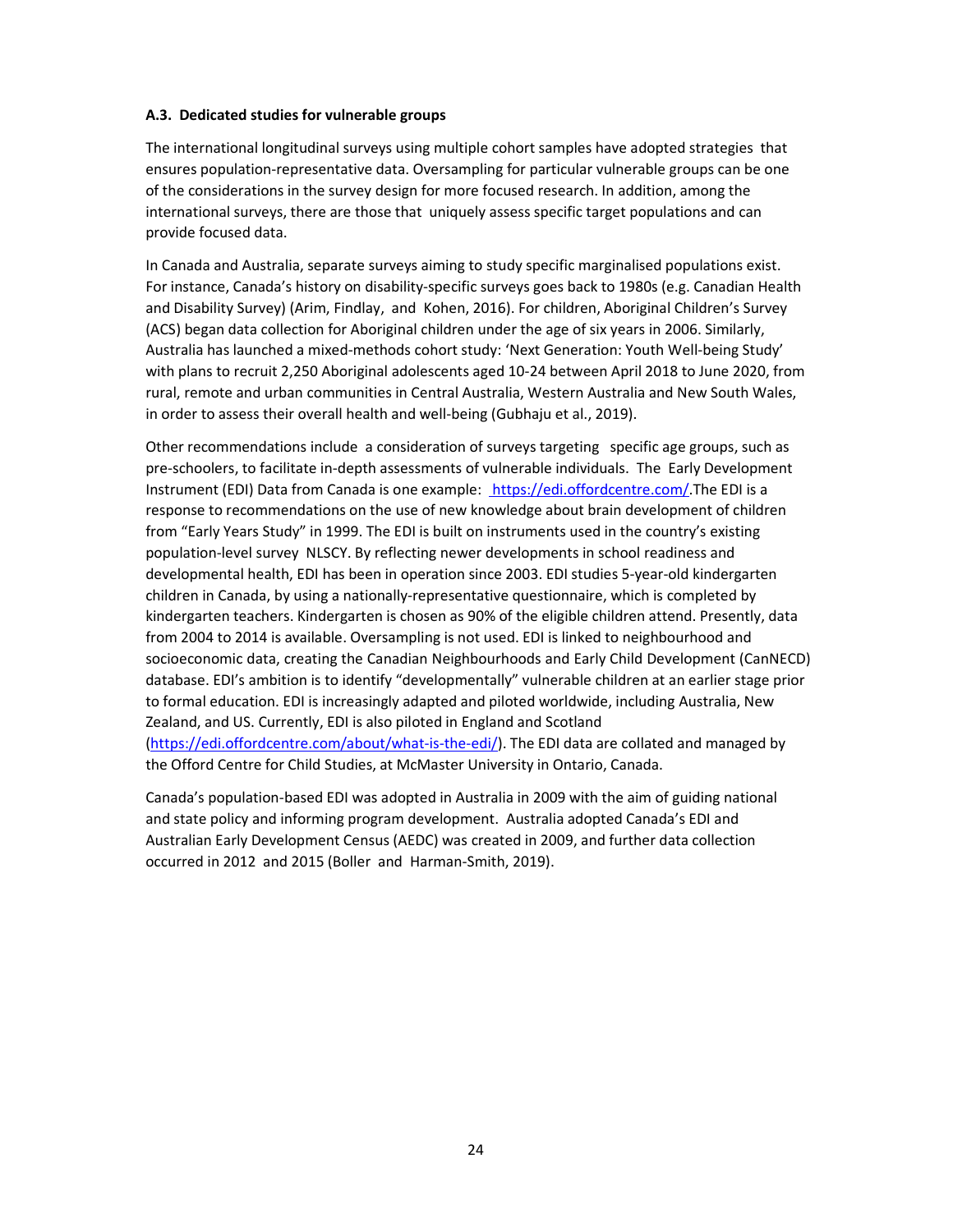#### **APPENDIX B: Theoretical precision of basic longitudinal analyses after 5 Waves of Observation**

In Section 3.1 we compared the 1- cohort, 2- cohort and 3- cohort designs after 8 waves of observations. Here we present the same analysis after 5 waves of observation where we assume that we have measurements at the following ages:

1- cohort design: ages 0, 2, 4, 6, 8;

2- cohort design: ages 0, 2, 4, 6, 8 in cohort 1 and ages 6, 8, 10, 12, 14 in cohort 2;

3- cohort design: ages 0, 2, 4, 6, 8 in cohort 1, ages 6, 8, 10, 12, 14 in cohort 2 and ages 12, 14, 16, 18, 20 in cohort 3.

*Comparison of 2- cohort design with single cohort design* 

Tables B.1 and B.2 show the sample sizes for longitudinal analysis between variables measured at ages *s* and  $t$  ( $s$  < t) for the single cohort and 2- cohort designs, respectively. We find the following advantages and disadvantages of the 2- cohort design.

*Advantages of 2- cohort design over single cohort design:* 

- (i) time is 'accelerated', enabling longitudinal analyses with  $t = 10,12,14$  for any value of  $s$  ( $s < t$ ) of 6 or higher. For such cases longitudinal analysis, it is not possible for the single cohort design.
- (ii) cohort effects can be estimated at the overlapping ages 6 and 8.

*Disadvantage of 2- cohort design over single cohort design:* 

(iii) The sample size is halved for longitudinal analyses with  $t$  up to age 8, for values of  $s$  ( $s < t$ ) of 0, 2 or 4.

| Table B.1 Sample sizes for longitudinal analysis between variables measured at ages $s$ and $t$ |  |
|-------------------------------------------------------------------------------------------------|--|
| $(s < t)$ under 1- cohort design after 5 waves of observation                                   |  |

| S        | 2                |                  | 6                | o<br>Λ           | 10 | 12 | 14 | 16 | 18 | 20 | 22 |
|----------|------------------|------------------|------------------|------------------|----|----|----|----|----|----|----|
| $\Omega$ | $\boldsymbol{n}$ | $\boldsymbol{n}$ | $\boldsymbol{n}$ | $\boldsymbol{n}$ |    |    |    |    |    |    |    |
| ∍        |                  | $\boldsymbol{n}$ | $\boldsymbol{n}$ | $\boldsymbol{n}$ |    |    |    |    |    |    |    |
| 4        |                  |                  | $\boldsymbol{n}$ | $\boldsymbol{n}$ |    |    |    |    |    |    |    |
| 6        |                  |                  |                  | $\boldsymbol{n}$ |    |    |    |    |    |    |    |
| 8        |                  |                  |                  |                  |    |    |    |    |    |    |    |
| 10       |                  |                  |                  |                  |    |    |    |    |    |    |    |
| 12       |                  |                  |                  |                  |    |    |    |    |    |    |    |
| 14       |                  |                  |                  |                  |    |    |    |    |    |    |    |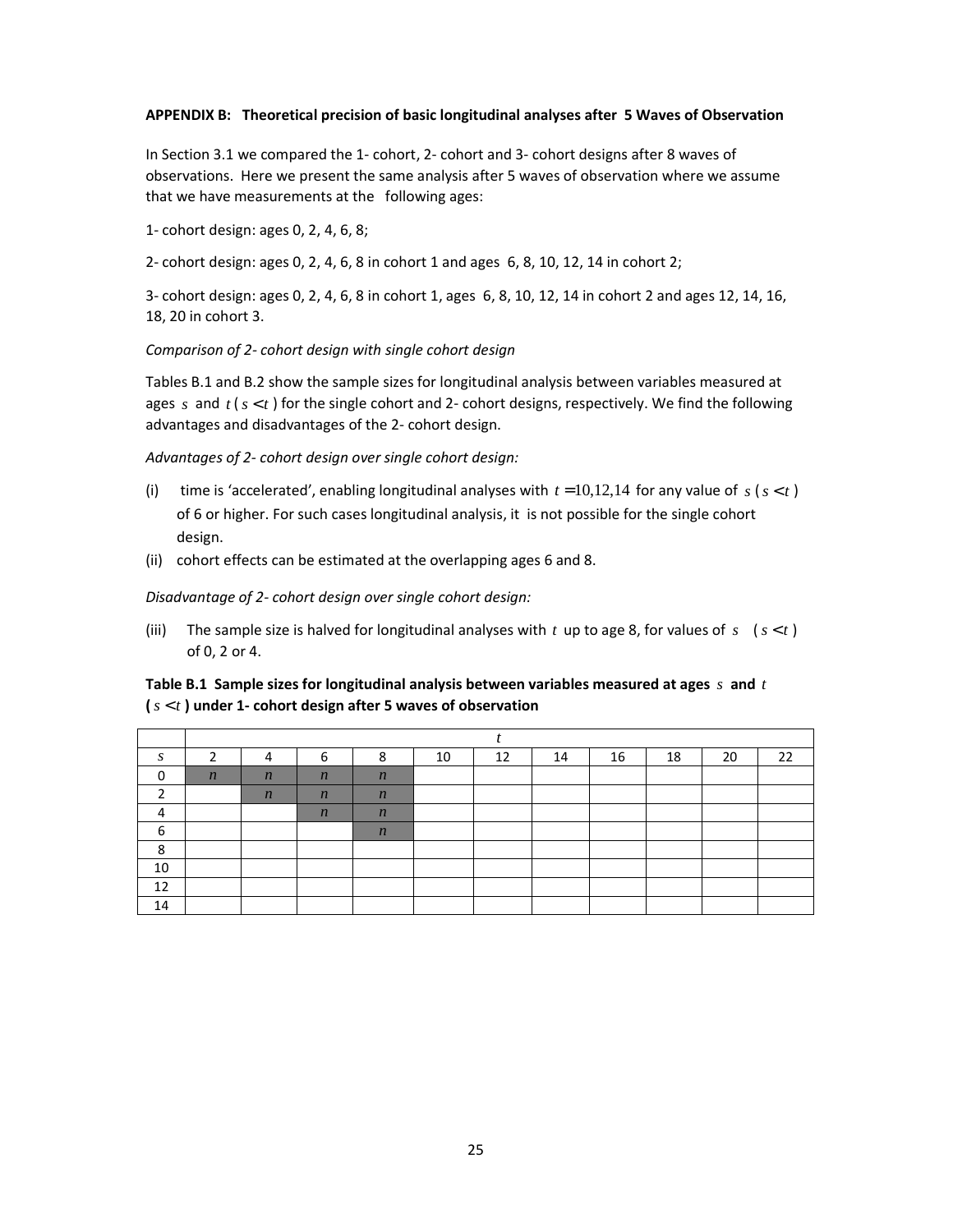| S                        | 2   | 4   | 6   | 8                | 10  | 12  | 14  | 16 | 18 | 20 | 22 |
|--------------------------|-----|-----|-----|------------------|-----|-----|-----|----|----|----|----|
| 0                        | n/2 | n/2 | n/2 | n/2              |     |     |     |    |    |    |    |
| $\overline{\phantom{a}}$ |     | n/2 | n/2 | n/2              |     |     |     |    |    |    |    |
| 4                        |     |     | n/2 | n/2              |     |     |     |    |    |    |    |
| 6                        |     |     |     | $\boldsymbol{n}$ | n/2 | n/2 | n/2 |    |    |    |    |
| 8                        |     |     |     |                  | n/2 | n/2 | n/2 |    |    |    |    |
| 10                       |     |     |     |                  |     | n/2 | n/2 |    |    |    |    |
| 12                       |     |     |     |                  |     |     | n/2 |    |    |    |    |
| 14                       |     |     |     |                  |     |     |     |    |    |    |    |

**Table B.2 Sample sizes for longitudinal analysis between variables measured at ages** *s* **and** *t* **(** *s t* < **) under 2- cohort design after 5 waves of observation. Higher sample sizes are shaded darker.** 

*Comparison of 3- cohort design with 2- cohort and single cohort designs* 

Table B.3 provides properties of the 3- cohort design analogous to Tables B.1 and B.2. The pros and cons of the 3- cohort design are as follows.

| Table B.3 Sample sizes for longitudinal analysis between variables measured at ages t and $s < t$ |  |
|---------------------------------------------------------------------------------------------------|--|
| under 3- cohort design after 5 waves of observation. Higher sample sizes are shaded darker.       |  |

|                |                |     |     |      |     | t   |      |     |     |     |    |
|----------------|----------------|-----|-----|------|-----|-----|------|-----|-----|-----|----|
| S              | $\overline{2}$ | 4   | 6   | 8    | 10  | 12  | 14   | 16  | 18  | 20  | 22 |
| 0              | n/3            | n/3 | n/3 | n/3  |     |     |      |     |     |     |    |
| $\overline{2}$ |                | n/3 | n/3 | n/3  |     |     |      |     |     |     |    |
| 4              |                |     | n/3 | n/3  |     |     |      |     |     |     |    |
| 6              |                |     |     | 2n/3 | n/3 | n/3 | n/3  |     |     |     |    |
| 8              |                |     |     |      | n/3 | n/3 | n/3  |     |     |     |    |
| 10             |                |     |     |      |     | n/3 | n/3  |     |     |     |    |
| 12             |                |     |     |      |     |     | 2n/3 | n/3 | n/3 | n/3 |    |
| 14             |                |     |     |      |     |     |      | n/3 | n/3 | n/3 |    |
| 16             |                |     |     |      |     |     |      |     | n/3 | n/3 |    |
| 18             |                |     |     |      |     |     |      |     |     | n/3 |    |
| 20             |                |     |     |      |     |     |      |     |     |     |    |

*Advantages of 3- cohort design over both 1- cohort and 2- cohort designs:* 

- (iv) time is accelerated further, enabling longitudinal analyses with  $t = 16,18,20$  for any value of *s* ( $s < t$ ) of 12 or higher. For such cases longitudinal analysis is not possible for the single cohort or 2- cohort designs;
- (v) for longitudinal analyses with  $s = 12$  and  $t = 14$  the sample size is highest for the 3- cohort design;
- (vi) cross-sectional cohort effects, across pairs of cohorts, can be estimated for ages 8 and 14.

*Advantage of 3- cohort design over single cohort design, but disadvantage relative to 2- cohort design:* 

(vii) Longitudinal analyses is feasible with  $t = 10,12,14$  for any value of  $s$  ( $s < t$ ) of 6 or higher, unlike single cohort design. However, sample size is less than for 2- cohort design.

*Disadvantage of 3- cohort design over both 1- cohort and 2- cohort designs:*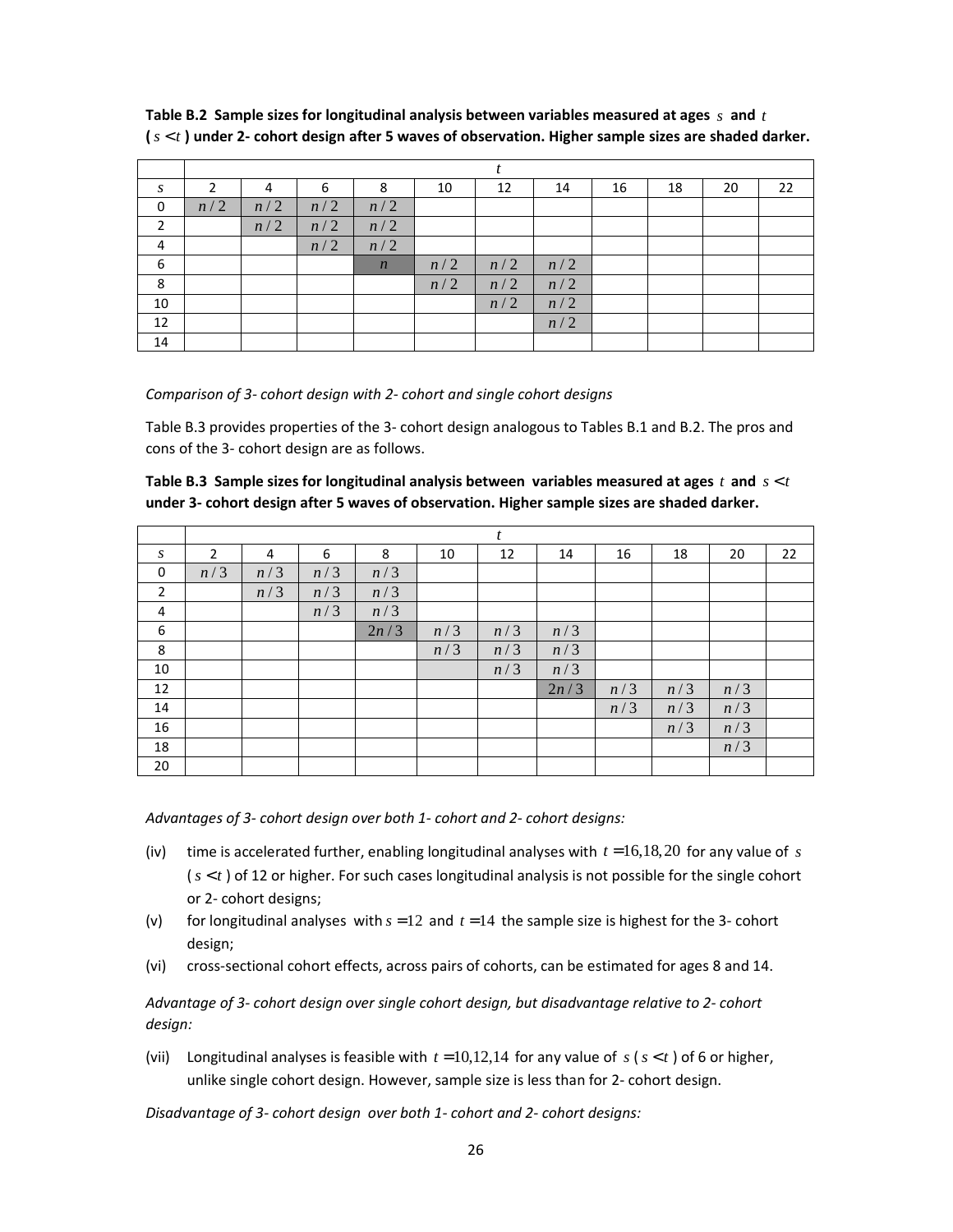(viii) For longitudinal analyse with  $t$  up to 8 and  $s$  ( $s < t$ ) of 0-6, the sample size is least for the 3cohort design.

Note that there are no situations where it is possible to estimate cohort effects from the 2- cohort design but not the 3- cohort design.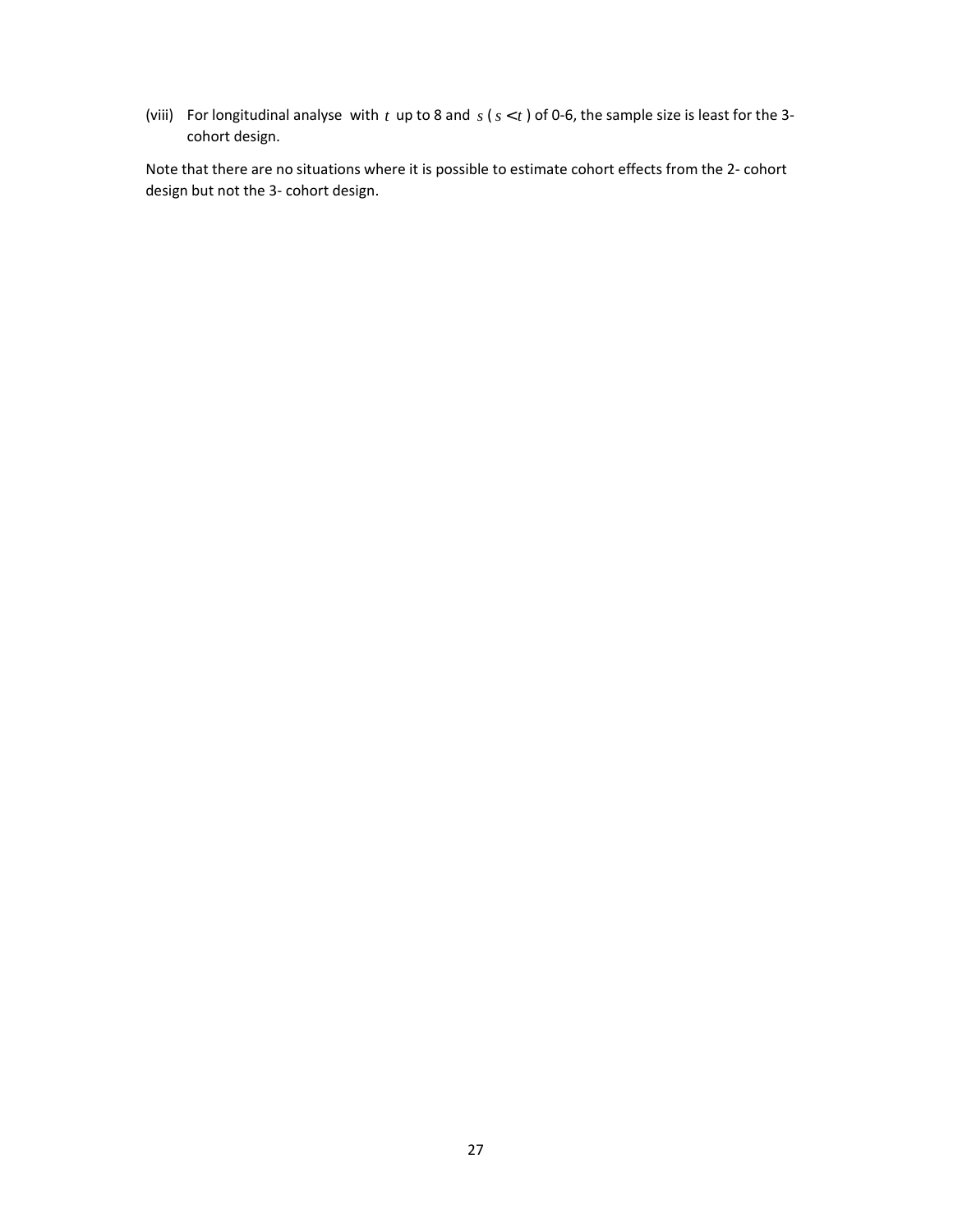#### **APPENDIX C: Results of Simulation Study**

The purpose of the simulation study introduced in Section 3.2 is to assess whether we can estimate a growth curve using a multilevel model based on an accelerated longitudinal design with multiple cohorts, and examine the precision of parameter estimates of the models and their mean predicted values.

In the first simulation, Simulation A, we assume no cohort effects in the population and in the second simulation, Simulation B, we assume that there is a cohort effect in a population under a 2 cohort design. We assume that in each cohort, there are 8 waves of observations similar to the setting in Section 3.1 although here we assume annual measurements for ease of interpretation.

Since we are interested in vulnerable sub-groups, the population and sample size for the simulation study are small: N=100,000, n=1,000 assuming a 1/100 sample fraction. Within this group, we also study smaller sub-groups where we generate a random variable at 50% (denoted 'sex') and at 10% (denoted 'ethnic' for ethnic minority). We assess the power of statistical testing for cohort effects under these conditions.

#### **Simulation A: No cohort effects in the population**

We generate annual values of a dependent outcome variable for ages 0 to 19 for a single population according to a quadratic multilevel growth curve model. The model includes fixed sex and ethnic minority effects as well as random effects for both the intercept and slope. Age is centred at 9.5. The parameter values for generating the population are listed in the second column of Table C.1. Note that the variable 'cohort' under the 2-cohort design is a dummy variable with a value of 1 defined for the first cohort and 0 for the second cohort, and 'cohort1' and 'cohort2' under the 3 cohort design are dummy variables with a value of 1 defined for the first cohort and 0 otherwise, and a value of 1 defined for the second cohort and 0 otherwise, respectively.

We then draw 500 simple random samples of size 1,000 and repeat the steps described below three times for each of the different cohort designs: a single cohort design, a 2- cohort design and a 3- cohort design. We assume 8 years of observations so that the single cohort includes observations 0 to 7, the 2-cohort design includes observations 0 to 7 in the first cohort and 6 to 13 in the second cohort, the 3-cohort design includes observations 0 to 7 in the first cohort, 6 to 13 in the second cohort and 12 to 19 in the third cohort. For each design, with a sample size of 1,000 and 8 annual observations, the long format dataset for fitting the multilevel growth curve model contains a total of 1000×8=8000 observations. Note that under a single cohort, we are able to model the growth curve from 0 to 7, under the 2-cohort design, we model the growth curve from 0 to 13 and under the 3-cohort design, we model the growth curve from 0 to 19. Given the assumption of a small sample size and smaller sub-groups, we do not assume missing data at this stage.

The steps are:

- 1. Estimate model parameters for each of the 500 samples under each design using the same covariates as in the true model (assuming no model misspecification). For the 2- and 3- cohort designs, the model was fitted with and without cohort effects.
- 2. Assess the precision of the parameter estimates.
- 3. Calculate the mean predicted values of the growth curve averaged across the 500 samples under each design.
- 4. Assess the precision of the mean predicted values
- 5. Conduct a statistical test to compare the mean of the outcome variable at the overlapping ages for the 2-cohort and 3-cohort designs.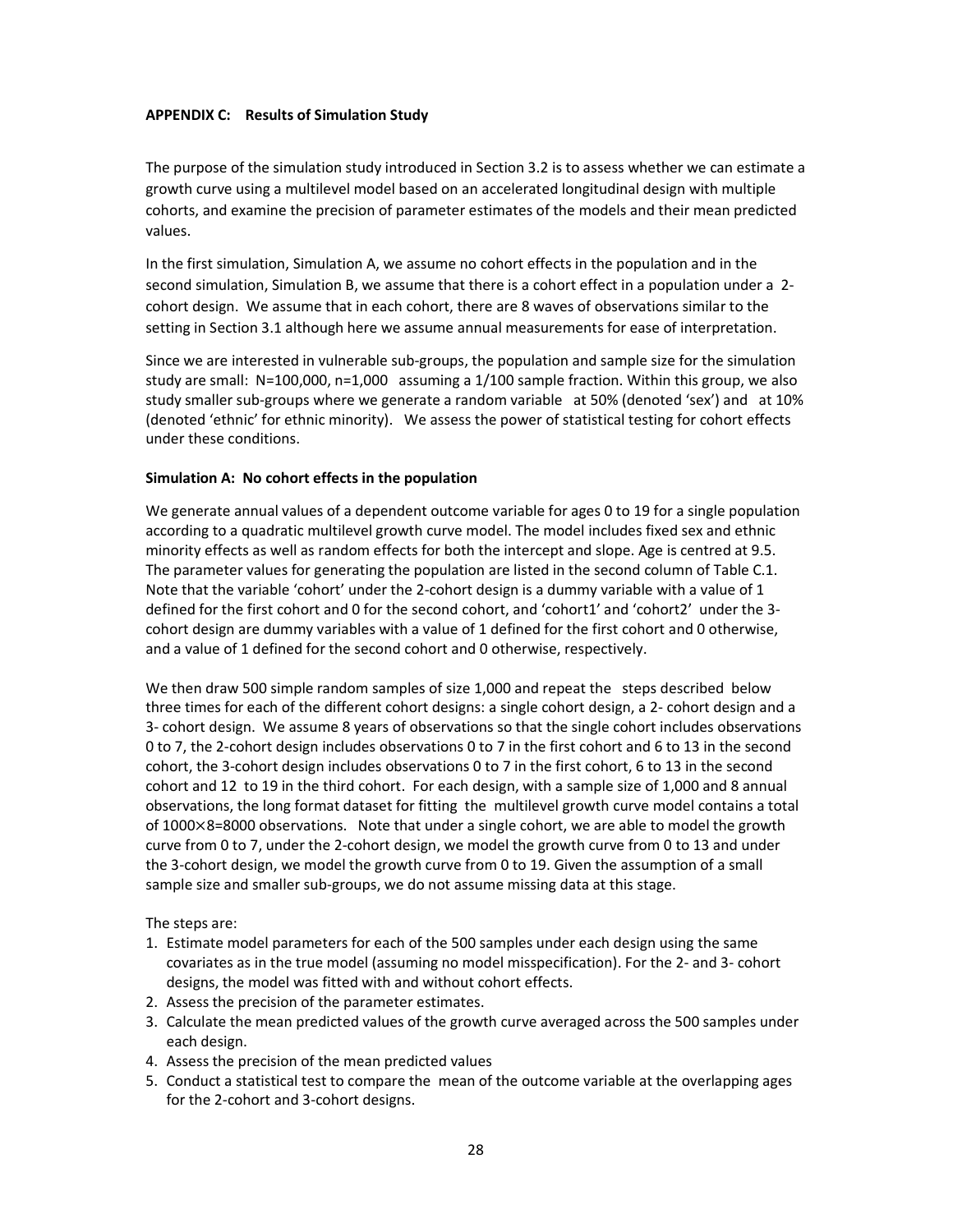Table C.1 presents the averages of the parameter estimates over the 500 samples and their standard errors. Standard errors are calculated from the simulation standard deviation of the parameter estimates across the 500 samples divided by the square root of 500. We present the results in Table C.1 under the 2-cohort and 3-cohort designs with the cohort effects included in the multilevel growth curve model as there was little difference between the estimates for other parameters compared to the model without cohort effects.

|             | True       | Single cohort |                              | 2-cohort                                      |           | 3- cohort  |           |
|-------------|------------|---------------|------------------------------|-----------------------------------------------|-----------|------------|-----------|
|             | Parameters | Parm          | <b>SE</b>                    | Parm                                          | <b>SE</b> | Parm       | <b>SE</b> |
|             |            |               | <b>Fixed Effects</b>         |                                               |           |            |           |
| Intercept   | 0.85       | $0.8524*$     | 0.00069                      | $0.8527*$                                     | 0.00080   | $0.8535*$  | 0.00088   |
| Cohort      | none       |               | $\overline{\phantom{0}}$     | $-0.0016$                                     | 0.00092   |            |           |
| Cohort1     | none       | ۰             | $\overline{\phantom{a}}$     |                                               |           | $-0.0012$  | 0.00104   |
| Cohort2     | none       |               |                              |                                               |           | $-0.0029*$ | 0.00108   |
| Ethnic      | $-0.008$   | $-0.0043*$    | 0.00151                      | $-0.0046*$                                    | 0.00147   | $-0.0052*$ | 0.00149   |
| Sex         | $-0.08$    | $-0.0813*$    | 0.00092                      | $-0.0813*$                                    | 0.00089   | $-0.0811*$ | 0.00090   |
| Age         | 0.45       | $0.4504*$     | 0.00031                      | $0.4506*$                                     | 0.00037   | $0.4499*$  | 0.00041   |
| Ethnic*Age  | $-0.00002$ | $-0.0010$     | 0.00074                      | $-0.0011$                                     | 0.00074   | $-0.0013$  | 0.00075   |
| Sex*Age     | $-0.0002$  | $-0.0002$     | 0.00043                      | $-0.0001$                                     | 0.00043   | $-0.0001$  | 0.00043   |
| Cohort*Age  | none       |               |                              | $-0.0007$                                     | 0.00042   |            |           |
| Cohort1*Age | none       | ٠             | $\qquad \qquad \blacksquare$ |                                               |           | 0.0005     | 0.00057   |
| Cohort2*Age | none       |               |                              |                                               |           | 0.0002     | 0.00051   |
| Age squared | $-0.01$    | $-0.0100*$    | 0.00001                      | $-0.0100*$                                    | 0.00001   | $-0.0100*$ | 0.00001   |
|             |            |               |                              | Random Effects (Unstructured Variance Matrix) |           |            |           |
| UN(1,1)     | 0.08       | $0.0797*$     | 0.00017                      | $0.0800*$                                     | 0.00016   | $0.0800*$  | 0.00017   |
| UN(2,1)     | 0.004      | $0.0041*$     | 0.00006                      | $0.0041*$                                     | 0.00006   | $0.0041*$  | 0.00006   |
| UN(2,2)     | 0.02       | $0.0201*$     | 0.00004                      | $0.0200*$                                     | 0.00004   | $0.0200*$  | 0.00004   |
| Residual    | 0.01       | $0.0100*$     | 0.00001                      | $0.0100*$                                     | 0.00001   | $0.0100*$  | 0.00001   |

**Table C.1. Average parameter estimates of growth curve with standard errors (Simulation A, no cohort effects, 500 samples)** 

(\*) denotes significance at 5% significance level

In Table C.1 we see good parameter estimation under all designs with little differences in the precision of the estimates. Only the intercept and slope (age) showed increasing standard errors across the different designs. The main effect of ethnic minority showed deviations from the true parameters, likely due to the small sample size. The interactions of ethnic minority and sex with age were not significant for any of the designs. In addition, cohort effects and their interactions with age were largely non-significant but this was expected as no cohort effects were introduced into the population through the generating model. However, one exception was the main effect of cohort2 with a confidence interval of (-0.00498, -0.00074).

Table C.2 shows the true growth curve mean values at each age for the whole population and the sex and ethnic minority subgroups. For each sample and age, the mean of the predictions of the growth curve was calculated and then averaged over the 500 samples. We present in Table C.2 the percent relative absolute deviation of these averaged mean growth curve predictions from the true mean values based on the single, 2- cohort and 3 -cohort designs. We note that all true mean growth curve values are included in the confidence intervals of the averaged mean growth curve predictions according to the simulation standard errors.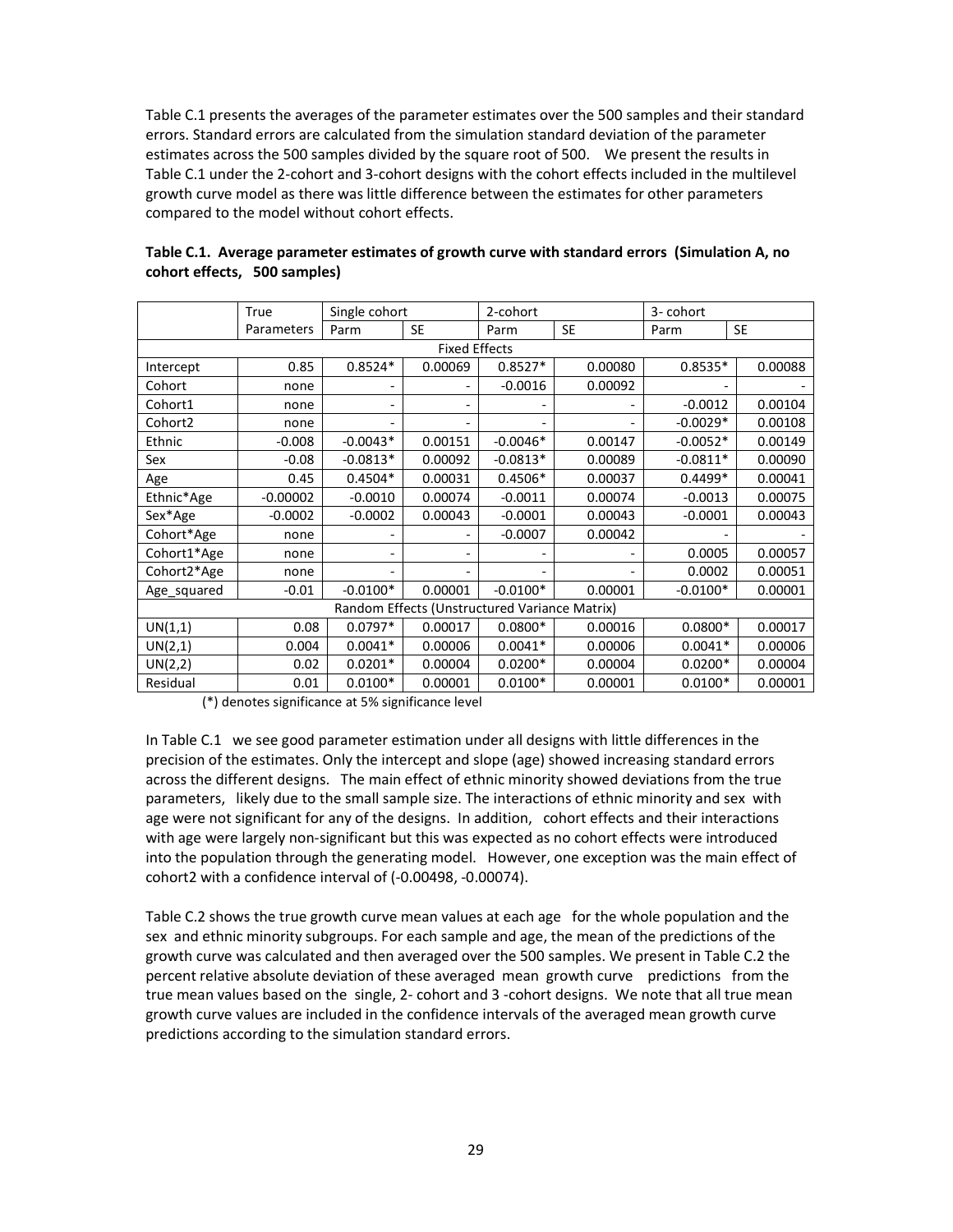| Age            |                               | <b>True Mean Values</b> |         |               |      | Percent Relative Absolute Deviation of Estimated Mean Predicted Values |          |      |        |          |      |        |
|----------------|-------------------------------|-------------------------|---------|---------------|------|------------------------------------------------------------------------|----------|------|--------|----------|------|--------|
|                |                               |                         |         | Single Cohort |      |                                                                        | 2-cohort |      |        | 3-cohort |      |        |
|                | All                           | Sex                     | Ethnic  | All           | Sex  | Ethnic                                                                 | All      | Sex  | Ethnic | All      | Sex  | Ethnic |
| 0              | $-4.37$                       | $-4.41$                 | $-4.40$ | 0.01          | 0.07 | 0.05                                                                   | 0.01     | 0.00 | 0.06   | 0.03     | 0.20 | 0.11   |
| $\mathbf{1}$   | $-3.74$                       | $-3.78$                 | $-3.77$ | 0.02          | 0.08 | 0.01                                                                   | 0.00     | 0.01 | 0.03   | 0.04     | 0.21 | 0.08   |
| $\mathbf 2$    | $-3.13$                       | $-3.17$                 | $-3.16$ | 0.02          | 0.07 | 0.02                                                                   | 0.00     | 0.01 | 0.04   | 0.04     | 0.21 | 0.10   |
| 3              | $-2.54$                       | $-2.58$                 | $-2.58$ | 0.01          | 0.09 | 0.03                                                                   | 0.01     | 0.01 | 0.00   | 0.04     | 0.23 | 0.05   |
| 4              | $-1.97$                       | $-2.01$                 | $-2.01$ | 0.01          | 0.09 | 0.02                                                                   | 0.01     | 0.00 | 0.02   | 0.04     | 0.24 | 0.08   |
| 5              | $-1.42$                       | $-1.46$                 | $-1.46$ | 0.01          | 0.12 | 0.07                                                                   | 0.02     | 0.01 | 0.01   | 0.04     | 0.28 | 0.06   |
| 6              | $-0.89$                       | $-0.93$                 | $-0.93$ | 0.05          | 0.10 | 0.06                                                                   | 0.03     | 0.11 | 0.03   | 0.05     | 0.21 | 0.01   |
| 7              | $-0.38$                       | $-0.42$                 | $-0.42$ | 0.00          | 0.27 | 0.09                                                                   | 0.01     | 0.23 | 0.08   | 0.06     | 0.36 | 0.08   |
| 8              | 0.11                          | 0.07                    | 0.07    |               |      |                                                                        | 0.09     | 1.75 | 5.73   | 0.68     | 0.61 | 3.67   |
| $\overline{9}$ | 0.58                          | 0.54                    | 0.54    |               |      |                                                                        | 0.04     | 0.08 | 0.48   | 0.14     | 0.06 | 0.10   |
| $10\,$         | 1.03                          | 0.99                    | 0.98    |               |      |                                                                        | 0.08     | 0.00 | 0.35   | 0.12     | 0.08 | 0.08   |
| $11\,$         | 1.46                          | 1.42                    | 1.41    |               |      |                                                                        | 0.05     | 0.03 | 0.26   | 0.08     | 0.09 | 0.02   |
| 12             | 1.87                          | 1.83                    | 1.82    |               |      |                                                                        | 0.03     | 0.05 | 0.17   | 0.02     | 0.07 | 0.10   |
| 13             | 2.26                          | 2.22                    | 2.21    |               |      |                                                                        | 0.06     | 0.09 | 0.12   | 0.02     | 0.02 | 0.05   |
| 14             | 2.63                          | 2.59                    | 2.58    |               |      |                                                                        |          |      |        | 0.04     | 0.19 | 0.29   |
| 15             | 2.98                          | 2.94                    | 2.93    |               |      |                                                                        |          |      |        | 0.06     | 0.20 | 0.30   |
| 16             | 3.31                          | 3.27                    | 3.26    |               |      |                                                                        |          |      |        | 0.03     | 0.17 | 0.26   |
| 17             | 3.62                          | 3.58                    | 3.56    |               |      |                                                                        |          |      |        | 0.05     | 0.19 | 0.33   |
| 18             | 3.91                          | 3.87                    | 3.85    |               |      |                                                                        |          |      |        | 0.05     | 0.19 | 0.31   |
| 19             | 4.18                          | 4.14                    | 4.12    |               |      |                                                                        |          |      |        | 0.04     | 0.20 | 0.32   |
|                | <b>Total Absolute Percent</b> |                         |         | 0.13          | 0.89 | 0.36                                                                   | 0.46     | 2.39 | 7.39   | 1.66     | 4.02 | 6.43   |
|                | Relative Deviation            |                         |         |               |      |                                                                        |          |      |        |          |      |        |
|                | Average Absolute Percent      |                         |         | 0.02          | 0.11 | 0.04                                                                   | 0.03     | 0.17 | 0.53   | 0.08     | 0.20 | 0.32   |
|                | Relative Deviation            |                         |         |               |      |                                                                        |          |      |        |          |      |        |

**Table C.2 True mean values of the growth curve for total and subgroups (Sex 50% and Ethnic Minority 10%) with percent relative absolute deviations of averaged mean growth curve predictions under each cohort design (Simulation A, no cohort effects, 500 samples)** 

In Table C.2, we see that whilst the single cohort design only allows estimation up to the age of 7, the 2-cohort design allows estimation up to the age of 13 and the 3-cohort design allows estimation up to the age of 19 under the same time frame. Up to the age of 7, there is little difference between the designs with respect to their percent relative absolute deviations from the true values. The largest percent relative absolute deviation occurs at the smallest value of the growth curve at age 8 since in this calculation, the absolute relative deviation is divided by the true value in the population which is very small (0.11 for the total and 0.07 for the sex and ethnic minority subgroups). In particular, the ethnic minority (10% of the population) growth curve has a substantial deviation from the true value at this age and the older ages also show larger deviations for both the 2-cohort and 3 cohort designs. Note that for the 2-cohort design, ages 6 and 7 have a larger sample size compared to the other ages due to the overlap and for the 3-cohort design, ages 6 and 7 and ages 12 and 13 have larger sample sizes compared to the other ages. We therefore expect that at these ages, the growth curve estimation should be more precise compared to other ages. However, we see a larger deviation for the sex growth curve for ages 6 and 7. In general, the 3-cohort design shows slightly less precision than the single and 2-cohort designs but this is outweighed by the ability to estimate a growth curve of 20 years within the same time span of 8 years of measurement.

In Table C.3, we test whether there is a significant difference between cohorts in the mean of the outcome variable that was used to estimate the growth curve models shown in Tables C.1 and C.2 using a t-test where the null hypothesis is no difference in means. The aim is to test whether there is a cohort effect at the overlapping ages of the cohorts. For the 2-cohort design, the overlapping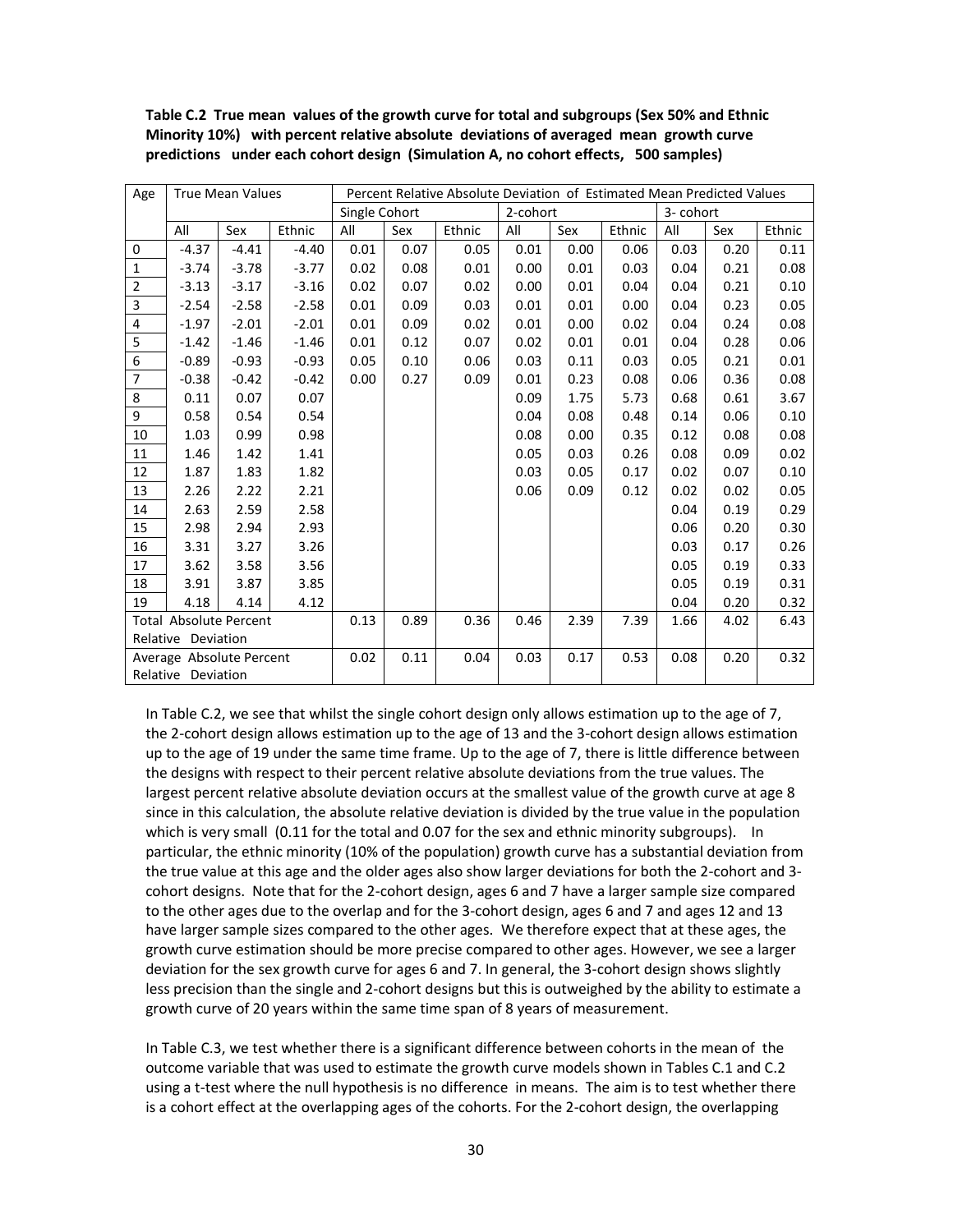ages are 6 and 7, and for the 3 cohort design, the overlapping ages are 6 and 7 and ages 12 and 13. Table C.3 shows the number of times the null hypothesis was rejected in the 500 samples (significant differences in the means), the average mean difference across the 500 samples and simulation standard errors. Note that none of the average mean differences in Table C.3 was significantly different than the value of 0.

| Age              | Percent rejections of<br>null hypothesis of | Average Mean Difference<br>(SE) |  |  |  |  |  |  |  |  |
|------------------|---------------------------------------------|---------------------------------|--|--|--|--|--|--|--|--|
|                  | equal means                                 |                                 |  |  |  |  |  |  |  |  |
|                  |                                             |                                 |  |  |  |  |  |  |  |  |
| 2- cohort design |                                             |                                 |  |  |  |  |  |  |  |  |
| Age 6            | 6.2                                         | $-0.0005(0.0016)$               |  |  |  |  |  |  |  |  |
| Age 7            | 4.6                                         | $-0.0006(0.0013)$               |  |  |  |  |  |  |  |  |
|                  | 3- cohort design                            |                                 |  |  |  |  |  |  |  |  |
| Age 6            | 7.2                                         | 0.0007(0.0021)                  |  |  |  |  |  |  |  |  |
| Age 7            | 7.2                                         | 0.0016(0.0017)                  |  |  |  |  |  |  |  |  |
| Age 12           | 5.6                                         | $-0.0024$ (0.0017)              |  |  |  |  |  |  |  |  |
| Age 13           | 4.8                                         | $-0.0023$ (0.0021)              |  |  |  |  |  |  |  |  |

**Table C.3. Results of t-test for testing differences in mean outcome variable across cohorts in 2 cohort and 3-cohort designs (Simulation A, no cohort effects, 500 samples)** 

In Table C.3, we see that the average mean difference is not significantly different from zero for each of the overlapping ages according to the simulation standard errors and that the expected number of rejections of the null hypothesis of equal means at 5% is largely respected.

#### **Simulation B: Cohort effects in the population**

We repeat the simulation for the single and 2-cohort designs where the true model for generating the population now has a cohort effect and a cohort  $\times$  age interaction. We continue with a small population of size N=100,000, for which values of the dependent outcome variable are generated across 2 cohorts as well as across ages 0 to 19. The true parameters for generating the population are listed in the second column of Table C.4. Note that the variable 'cohort' under the 2-cohort design is a dummy variable with a value of 1 defined for the first cohort and 0 for the second cohort. This simulation also includes the sex sub-group at 50% and the ethnic minority sub-group at 10% similar to Simulation A.

We drew 500 samples of size 1,000. For the single cohort design we drew the whole sample from the first cohort and for the 2-cohort design we drew half of the sample from the first cohort and half of the sample from the second cohort. Again we assume 8 years of observations so that the single cohort includes observations 0 to 7 and the 2- cohort design includes observations 0 to 7 in the first cohort and 6 to 13 in the second cohort. Given the assumption of small sample sizes representing vulnerable sub-groups, we do not assume missing data at this stage.

To illustrate the difference between Simulation A and Simulation B, we present in Figure C.1 the mean growth curve for one of the samples for the 2-cohort design from Simulation A without cohort effects (panel (a)) and Simulation B with cohort effects where the cohort effects and interaction with age are included in the growth curve model (panel (b)). In panel (c) and panel (d) of Figure C.1, we zoom in on the overlapping age groups at ages 6 and 7 for Simulation A and Simulation B respectively. Panel (d) clearly shows the cohort effects at the overlapping ages and the need to account for the cohort effects in the multilevel growth curve models.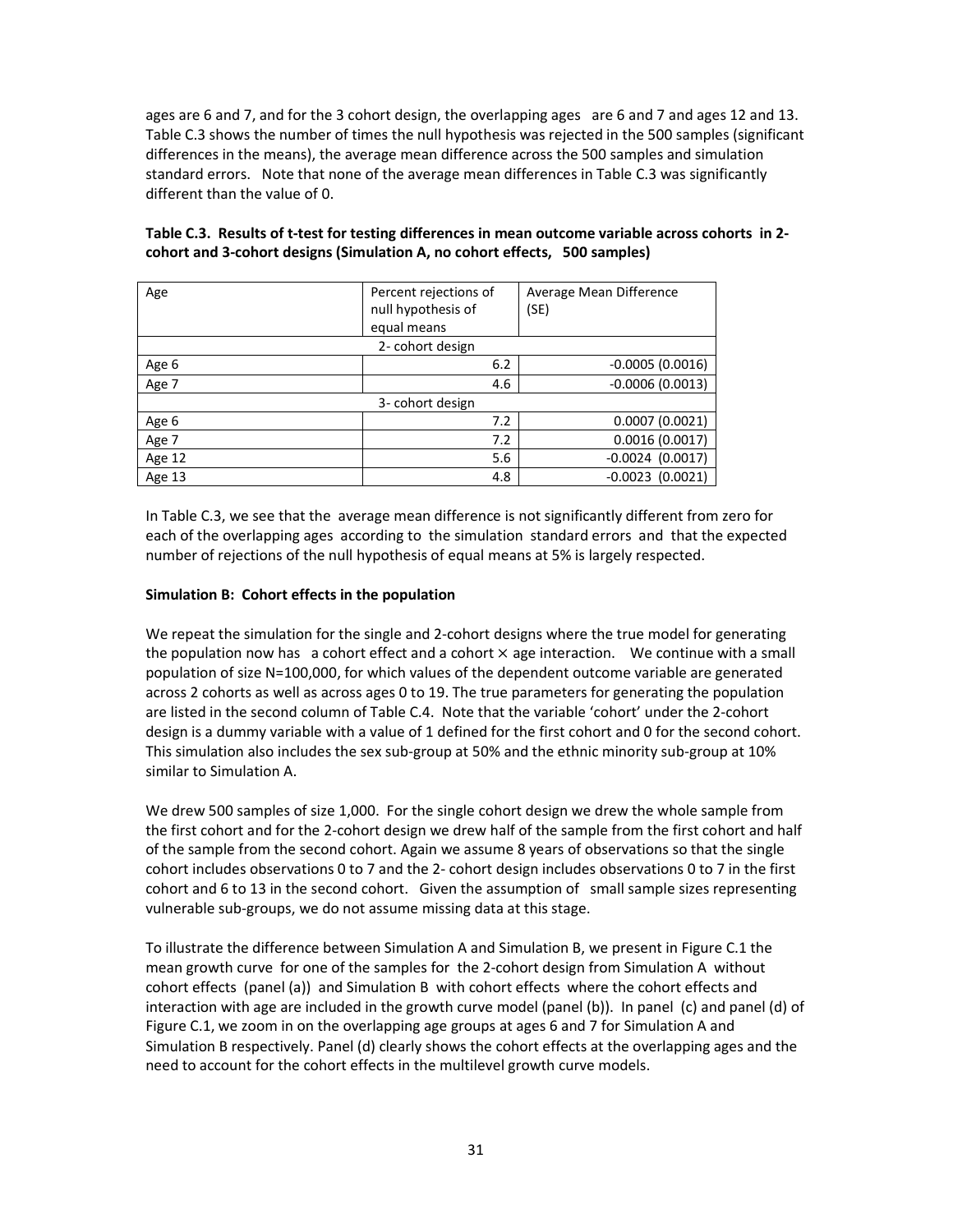**Figure C.1 Mean growth curve for 2-cohort designs from Simulation A (no cohort effects) (panel (a)) and Simulation B (cohort effects) (panel (b)) for one sample. Overlapping ages of Simulation A are in panel (c) and overlapping ages of Simulation B are in panel (d)** 



Table C.4 presents the average parameter estimates and their standard errors for the population where cohort effects have been added. Standard errors are calculated from the simulation standard deviation of the parameter estimates across the 500 samples divided by the square root of 500. We present the estimates in Table C.4 for the 2-cohort design with and without the cohort effects included in the model.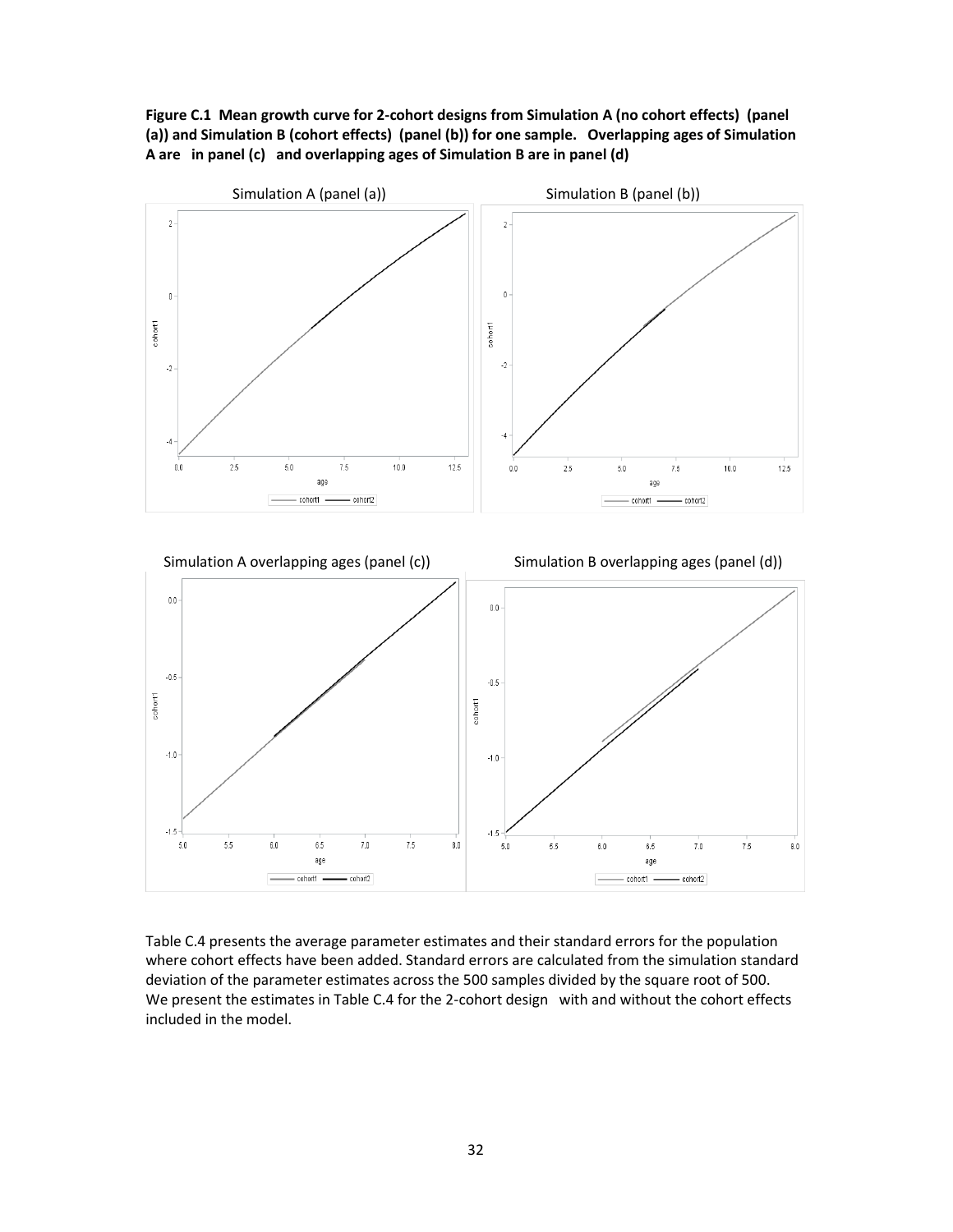|             | True<br>para- | Single<br>2-cohort – without<br>cohort effects |           |                      | effects                                       | 2-cohort – with cohort |           |  |
|-------------|---------------|------------------------------------------------|-----------|----------------------|-----------------------------------------------|------------------------|-----------|--|
|             | meters        | Parm                                           | <b>SE</b> | Parm                 | <b>SE</b>                                     | Parm                   | <b>SE</b> |  |
|             |               |                                                |           | <b>Fixed Effects</b> |                                               |                        |           |  |
| Intercept   | 0.85          | $0.8931*$                                      | 0.00067   | $0.8676*$            | 0.00056                                       | $0.8535*$              | 0.00066   |  |
| Cohort      | 0.04          |                                                |           |                      | -                                             | $0.0369*$              | 0.00089   |  |
| Ethnic      | $-0.008$      | $-0.0031$                                      | 0.00161   | $-0.0077*$           | 0.00149                                       | $-0.0077*$             | 0.00149   |  |
| Sex         | $-0.08$       | $-0.0876*$                                     | 0.00090   | $-0.0826*$           | 0.00084                                       | $-0.0825*$             | 0.00084   |  |
| Age         | 0.45          | $0.4708*$                                      | 0.00030   | $0.4593*$            | 0.00027                                       | $0.4509*$              | 0.00035   |  |
| Ethnic*Age  | $-0.00002$    | 0.0007                                         | 0.00072   | 0.0003               | 0.00072                                       | 0.0003                 | 0.00072   |  |
| Sex*Age     | $-0.0002$     | 0.0003                                         | 0.00043   | $-0.0012*$           | 0.00042                                       | $-0.0012*$             | 0.00042   |  |
| Cohort*Age  | 0.02          |                                                | 0.00000   |                      | ۰                                             | $0.0204*$              | 0.00044   |  |
| Age_squared | $-0.01$       | $-0.0100*$                                     | 0.00001   | $-0.0103*$           | 0.00001                                       | $-0.0100*$             | 0.00001   |  |
|             |               |                                                |           |                      | Random Effects (Unstructured Variance Matrix) |                        |           |  |
| UN(1,1)     | 0.08          | $0.0794*$                                      | 0.00016   | $0.0802*$            | 0.00017                                       | $0.0799*$              | 0.00017   |  |
| UN(2,1)     | 0.004         | $0.0039*$                                      | 0.00006   | $0.0041*$            | 0.00006                                       | $0.0039*$              | 0.00006   |  |
| UN(2,2)     | 0.02          | $0.0200*$                                      | 0.00004   | $0.0200*$            | 0.00004                                       | $0.0199*$              | 0.00004   |  |
| Residual    | 0.01          | $0.0100*$                                      | 0.00001   | $0.0100*$            | 0.00001                                       | $0.0100*$              | 0.00001   |  |

**Table C.4. Average parameter estimates of growth curve with standard errors (Simulation B, with cohort effects, 500 samples)** 

(\*) denotes significance at 5% significance level

In Table C.4, under a population generated with cohort effects according to the parameters in the second column of the table, the single cohort design which was drawn from the first cohort only (and had a dummy variable equal to 1) shows good parameter estimation for the main effects and age squared when combining the true values of the cohort effect of 0.04 with the intercept of 0.85 and the cohort\*age interaction of 0.02 with the age effect of 0.45. Other parameter estimates are not well-estimated under the single cohort design, particularly the interactions of the ethnic minority and sex with age where there is a change in sign. However, these interaction terms were not significant.

In Table C.4, comparing the 2-cohort design with and without cohort effects included in the multilevel growth curve model, we see slight bias in the intercept and slope (age) when ignoring the cohort effects. These parameter estimates are more precise when cohort effects are added into the model. The cohort effect and the interaction of cohort and age are indeed significant as expected in this simulation study. The ethnic minority interaction with age is not well-estimated similar to the result under the single cohort, but the parameter estimate is not significant. The interaction of sex with age is better estimated and is indeed significant under the 2-cohort design.

Table C.5 shows the true growth curve mean values at each age for the whole population and for the sex and ethnic minority sub-groups. For each sample and at each age, the mean of the predictions of the growth curve was calculated and then averaged over the 500 samples. We present in Table C.5 the percent relative absolute deviation of these averaged mean growth curve predictions from the true mean values based on the single and 2- cohort design (with cohort effects added to the model). We note that all true mean growth curve values are included in the confidence intervals of the averaged mean growth curve predictions according to the simulation standard errors.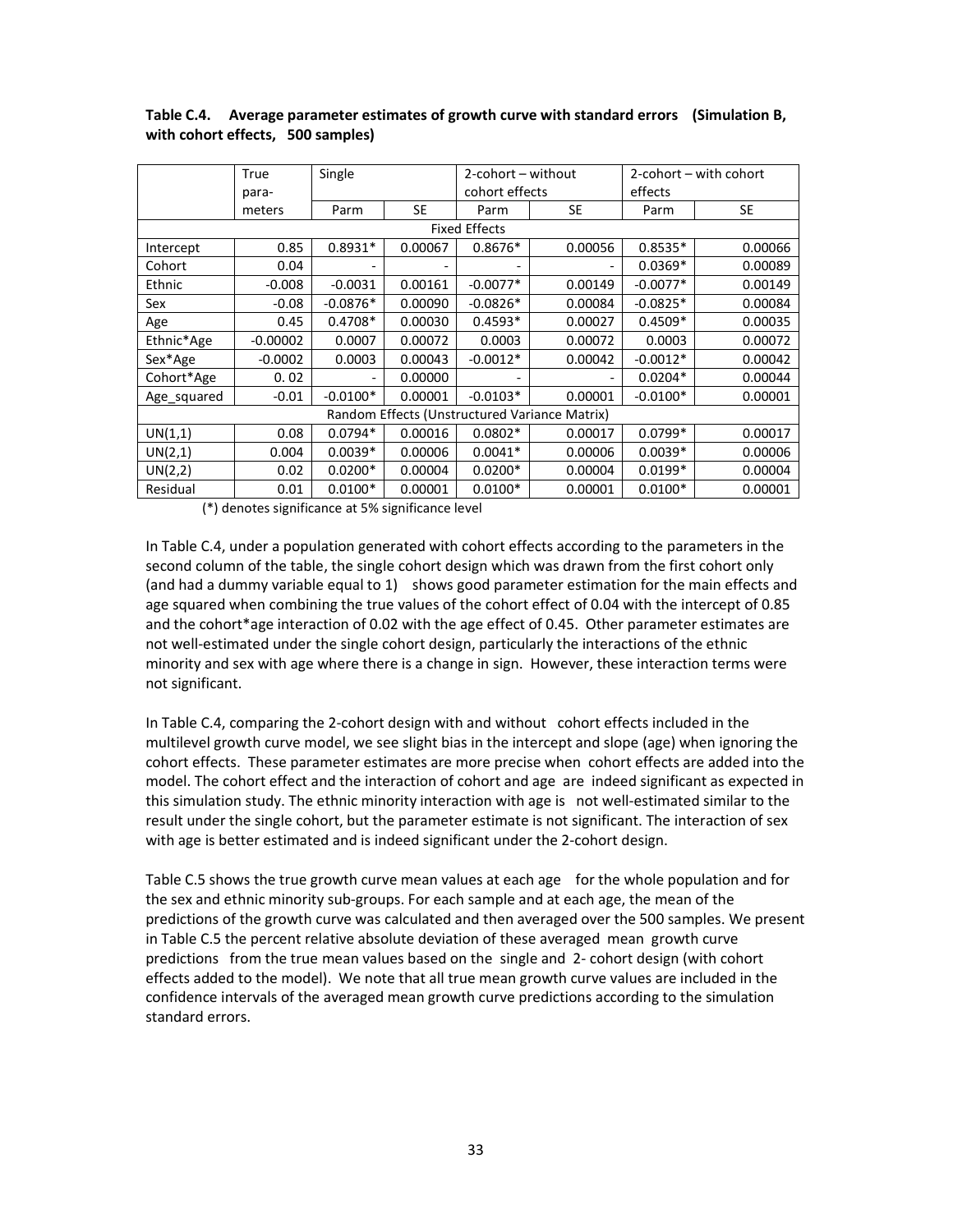**Table C.5. True mean values of the growth curve for total and subgroups (Sex 50% and Ethnic Minority 10%) with percent relative absolute deviations of averaged mean growth curve predictions under single and 2-cohort design (Simulation B, with cohort effects, 500 samples)** 

| Age            |                    |                               |                     | Single Cohort |                           |      |                  |                               |         | 2- cohort design          |                         |      |
|----------------|--------------------|-------------------------------|---------------------|---------------|---------------------------|------|------------------|-------------------------------|---------|---------------------------|-------------------------|------|
|                |                    |                               |                     |               | <b>Percent Relative</b>   |      |                  |                               |         |                           | <b>Percent Relative</b> |      |
|                |                    |                               |                     |               | <b>Absolute Deviation</b> |      |                  |                               |         | <b>Absolute Deviation</b> |                         |      |
|                |                    |                               | from Mean Predicted |               |                           |      |                  | from Mean Predicted           |         |                           |                         |      |
|                |                    | <b>True Mean Values</b>       |                     | Values        |                           |      |                  | <b>True Mean Values</b>       |         | Values                    |                         |      |
|                |                    |                               | Eth-                |               |                           | Eth- |                  |                               | Eth-    |                           |                         | Eth- |
|                | All                | Sex                           | nic                 | All           | Sex                       | nic  | All              | Sex                           | nic     | All                       | Sex                     | nic  |
| 0              | $-4.53$            | $-4.57$                       | $-4.58$             | 0.00          | 0.01                      | 0.05 | $-4.53$          | $-4.57$                       | $-4.58$ | 0.05                      | 0.04                    | 0.15 |
| $\mathbf{1}$   | $-3.88$            | $-3.92$                       | $-3.93$             | 0.02          | 0.02                      | 0.10 | $-3.88$          | $-3.92$                       | $-3.93$ | 0.02                      | 0.02                    | 0.21 |
| $\overline{2}$ | $-3.25$            | $-3.29$                       | $-3.30$             | 0.01          | 0.02                      | 0.06 | $-3.25$          | $-3.29$                       | $-3.30$ | 0.04                      | 0.02                    | 0.19 |
| 3              | $-2.63$            | $-2.68$                       | $-2.68$             | 0.02          | 0.04                      | 0.04 | $-2.63$          | $-2.68$                       | $-2.68$ | 0.02                      | 0.00                    | 0.19 |
| 4              | $-2.04$            | $-2.09$                       | $-2.10$             | 0.01          | 0.00                      | 0.08 | $-2.04$          | $-2.09$                       | $-2.10$ | 0.03                      | 0.04                    | 0.10 |
| 5              | $-1.47$            | $-1.52$                       | $-1.52$             | 0.04          | 0.01                      | 0.11 | $-1.47$          | $-1.52$                       | $-1.52$ | 0.07                      | 0.05                    | 0.34 |
| 6              | $-0.92$            | $-0.97$                       | $-0.97$             | 0.15          | 0.11                      | 0.14 | $-0.91$          | $-0.95$                       | $-0.95$ | 0.09                      | 0.20                    | 0.11 |
| $\overline{7}$ | $-0.39$            | $-0.44$                       | $-0.44$             | 0.02          | 0.11                      | 0.31 | $-0.38$          | $-0.43$                       | $-0.43$ | 0.07                      | 0.31                    | 0.03 |
| 8              |                    |                               |                     |               |                           |      | 0.11             | 0.07                          | 0.06    | 1.22                      | 3.02                    | 7.22 |
| 9              |                    |                               |                     |               |                           |      | 0.58             | 0.54                          | 0.53    | 0.25                      | 0.43                    | 0.62 |
| 10             |                    |                               |                     |               |                           |      | 1.03             | 0.99                          | 0.98    | 0.11                      | 0.15                    | 0.04 |
| 11             |                    |                               |                     |               |                           |      | 1.46             | 1.42                          | 1.42    | 0.14                      | 0.07                    | 0.20 |
| 12             |                    |                               |                     |               |                           |      | 1.87             | 1.83                          | 1.82    | 0.14                      | 0.08                    | 0.05 |
| 13             |                    |                               |                     |               |                           |      | 2.26             | 2.22                          | 2.21    | 0.11                      | 0.02                    | 0.16 |
|                |                    | <b>Total Absolute Percent</b> |                     |               |                           |      |                  | <b>Total Absolute Percent</b> |         |                           |                         |      |
|                | Relative Deviation |                               |                     | 0.26          | 0.32                      | 0.89 |                  | Relative Deviation            |         | 2.36                      | 4.43                    | 9.61 |
|                |                    | Average Absolute Percent      |                     |               |                           |      |                  | Average Absolute              |         |                           |                         |      |
|                | Relative Deviation |                               |                     |               |                           |      | Percent Relative |                               |         |                           |                         |      |
|                |                    |                               |                     | 0.03          | 0.04                      | 0.11 | Deviation        |                               |         | 0.17                      | 0.32                    | 0.69 |

In Table C.5, we see that whilst the single cohort design only allows estimation up to the age of 7, the 2-cohort design allows estimation up to the age of 13. Under the single cohort design, we see low percent relative absolute deviations from the true values up to the age of 7 with the ethnic minority having larger deviations compared to the total and the sex group. Similar to Table C.2 under the 2-cohort design, the largest deviation occurs at the smallest value of the growth curve at age 8 since the calculation involves dividing by the true value which is 0.11 for the total, 0.07 for the sex group and 0.06 for the ethnic minority group. The ethnic minority group have the largest deviations under the 2-cohort design as well. Also, compared to Table C.2 we see larger deviations under the 2-cohort design where the population was generated with a cohort effect compared to the case where no cohort effect was introduced into the population in Simulation A. Under the 2 cohort design the sample size is larger at ages 6 and 7 compared to the other ages, but we do not see a particular improvement in the mean prediction of the growth curve at these ages.

Table C.6 contains the test for significant differences between cohorts in the mean of the dependent outcome variable that was used to estimate the growth curve models shown in Tables C.4 and C.5 using a t-test where the null hypothesis is no differences in means. The aim is to test whether there is a cohort effect at the overlapping ages of the cohorts. Table C.6 shows the number of times the null hypothesis was rejected in the 500 samples (significant differences in the means), the average mean difference across the 500 samples and simulation standard errors.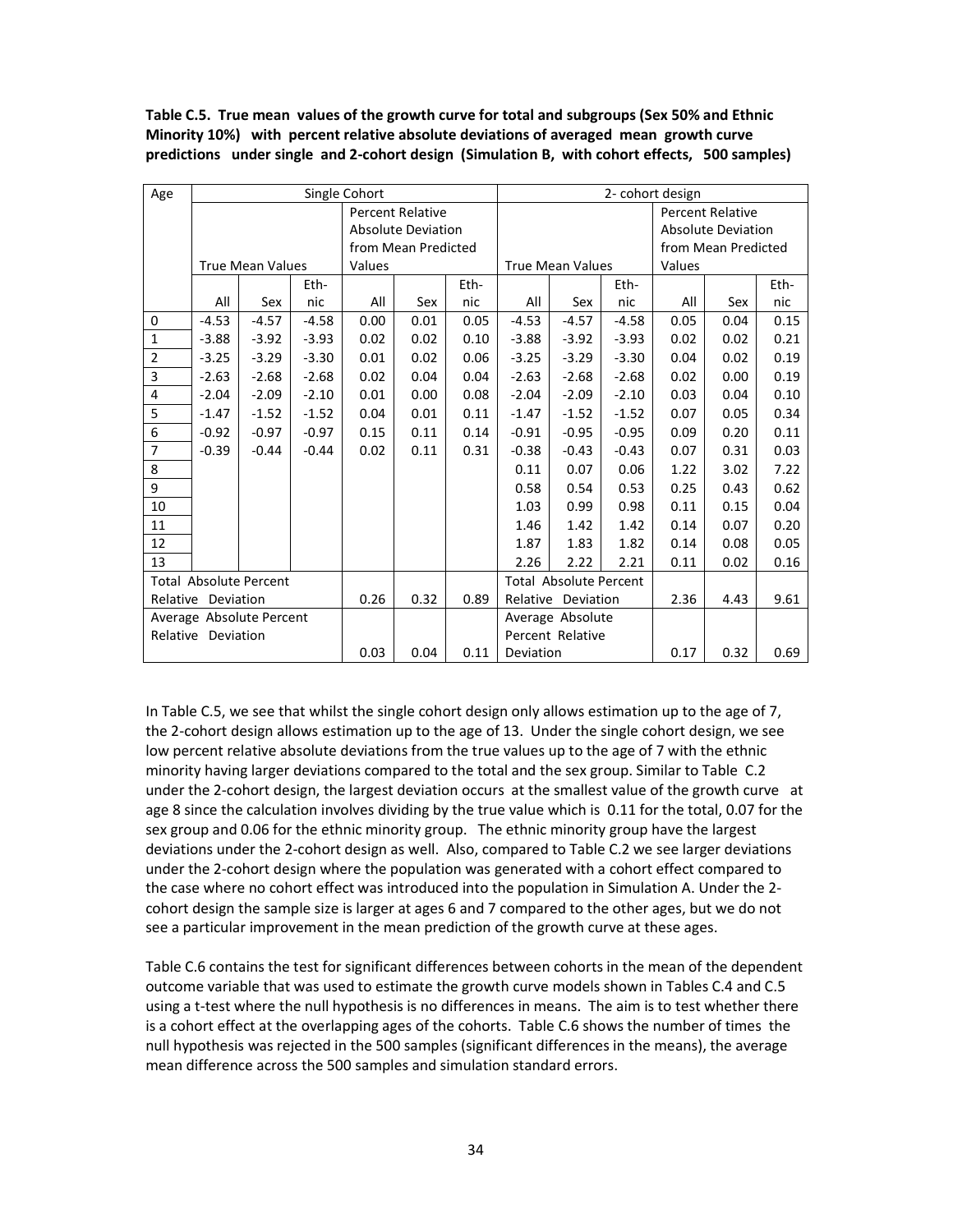# **Table C.6. Results of t-test for testing differences in mean outcome variable across cohorts in 2 cohort design (Simulation B, with cohort effects, 500 samples)**

| Age   | Percent rejections of<br>null hypothesis of<br>equal means | Average Mean<br><b>Difference</b><br>(SE) |
|-------|------------------------------------------------------------|-------------------------------------------|
|       | 2 cohort design                                            |                                           |
| Age 6 | 15.4%                                                      | $-0.0354*(0.0015)$                        |
| Age 7 | 7.6%                                                       | $0.0134*(0.0012)$                         |

(\*) denotes significance at 5% significance level

In Table C.6, we see that the average mean difference is significantly different from zero for each of the overlapping ages according to the simulation standard errors and that the expected number of rejections of the null hypothesis of equal means is greater than 5%. Further work will be to assess the power of statistical testing on larger sample sizes.

We summarize the findings of the simulation study in Section 3.2.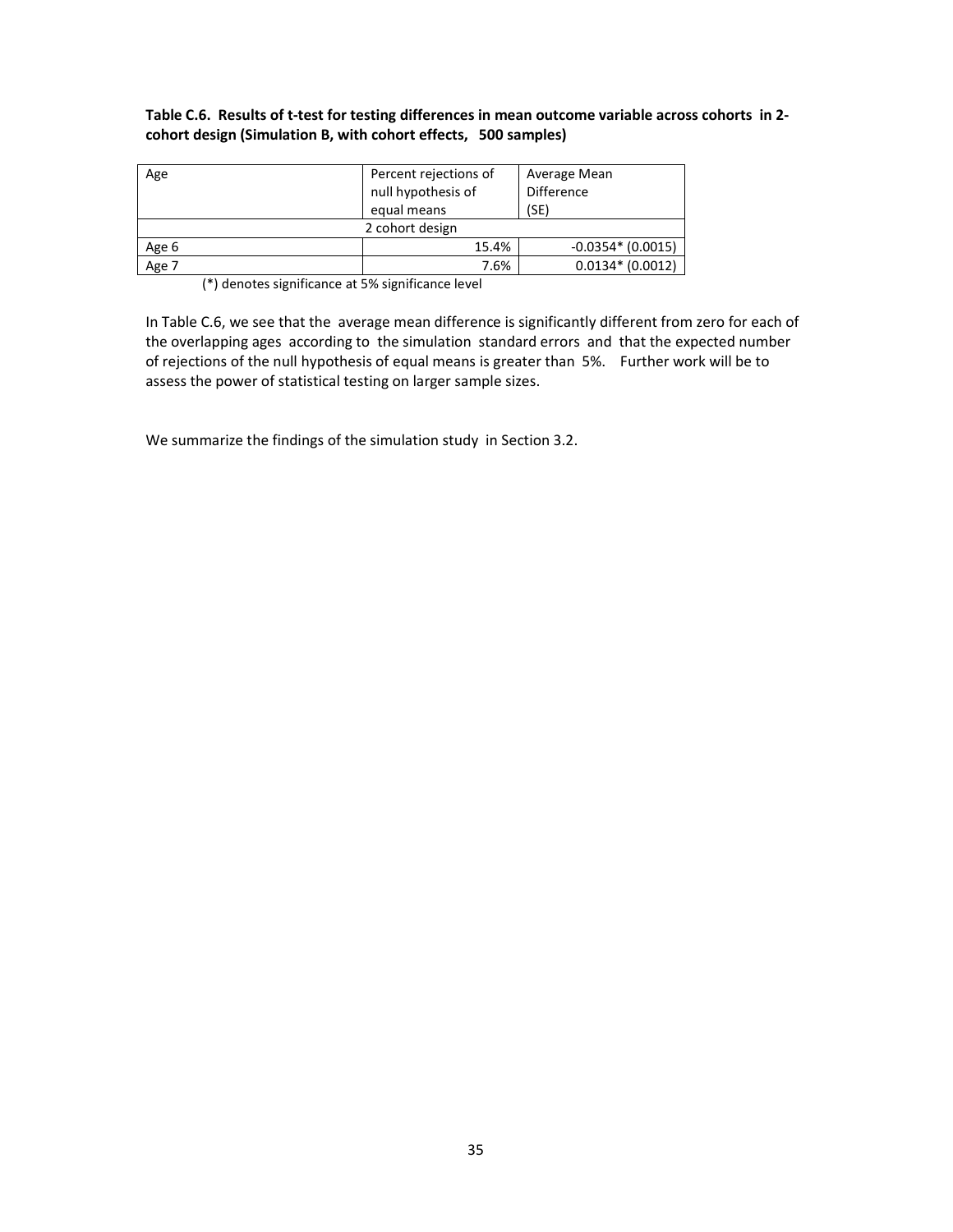#### **Bibliography**

Allison, P. D. (2001). *Missing data*. London: Sage publications.

- Anderson, E. R. (1993). Analyzing change in short-term longitudinal research using cohort-sequential designs. *Journal of Consulting and Clinical Psychology*, *61*(6), 929–940.
- Arim, R. G., Findlay, L. C., and Kohen, D. E. (2016). What statistics Canada survey data sources are available to study neurodevelopmental conditions and disabilities in children and youth? *University of Calgary. The School of Public Policy*, *9*(29), 36.

Australian Institute of Family Studies. (2015, November). *Longitudinal Study of Australian Children Data User Guide*. Retrieved from

https://growingupinaustralia.gov.au/sites/default/files/userguide.pdf

Baker, M., and Milligan, K. (2016). Boy-Girl Differences in Parental Time Investments: Evidence from Three Countries. *Journal of Human Capital*, 43.

- Baltes, P. B. (1968). Longitudinal and cross-sectional sequences in the study of age and generation effects. *Human Development*, *11*, 145–171.
- Bell, R. Q. (1953). Convergence: An Accelerated Longitudinal Approach. *Child Development*, *24*(2), 145–152.
- Bell, R. Q. (1954). An Experimental Test of the Accelerated Longitudinal Approach. *Child Development*, *25*(4), 281–286.
- Bollen, K. A., and Curran, P. J. (2006). *Latent Curve Models: A Structural Equation Perspective*. https://doi.org/10.1002/0471746096
- Boller, K., and Harman-Smith, Y. (2019). *Measuring Up: Learning About Improving Equity from Australia's Early Development Census*. Princeton, NL: Mathematica Policy Research.
- Brown, M. and Sullivan, A. (2014). Cognitive development. In L. Platt (Ed.), *Millennium Cohort Study: Initial findings from the age 11 survey*. Retrieved from http://www.cls.ioe.ac.uk/page.aspx? and sitesectionid=1330 and sitesectiontitle=MCS+age+11+initial+findings
- Bureau of Labor Statistics. (2019). NLSY79 Children and Young Adults. Retrieved 17 May 2019, from https://www.bls.gov/nls/nlsy79ch.htm
- Cheung, Y. B. (2013). *Statistical analysis of human growth and development*. New York: Chapman and Hall.
- Connelly, R., and Platt, L. (2014). Cohort Profile: UK Millennium Cohort Study (MCS). *International Journal of Epidemiology*, *43*(6), 1719–1725. https://doi.org/10.1093/ije/dyu001
- Côté, S., Vaillancourt, T., LeBlanc, J. C., Nagin, D. S., and Tremblay, R. E. (2006). *The Development of Physical Aggression from Toddlerhood to Pre-Adolescence: A Nation Wide Longitudinal Study of Canadian Children*. *34*(1), 68–82.
- Davis-Kean, P., Chambers, R. L., Davidson, L. L., Kleinert, C., Ren, Q., and Tang, S. (2018). *Longitudinal Studies Strategic Review: 2017 Report to the Economic and Social Research Council*. Economic and Social Research Council.
- Döpfner, M., Hautmann, C., Görtz-Dorten, A., Klasen, F., Ravens-Sieberer, U., and The BELLA study group. (2015). Long-term course of ADHD symptoms from childhood to early adulthood in a community sample. *European Child and Adolescent Psychiatry*, *24*(6), 665–673. https://doi.org/10.1007/s00787-014-0634-8
- Duncan, S. C., Duncan, T. E., and Hops, H. (1996). Analysis of longitudinal data within accelerated longitudinal designs. *Psychological Methods*, *1*(3), 236.
- Duncan, S. C., Duncan, T. E., and Strycker, L. A. (2001). Qualitative and Quantitative Shifts in Adolescent Problem Behavior Development: A Cohort-Sequential Multivariate Latent Growth Modeling Approach. *SPH P*, 8.
- Duncan, T. E., Duncan, S. C., and Strycker, L. A. (2011). *An introduction to latent variable growth curve modeling: Concepts, issues, and application* (2nd ed.). Psychology Press.
- Enders, C. K. (2010). *Applied missing data analysis*. New York: The Guilford Press.
- Farrington, D. P. (1991). Longitudinal research strategies: Advantages, problems, and prospects. *Journal of the American Academy of Child and Adolescent Psychiatry*, *30*(3), 369–374.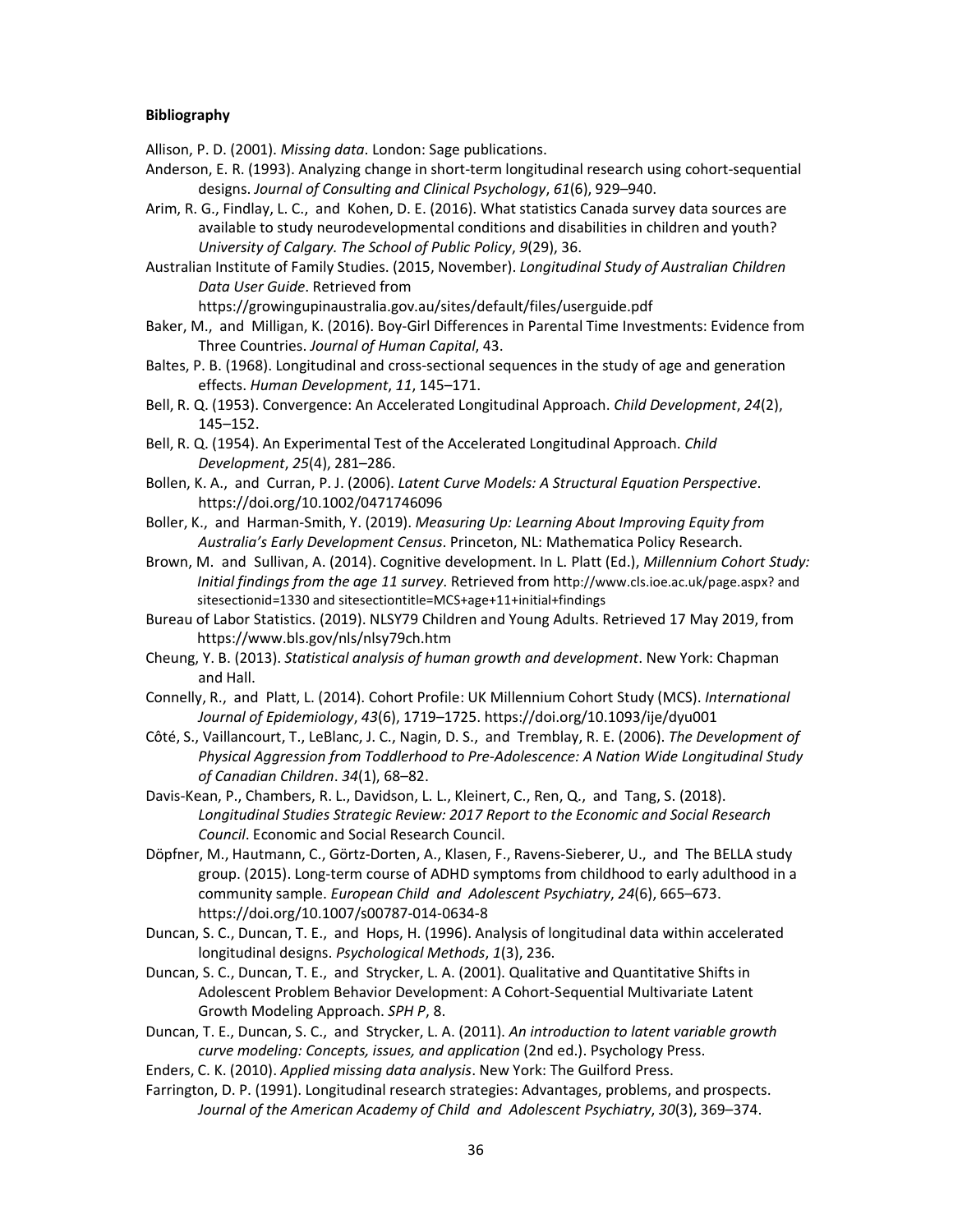- Finkel, D., Reynolds, C. A., McArdle, J. J., and Pedersen, N. L. (2007). Cohort Differences in Trajectories of Cognitive Aging. *The Journals of Gerontology: Series B*, *62B*(5), P286–P294. https://doi.org/10.1093/geronb/62.5.P286
- Fitzmaurice, G. M., Laird, N. M., and Ware, J. H. (2004). *Applied longitudinal analysis*. Boston, MA: Wiley-Interscience.
- Galbraith, S., Bowden, J., and Mander, A. (2017). Accelerated longitudinal designs: An overview of modelling, power, costs and handling missing data. *Statistical Methods in Medical Research*, *26*(1), 374–398. https://doi.org/10.1177/0962280214547150
- Gerstorf, D., Ram, N., Hoppmann, C., Willis, S. L., and Schaie, K. W. (2011). Cohort differences in cognitive aging and terminal decline in the Seattle Longitudinal Study. *Developmental Psychology*, *47*(4), 1026–1041. https://doi.org/10.1037/a0023426
- Glenn, N. D. (1976). Cohort Analysts' Futile Quest: Statistical Attempts to Separate Age, Period and Cohort Effects. *American Sociological Review*, *41*(5), 900–904. https://doi.org/10.2307/2094738
- Gubhaju, L., Banks, E., Ward, J., D'Este, C., Ivers, R., Roseby, R., … Eades, S. J. (2019). 'Next Generation Youth Well-being Study:' understanding the health and social well-being trajectories of Australian Aboriginal adolescents aged 10–24 years: study protocol. *BMJ Open*, *9*(3), 1–8. https://doi.org/10.1136/bmjopen-2018-028734
- Gunnison, E. (2015). Investigating Life Course Offender Subgroup Heterogeneity: An Exploratory Latent Class Analysis Approach. *Women and Criminal Justice*, *25*(4), 223–240. https://doi.org/10.1080/08974454.2014.989300
- Gutman, L. M., Joshi, H., Parsonage, M., and Schoon, I. (2018). Gender-specific trajectories of conduct problems from ages 3 to 11. *Journal of Abnormal Child Psychology*, *46*(7), 1467– 1480.
- Jacobs, J. E., Lanza, S., Osgood, D. W., Eccles, J. S., and Wigfield, A. (2002). Changes in Children's Self-Competence and Values: Gender and Domain Differences across Grades One through Twelve. *Child Development*, *73*(2), 509–527. Retrieved from JSTOR.
- Joshi, H., and Fitzsimons, E. (2016). The Millennium Cohort Study: the making of a multi-purpose resource for social science and policy. *Longitudinal and Life Course Studies*, *7*(4), 409–430.
- Kamtsiuris, P., Lange, M., and Schaffrath, A. R. (2007). The German Health Interview and Examination Survey for Children and Adolescents (KiGGS): sample design, response and nonresponse analysis (in German). *Bundesgesundheitsbl*, *50*(5/6), 547–556.
- Klipker, K., Baumgarten, F., Göbel, K., Lampert, T., and Hölling, H. (2018). Mental health problems in children and adolescents in Germany. Results of the cross-sectional KiGGS Wave 2 study and trends. *Journal of Health Monitoring*, *3*(3), 34–41. https://doi.org/10.17886/rki-gbe-2018- 084
- Li, F., Barrera, M., Hops, H., and Fisher, K. J. (2002). The Longitudinal Influence of Peers on the Development of Alcohol Use in Late Adolescence: A Growth Mixture Analysis. *Journal of Behavioral Medicine*, *25*(3), 293–315.
- Martin, J., Bynner, J., Kalton, G., Boyle, P., Goldstein, H., Gayle, V., … Piesse, A. (2006). *Strategic Review of Panel and Cohort Studies* (pp. 1–85). London: Economic and Social Research Council.
- McArdle, J. J., Ferrer-Caja, E., Hamagami, F., and Woodcock, R. W. (2002). Comparative longitudinal structural analyses of the growth and decline of multiple intellectual abilities over the life span. *Developmental Psychology*, *38*(1), 115–142.
- McMunn, A., Lacey, R., Worts, D., McDonough, P., Stafford, M., Booker, C., … Sacker, A. (2015). Destandardization and gender convergence in work–family life courses in Great Britain: A multi-channel sequence analysis. *Advances in Life Course Research*, *26*, 60–75.
- Meredith, W., and Tisak, J. (1990). Latent curve analysis. *Psychometrika*, *55*(1), 107–122.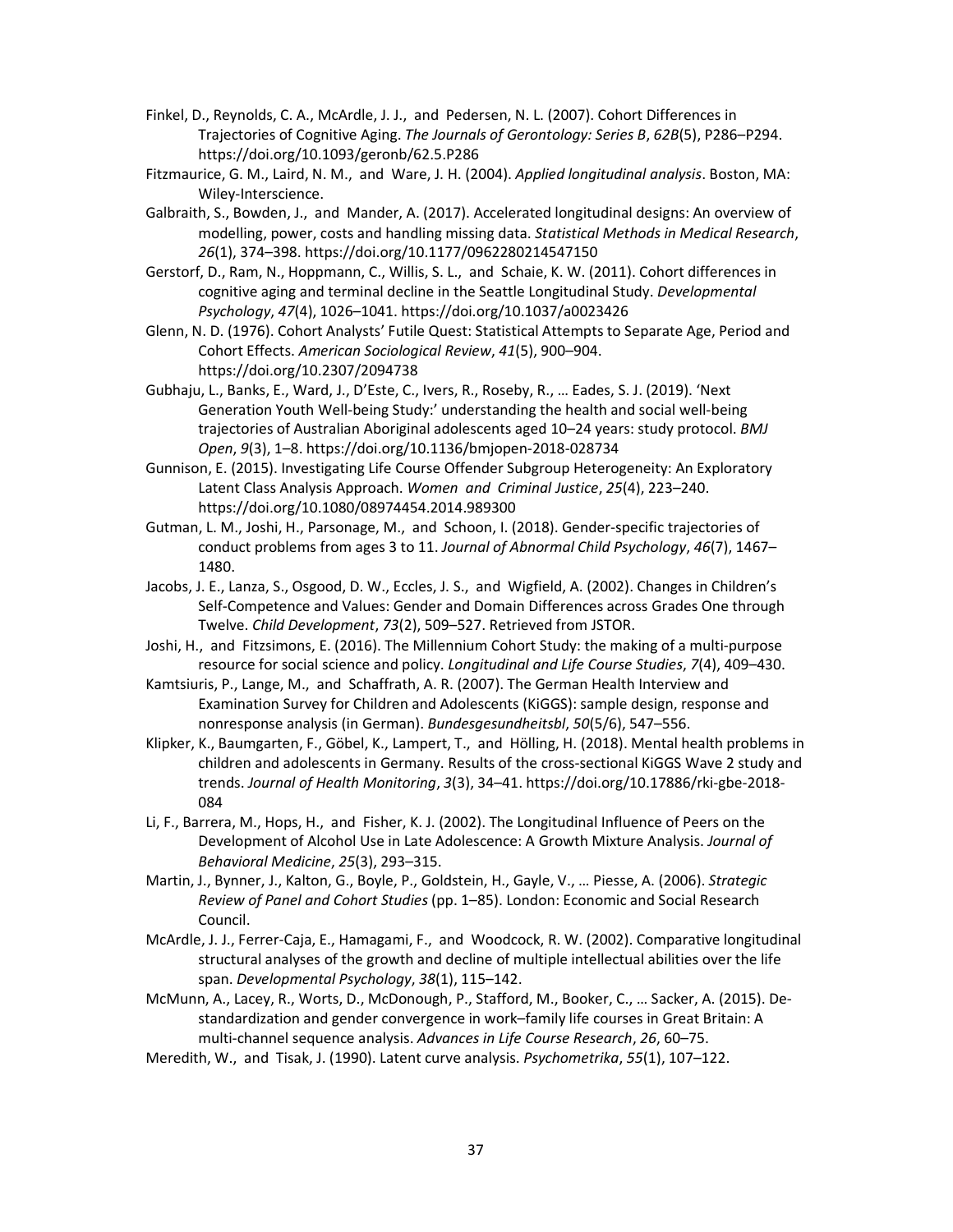- Miyazaki, Y., and Raudenbush, S. W. (2000). Tests for linkage of multiple cohorts in an accelerated longitudinal design. *Psychological Methods*, *5*(1), 44–63. https://doi.org/10.1037//1082- 989X.5.1.44
- Muthén, B O, and Muthén, L. K. (2000). The development of heavy drinking and alcohol-related problems from ages 18 to 37 in a U.S. national sample. *Journal of Studies on Alcohol*, *61*(2), 290–300. https://doi.org/10.15288/jsa.2000.61.290
- Muthén, Bengt O, and Muthén, L. K. (2000). The development of heavy drinking and alcohol-related problems from ages 18 to 37 in a U.S. national sample. *Journal of Studies on Alcohol*, *61*(2), 290–300. https://doi.org/10.15288/jsa.2000.61.290
- NCVER. (2013a). *Longitudinal Surveys of Australian Youth (LSAY): 1995 Cohort user guide, Technical Report 49*. Retrieved from https://www.lsay.edu.au/\_\_data/assets/pdf\_file/0031/181876/LSAY\_TechnicalReport\_49\_2 122.pdf
- NCVER. (2013b). *Longitudinal Surveys of Australian Youth (LSAY): 1998 Cohort user guide, Technical Report 53*. Retrieved from https://www.lsay.edu.au/\_\_data/assets/pdf\_file/0016/181501/LSAY\_TechnicalReport\_53\_2

199.pdf

- NCVER. (2018). *Longitudinal Surveys of Australian Youth (LSAY): 2009 Cohort user guide, Technical Paper 74*. Retrieved from https://www.lsay.edu.au/\_\_data/assets/pdf\_file/0017/181511/LSAY\_2009\_cohort\_user\_25 47.pdf
- Nesselroade, J. R., and Baltes, P. B. (1979). *Longitudinal research in the study of behavior and development*. Retrieved from https://books.google.co.uk/books/about/Longitudinal research in the study of be.html?i d=5ZhpAAAAMAAJ and redir\_esc=y
- Nicholson, J., Sanson, A., Rempel, L., Smart, D., and Patton, G. (2002). Longitudinal studies of children and youth: Implications for future studies. *Children's Health and Development: New Research Directions for Australia*, 38–59.
- Orth, U., Trzesniewski, K. H., and Robins, R. W. (2010). Self-esteem development from young adulthood to old age: A cohort-sequential longitudinal study. *Journal of Personality and Social Psychology*, *98*(4), 645–658. https://doi.org/10.1037/a0018769
- Pearce, A., Hope, S., Lewis, H., and Law, C. (2014). Pearce, A., Hope, S., Lewis, H., and Law, C. (2014). Family structure and socio-emotional wellbeing in the early years: a life course approach. Longitudinal and life course studies, 5(3), 263-282. *Longitudinal and Life Course Studies*, *5*(3), 263–282.
- Prinzie, P., Onghena, P., and Hellinckx, W. (2006). A cohort-sequential multivariate latent growth curve analysis of normative CBCL aggressive and delinquent problem behavior: Associations with harsh discipline and gender. *International Journal of Behavioral Development*, *30*(5), 444–459. https://doi.org/10.1177/0165025406071901
- Rabe-Hesketh, S., and Skrondal, A. (2012). *Multilevel and longitudinal modeling using Stata* (3rd ed.). Texas: STATA press.
- Raudenbush, S. W., and Chan, W.-S. (1992). Growth Curve Analysis in Accelerated Longitudinal Designs. *Journal of Research in Crime and Delinquency*, *29*(4), 387–411.
- Raudenbush, S. W., and Chan, W.-S. (1993). Application of a hierarchical linear model to the study of adolescent deviance in an overlapping cohort design. *Journal of Consulting and Clinical Psychology*, *61*(6), 941–951.
- Rawana, J. S., and Ames, M. E. (2012). Protective Predictors of Alcohol Use Trajectories Among Canadian Aboriginal Youth. *Journal of Youth and Adolescence*, *41*(2). Retrieved from https://scholar.google.co.uk/scholar?hl=en and as\_sdt=0%2C5 and q=Rawana+%26+Ames+%282012%29 and btnG=